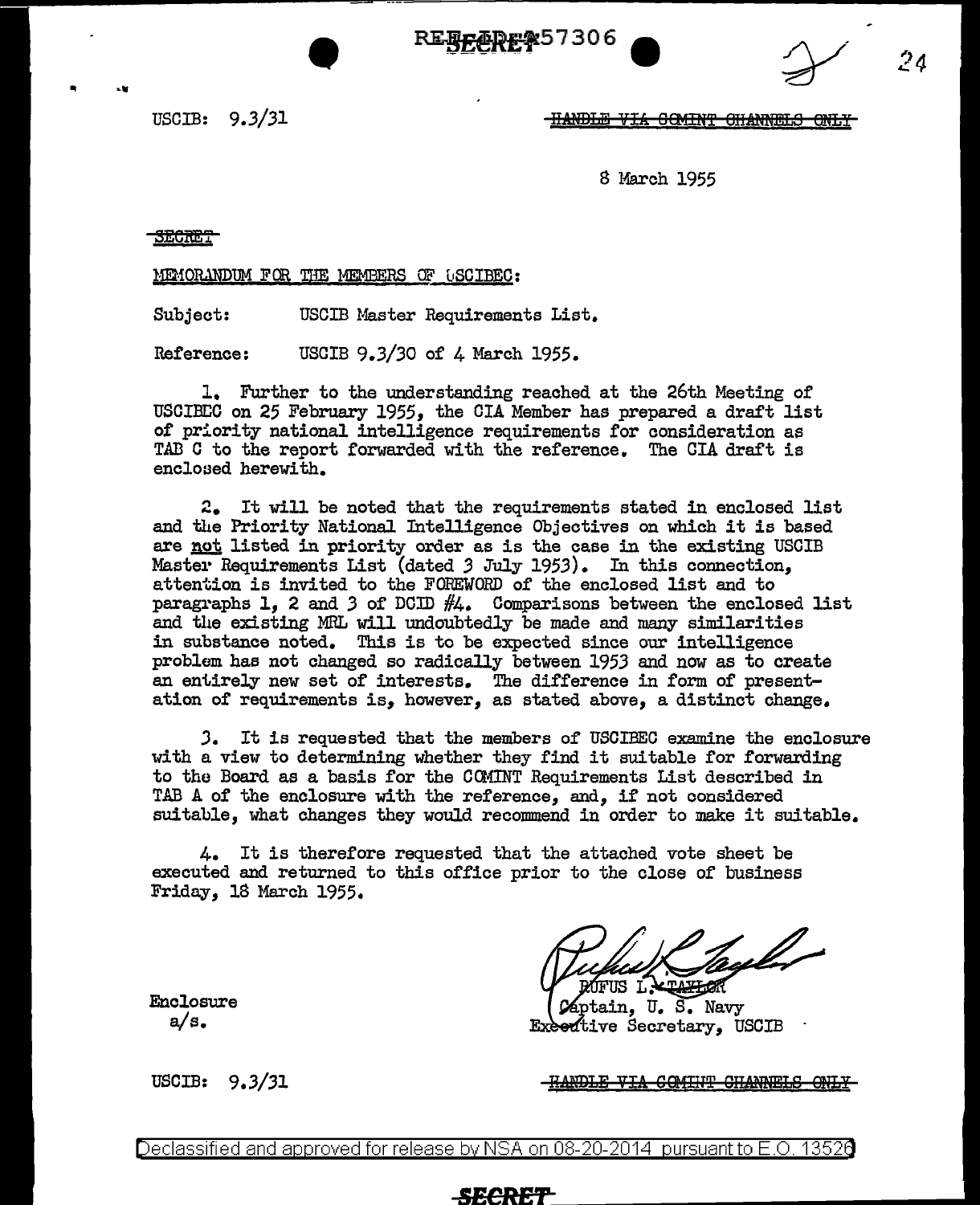-- \* REF ID:A57306<br>
-- \* REF ID:A57306<br>
-- \* \* PECRET

DRAFT OCI-2030/55

### FOREWORD

- 1. DCID  $4/4$ , Priority National Intelligence Objectives, approved 14 December 1954, have been established pursuant to NSCID No. 4, paragraph 2, "as a guide for the coordination of intelligence collection and production in response to requirements relating to the formulation and execution of national security policy."
- 2. In implementation of this directive, CIA has prepared a draft list of requirements (attached) as an initial step in the formulation of coordinated national intelligence requirements. These requirements are intended (a) to identify the critical elements of intelligence that must be produced by intelligence research to meet the priority objectives, and (b) to provide a basis for the coordinated allocation of overall collection responsibilities and resources, and the development of detailed information requirements by each agency for specific source material.
- 3. The National Intelligence Objectives in DCID 4/4 are listed in three levels of priority, and each objective within a given category bears the same priority as the other objectives in that priority category. Requirements will bear the same priority as the objectives to which they relate.
- $4.$  In accordance with DCID  $4/4$ , the Priority National Intelligence Objectives will be reviewed for revision at least semi-annually by the Board of National Estimates. Immediately after such review, it is proposed that the requirements will be reviewed and appropriate revisions incorporated.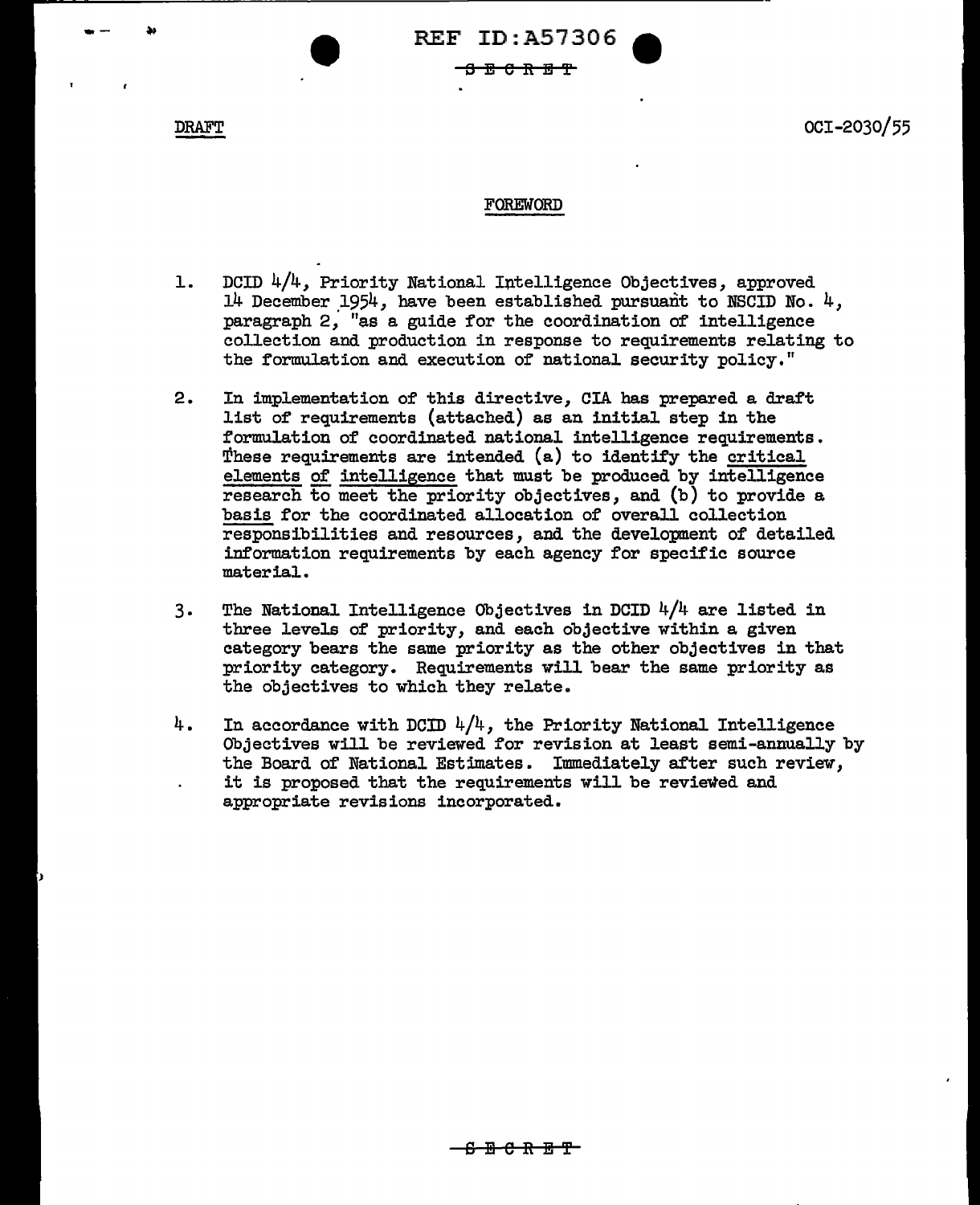

OCI-2030/55

# NATIONAL INTELLIGENCE OBJECTIVE - I a



# REQUIREMENTS

NOTE: Order of listing of the requirements is a matter of convenience in presentation and has no significance with respect to the relative priority of the indi-<br>vidual requirements for each objective within a priority category.

þs.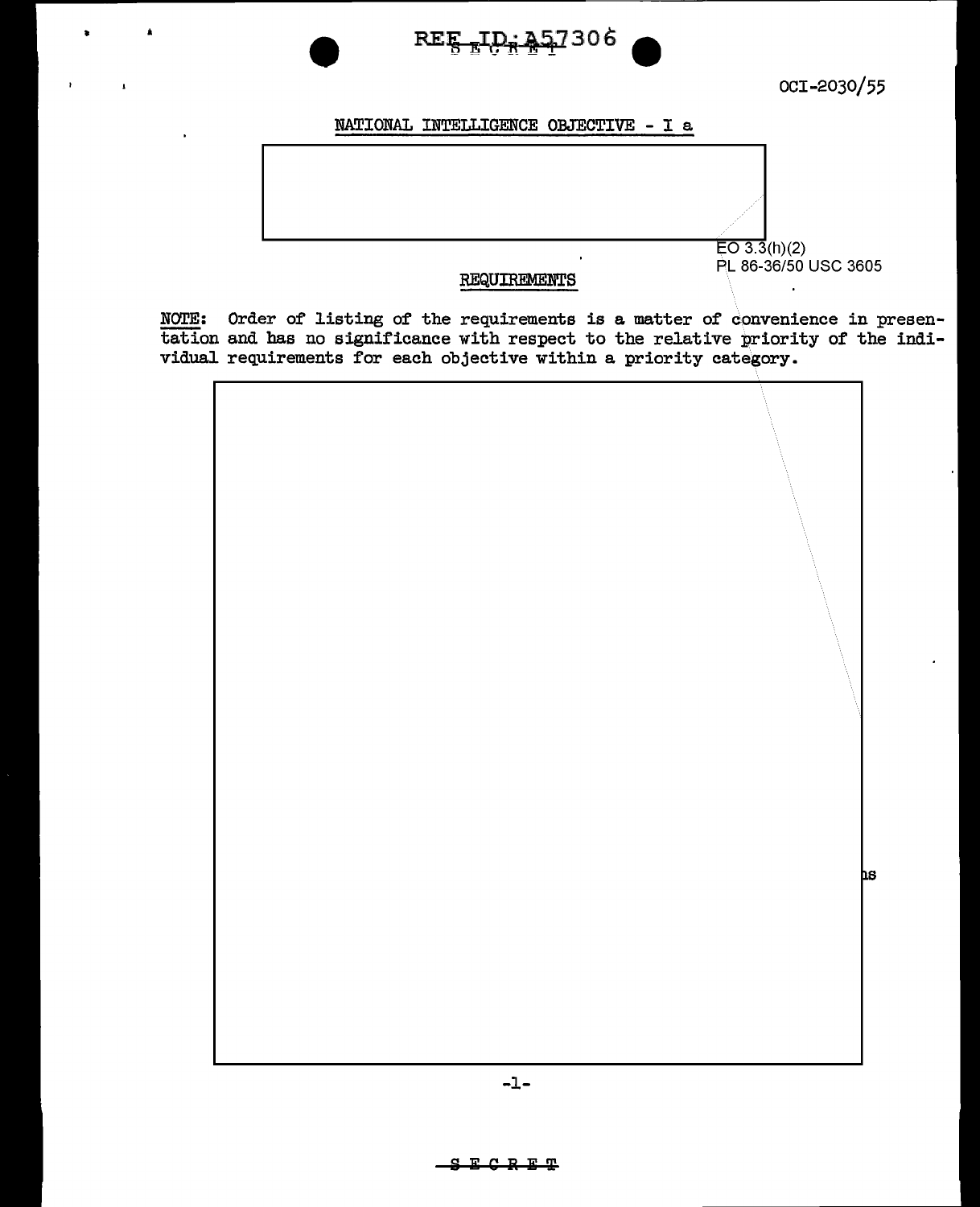



 $\bullet$ 



<del>B 0 R B T</del> e.

 $\epsilon$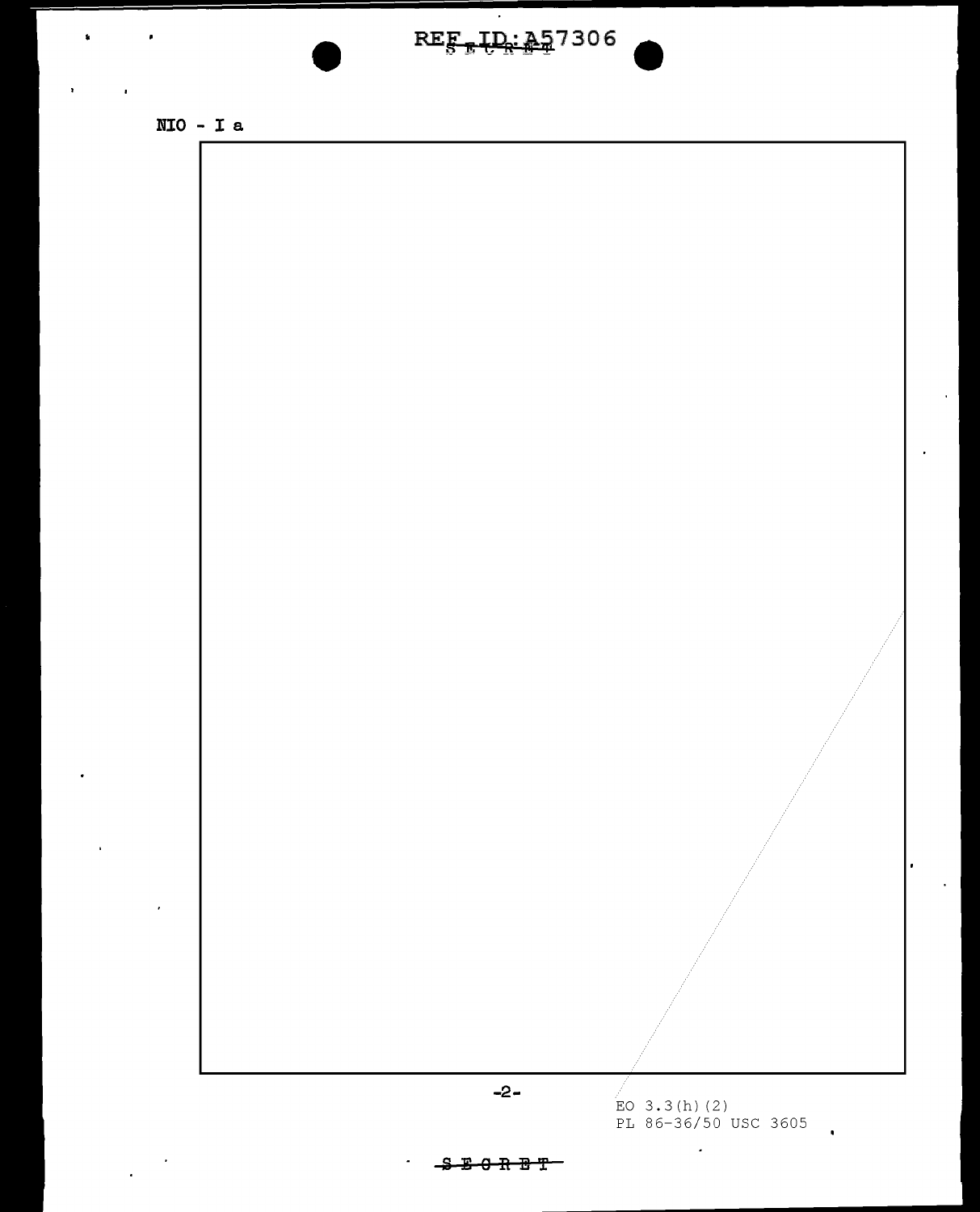

 $\bullet$ 

 $\sim 100$ 

 $\ddot{\phantom{a}}$ 



 $\mathcal{A}$ 

 $\ddot{\phantom{a}}$ 

 $RE_{5.5.6.8.97306}^{EEF}$ 

 $\ddot{\phantom{1}}$ 

 $\epsilon$ 

 $\bullet$ 

 $\bullet$ 

÷.

 $\ddot{\phantom{0}}$ 

# $-3B C R B T$

 $\overline{a}$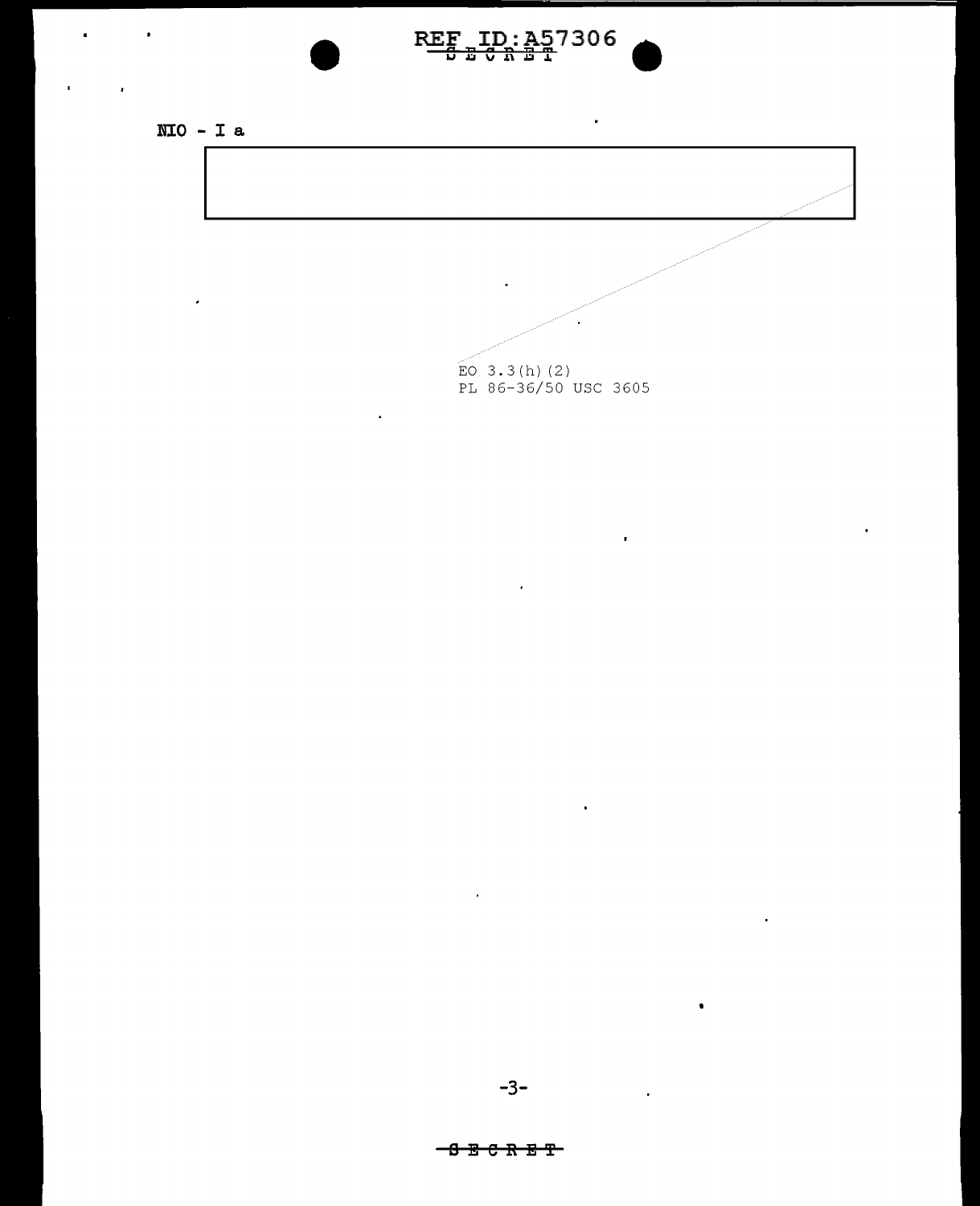

NATIONAL INTELLIGENCE OBJECTIVE - I b



# REQUIREMENTS

NOTE: Order of listing of the requirements is a matter of convenience in presentation and has no significance with respect to the relative priority of the indi-<br>vidual requirements for each objective within a priority cate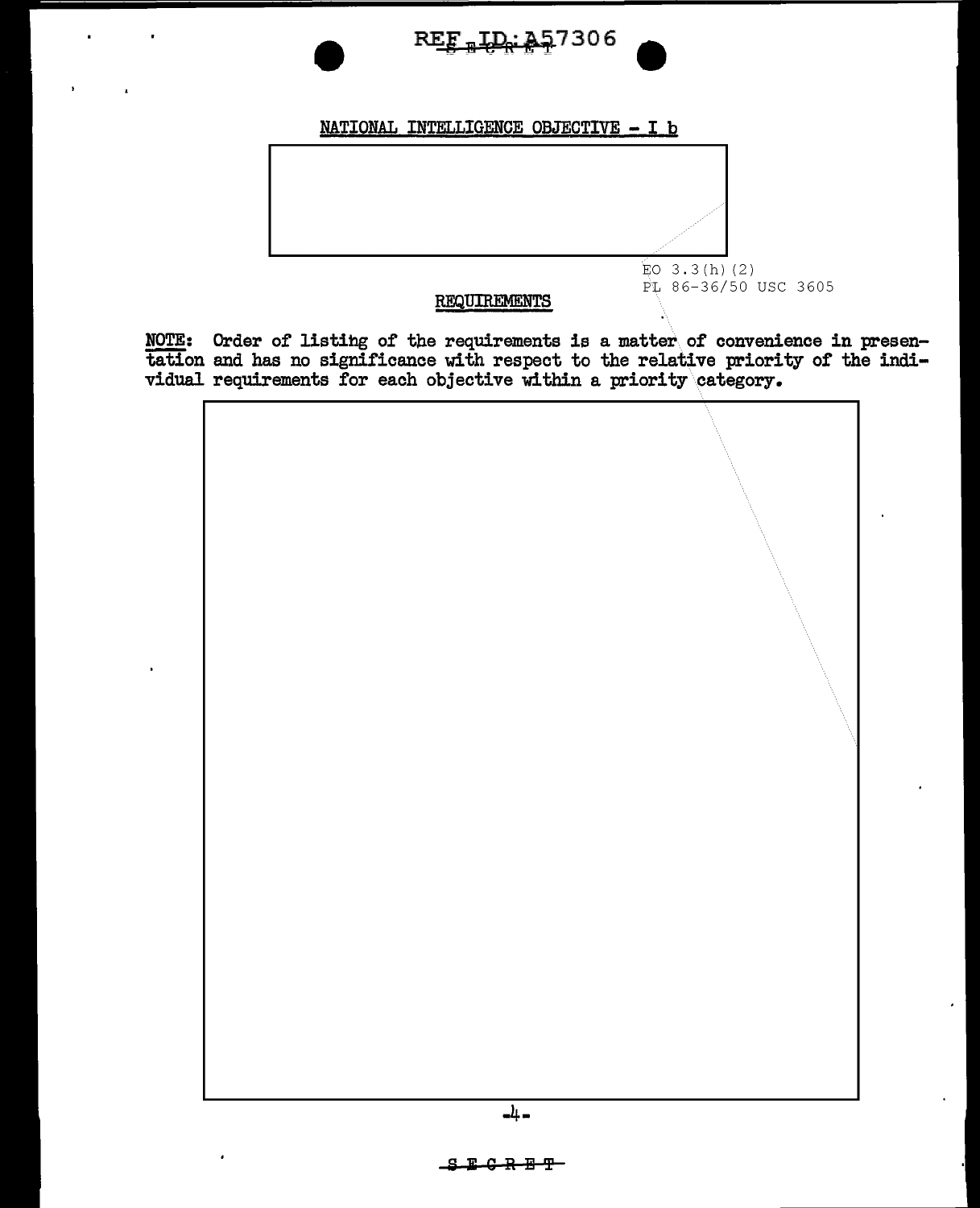

EQ  $3.3(h)$  (2)<br>PL 86-36/50 USC 3605

 $\hat{\mathbf{r}}$ 

 $\mathbf{r} = \left\{ \begin{array}{ll} 0 & \text{if} \ \mathbf{r} = \mathbf{r} \end{array} \right.$ 

 $\bullet$ 

 $\ddot{\phantom{a}}$ 

 $\sim$ 

 $\mathcal{L}^{\pm}$ 

 $NIO - I b$ 

 $\hat{\mathbf{z}}$ 

 $\ddot{\phantom{a}}$ 

 $\ddot{\phantom{a}}$ 

 $\ddot{\phantom{0}}$ 

 $\mathbf{r}^{(i)}$  and  $\mathbf{r}^{(i)}$ 

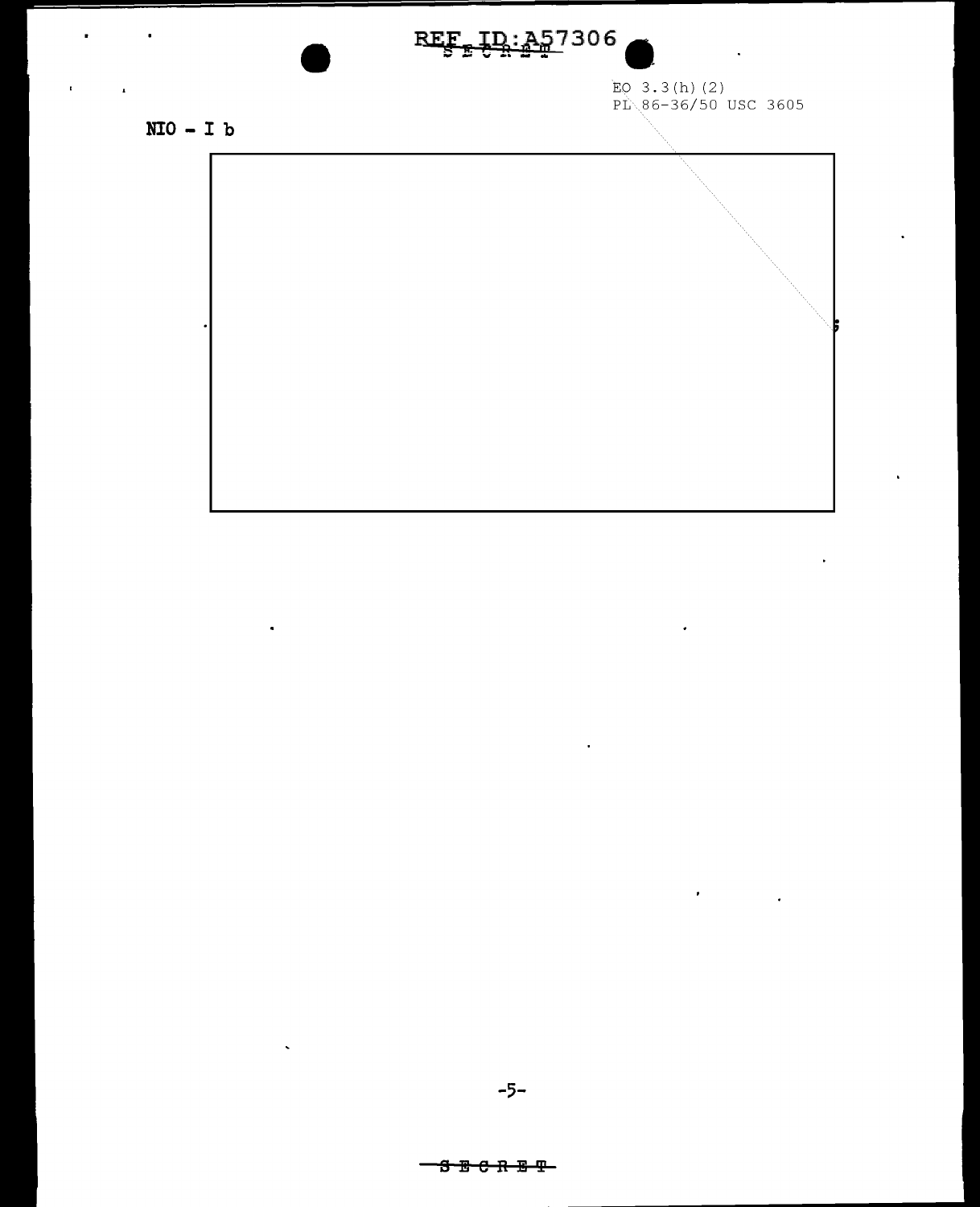# REE TD: 357306



NOTE: Order of listing of the requirements is a matter of convenience in presentation and has no significance with respect to the relative priority of the indi-vidual requirements for each objective within a priority categ

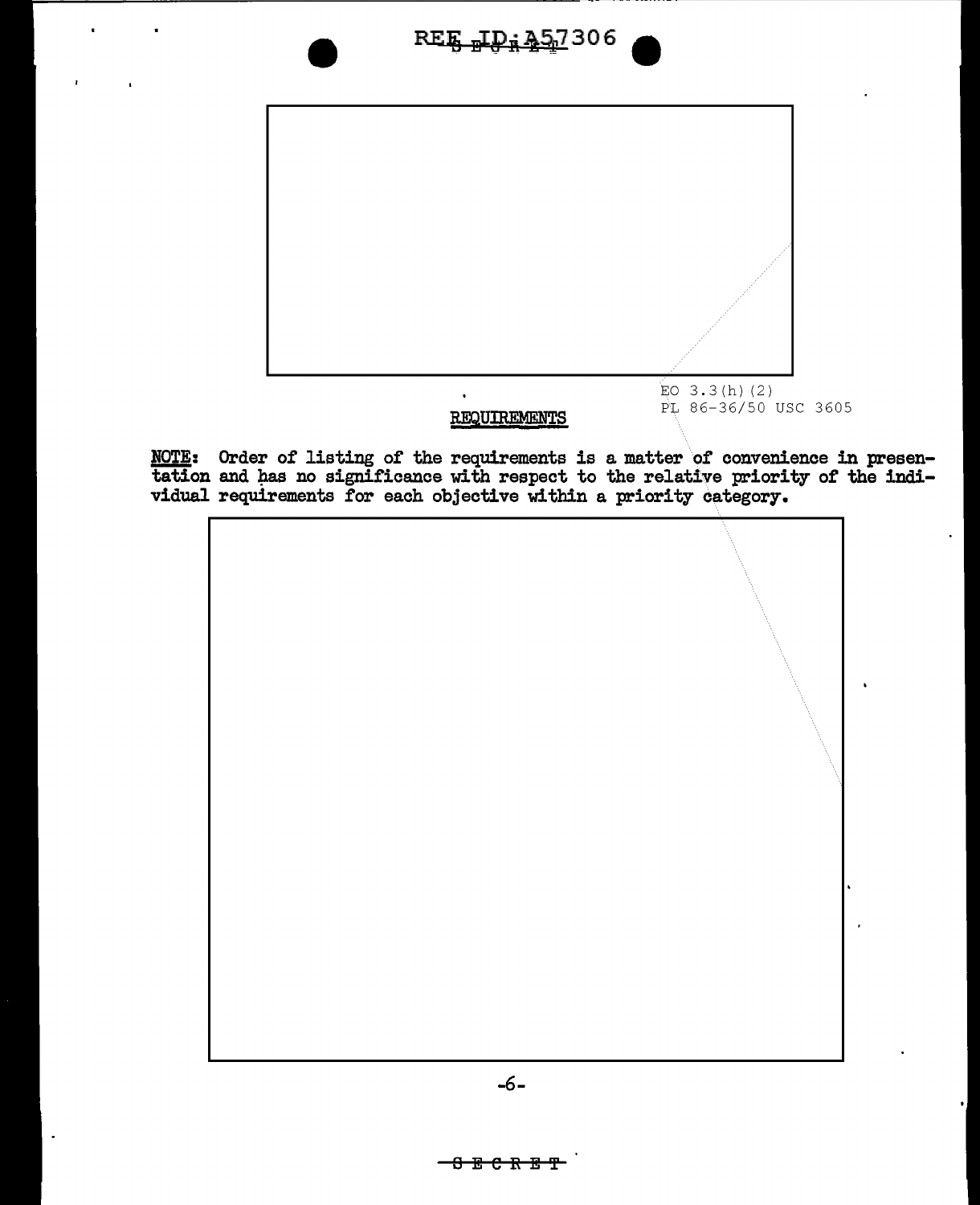

 $\ddot{\phantom{0}}$ 

 $\ddot{\phantom{0}}$ 



 $\pmb{\iota}$ 

 $\hat{\mathbf{r}}$ 



 $-7-$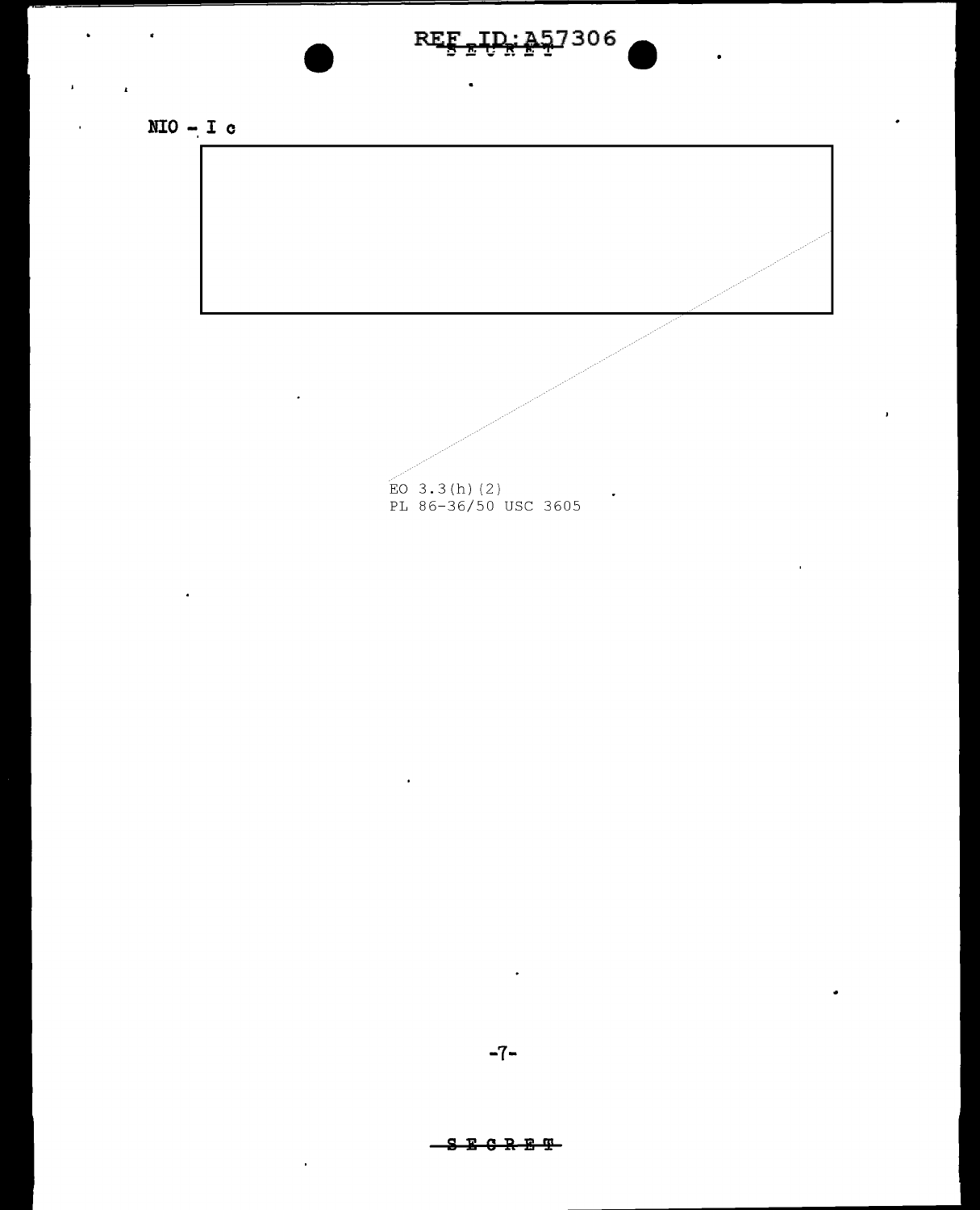

# NATIONAL INTELLIGENCE OBJECTIVE - I d

# REQUIREMENTS

NOTE: Order of listing of the requirements is a matter of convenience in presentation and has no significance with respect to the relative priority of the individual requirements for each objective within a priority category.



 $EO$  3.3(h)(2) PL 86-36/50 USC 3605

<del>8 8 0 R 8 ዋ</del>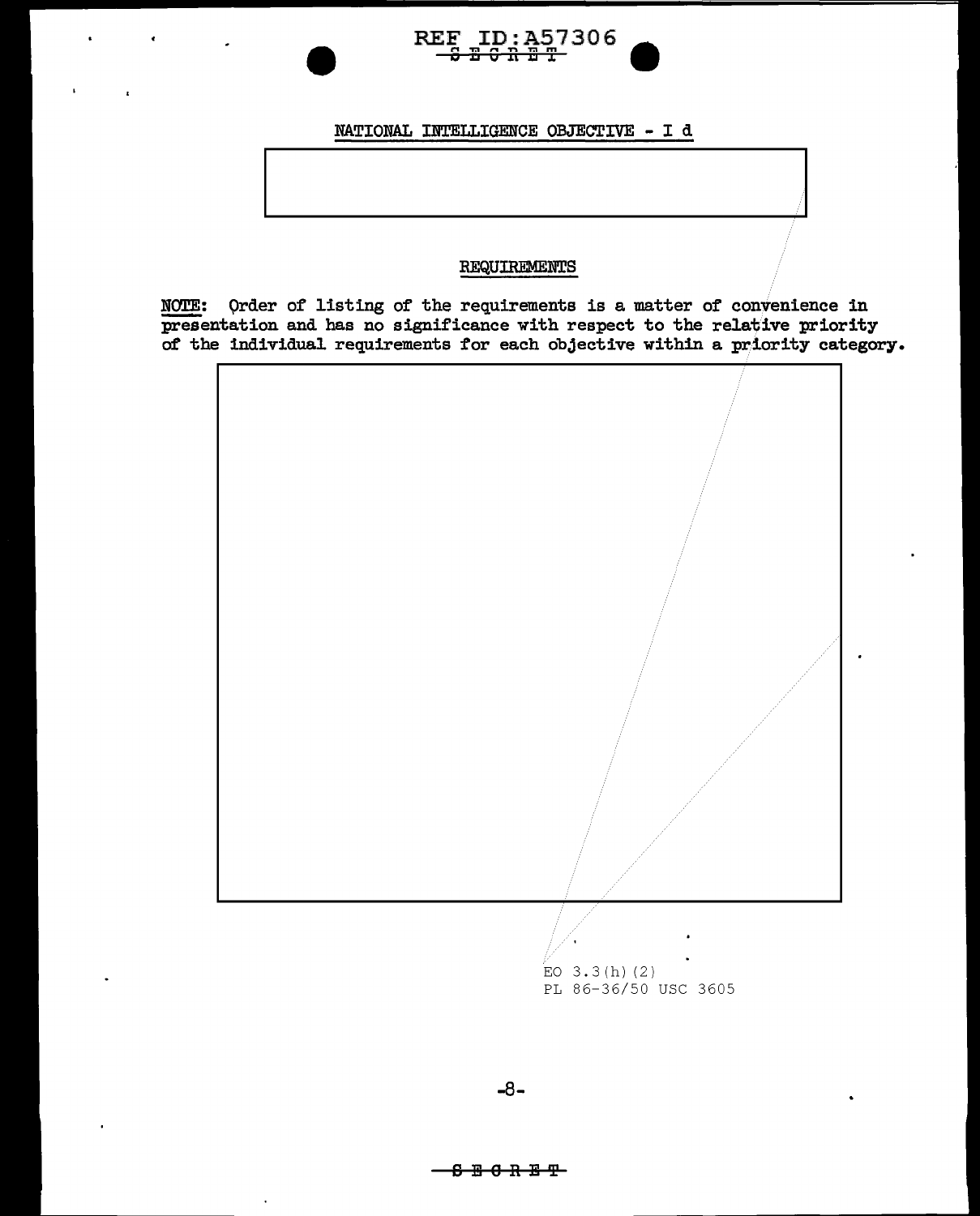# REF ID: A57306

# NATIONAL INTELLIGENCE OBJECTIVE - II a

# REQUIREMENTS

 $\mathbf{r}$ 

**NOTE:** Order of listing of the requirements is a matter of convenience in presentation and has no significance with respect to the relative priority of the indi-<br>vidual requirements for each objective within a priority category.

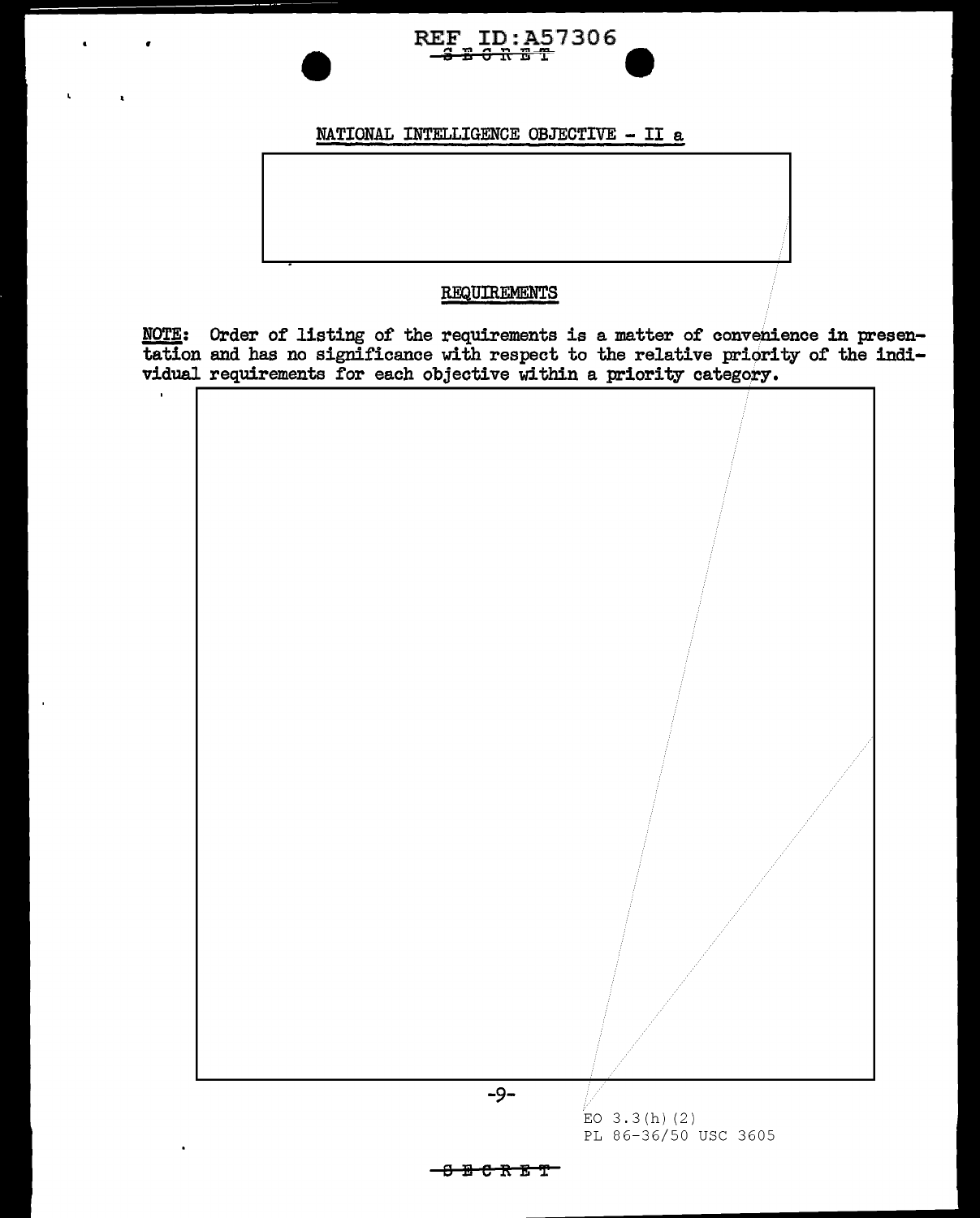# REE ID: A57306

 $\ddot{\phantom{1}}$ 



 $\cdot$ 



# **SECRET**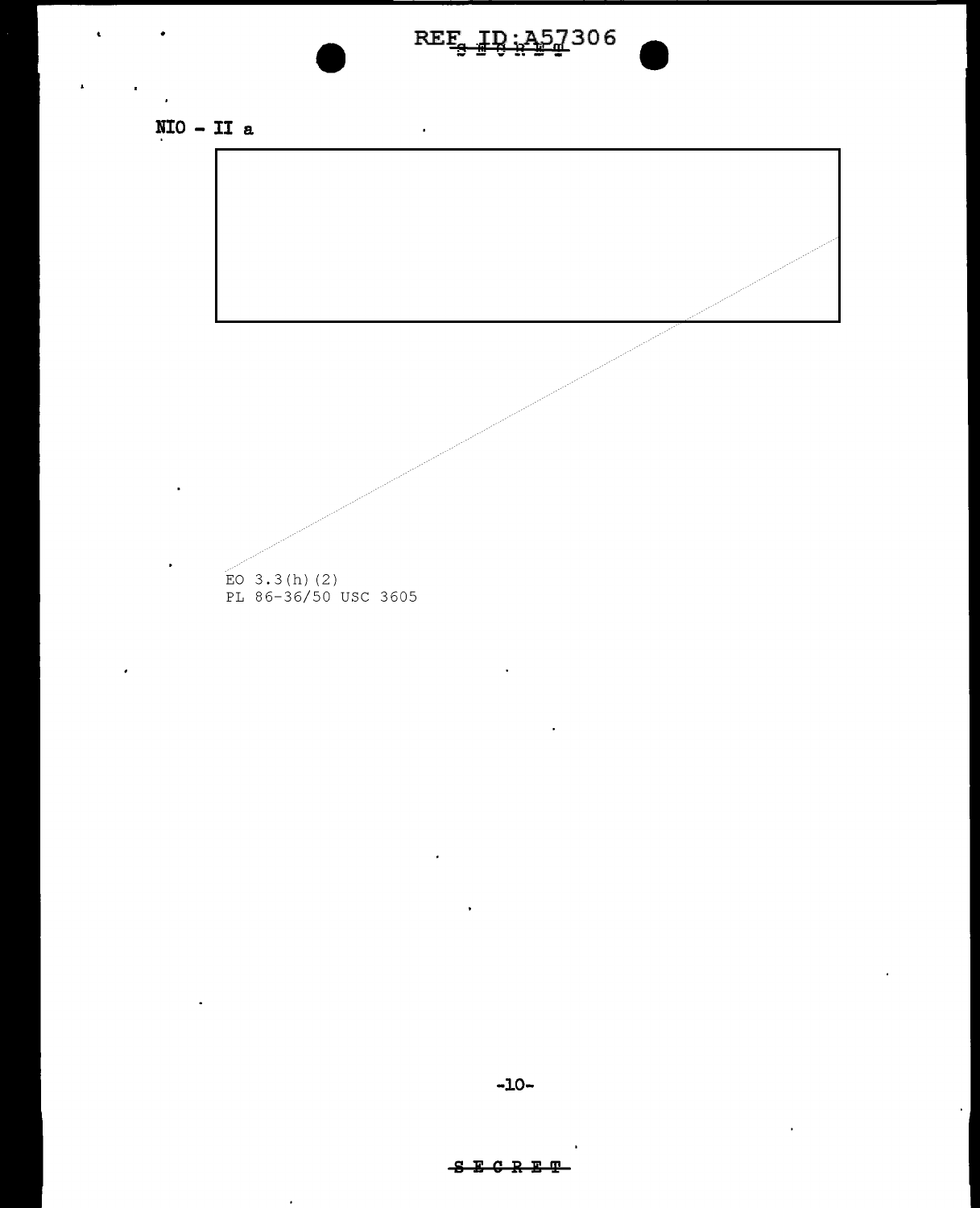

# NATIONAL INTELLIGENCE OBJECTIVE - II b

# REQUIREMENTS

**NOTE:** Order of listing of the requirements is a matter of convenience in presentation and has no significance with respect to the relative priority of the indi-<br>vidual requirements for each objective within a priority c



 $EO$  3.3(h)(2) PL 86-36/50 USC 3605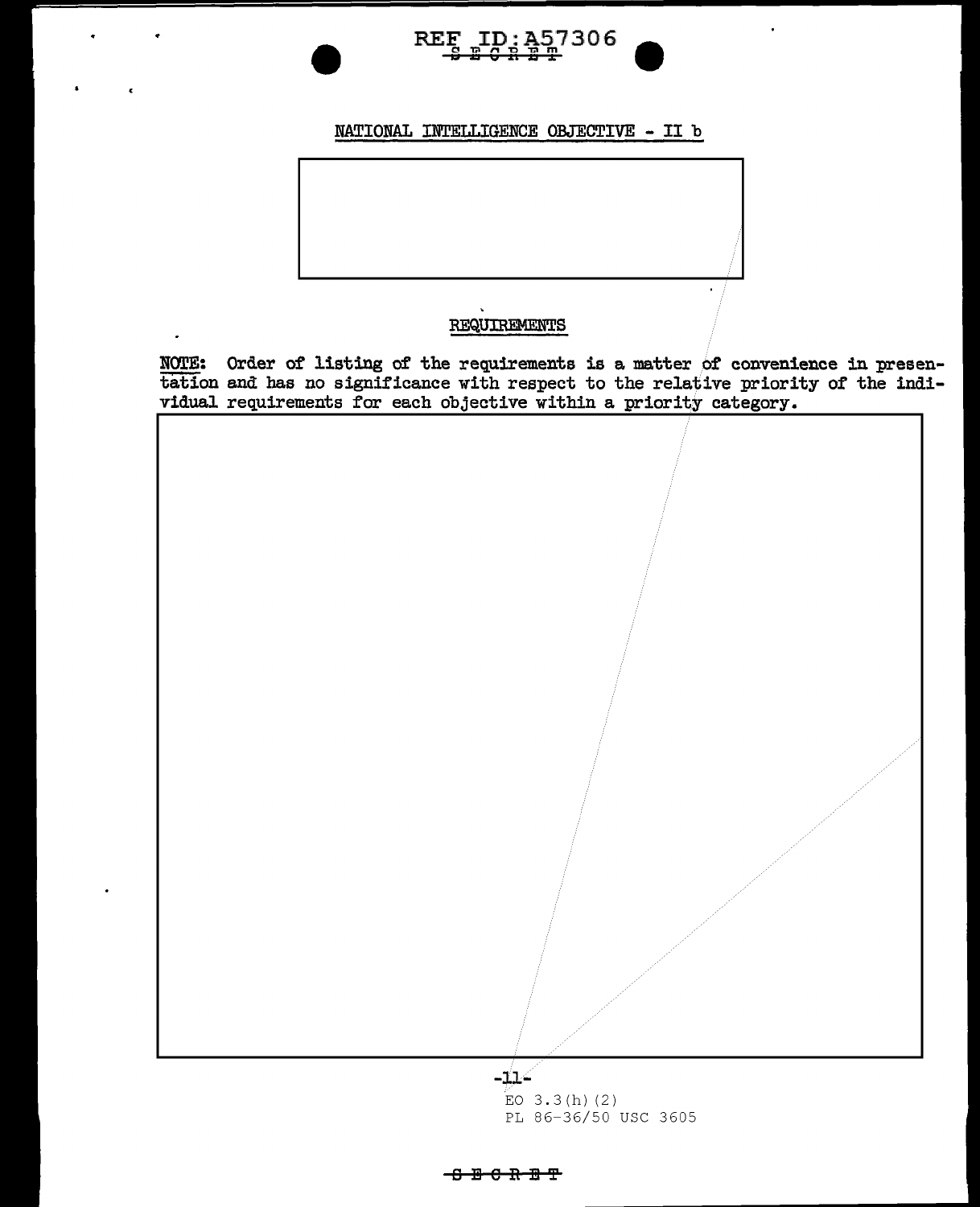# REE TDR 457306

 $NIO - II b$ 

 $\ddot{\phantom{0}}$ 

 $\mathbf{r}$ 

 $\sim$  100  $\pm$ 

 $\mathbf{r}$ 

EO 3.3(h)(2)<br>PL 86-36/50 USC 3605



 $\sim 10^{-1}$ 

 $\sim 10^7$ 

 $\mathbf{r}$ 

 $\ddot{\phantom{0}}$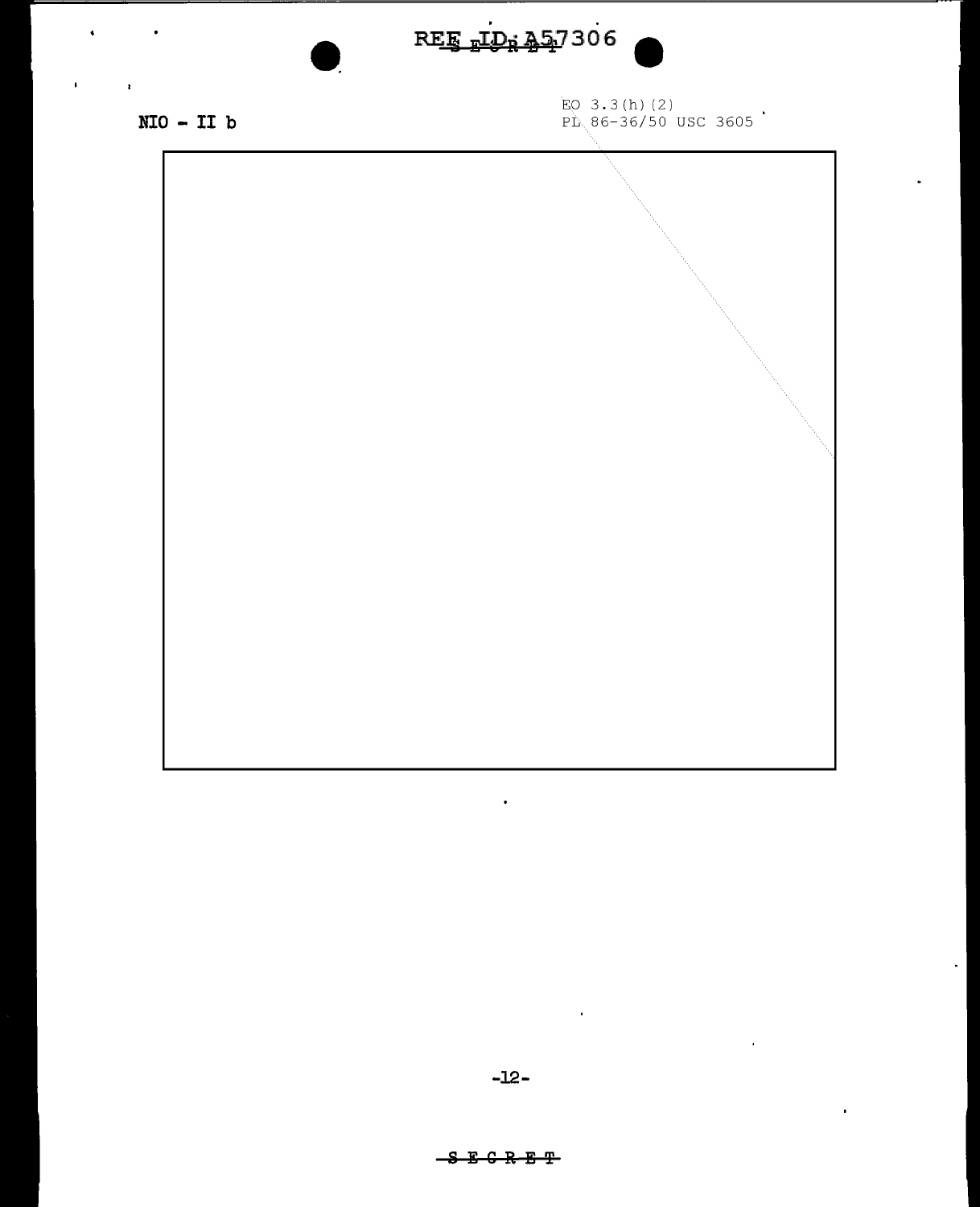





NOTE: Order of listing of the requirements is a matter of convenience in presentation and has no significance with respect to the relative priority of the individual requirements for each objective within a priority category.

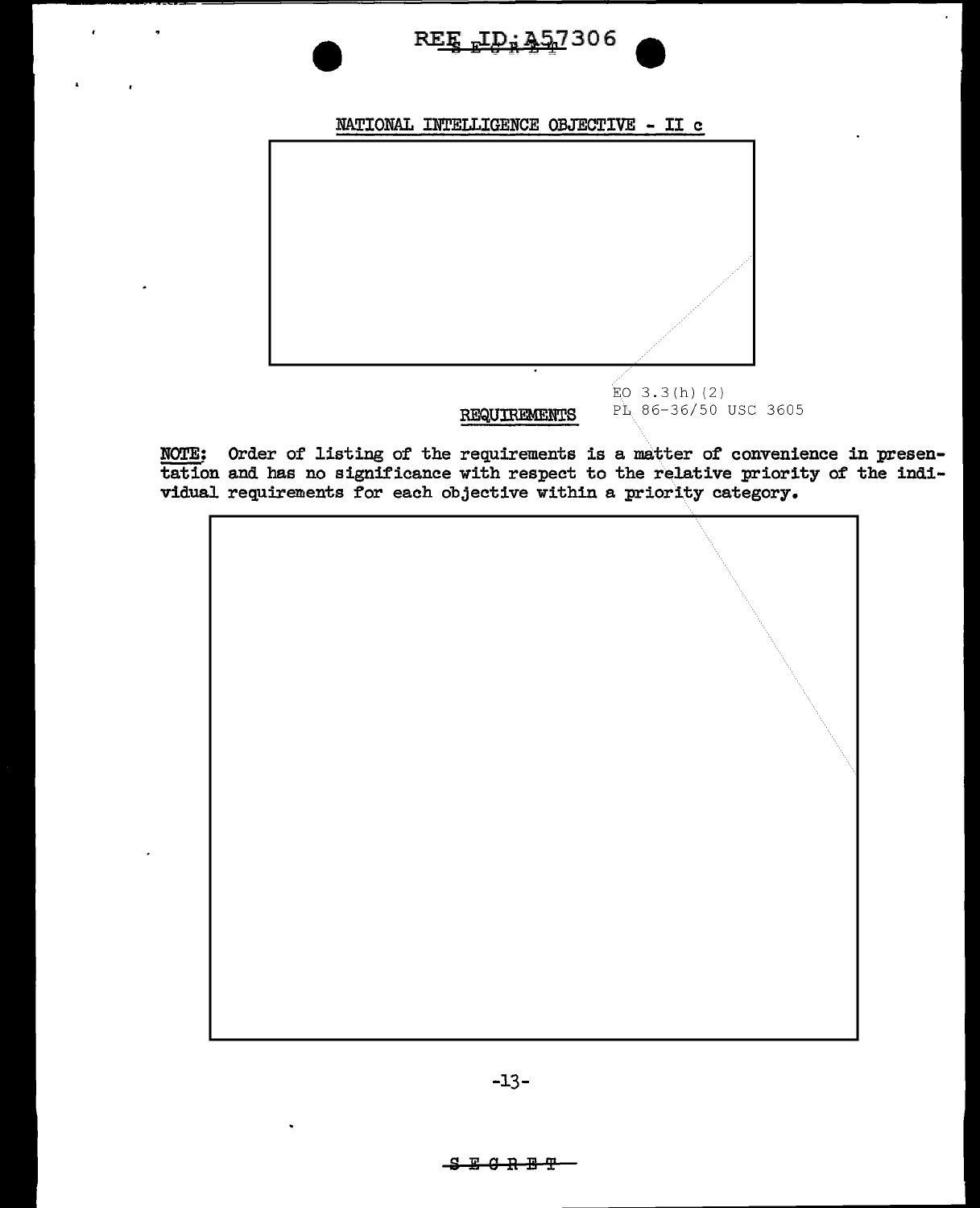# REE ID: 457306

 $\bullet$ 

 $NIO - II c$ 

 $\sim$   $\sim$ 

 $\bullet$ 

 $\bullet$  $\ddot{\phantom{a}}$ 

 $\mathcal{L} = \frac{1}{2} \sum_{i=1}^{2} \mathcal{L}_i$ 

 $\overline{\phantom{a}}$ 

EO  $3.3(h)$  (2) PL 86-36/50 USC 3605

 $\mathbf{A}$  and  $\mathbf{A}$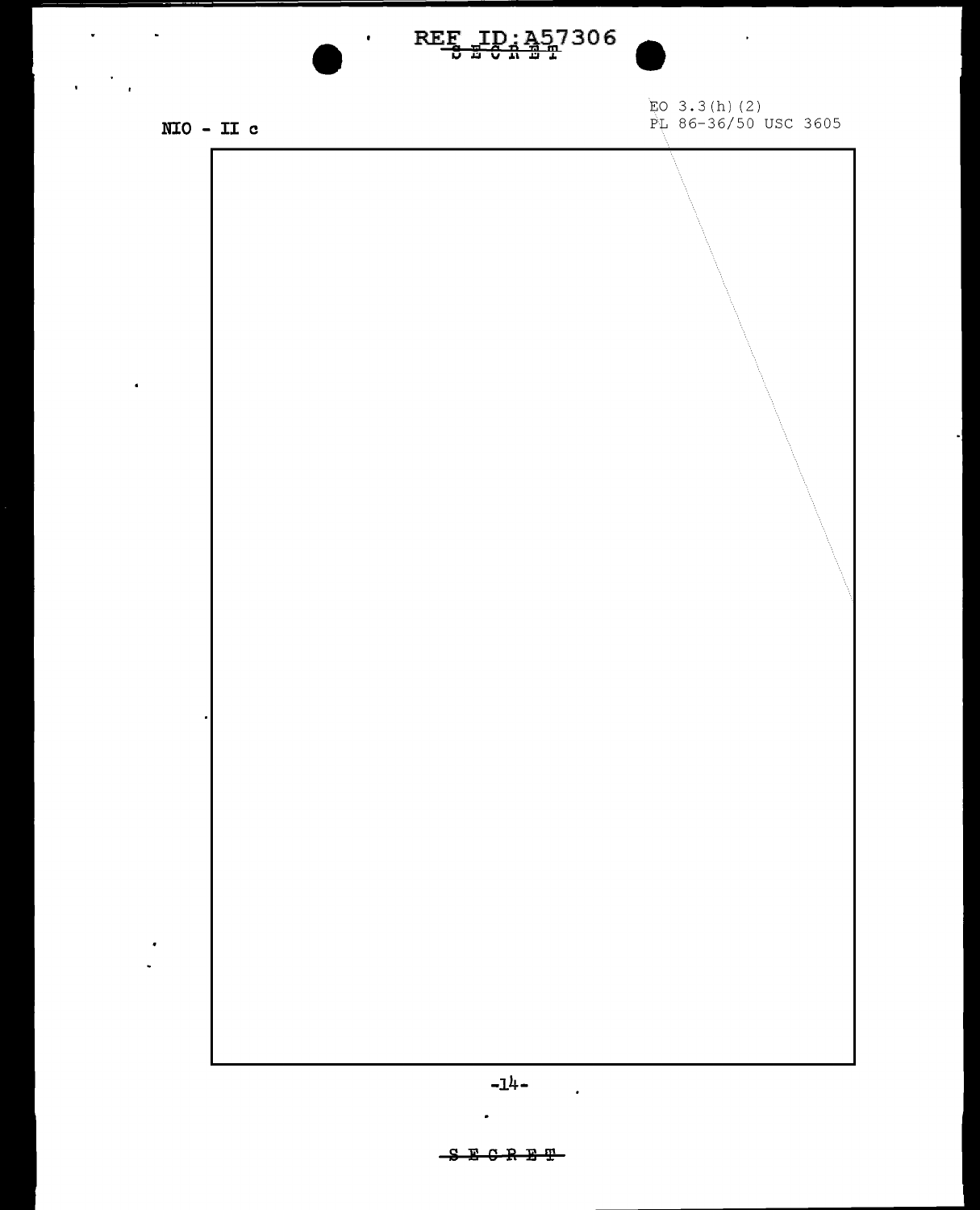

 $\bullet$ 

 $EO$  3.3(h)(2)<br>PL 86-36/50 USC 3605

 $\mathbf{r}$ 

 $NIO$  - II c

 $\bullet$ 

 $\hat{\mathbf{r}}$ 

 $\cdot$ 

 $\sim 10$ 



 $\ddot{\phantom{a}}$ 

 $\mathbf{r}$ 

**SECRET**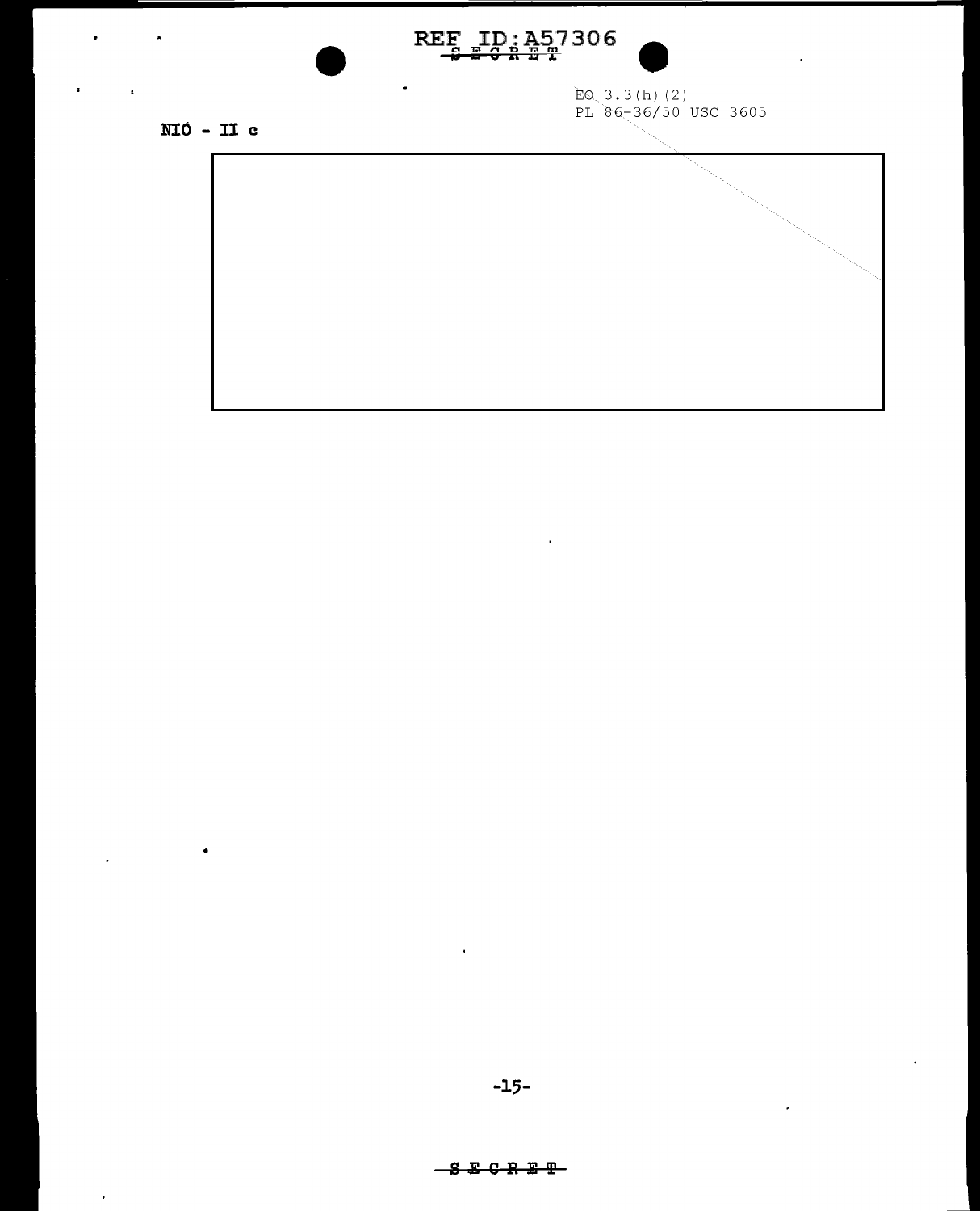D.: A57306 **REE** 

# NATIONAL INTELLIGENCE OBJECTIVE - II d



# REQUIREMENTS

NOTE: Order of listing of the requirements is a matter of convenience in presentation and has no significance with respect to the relative priority of the indi-vidual requirements for each objective within a priority categ



<del>-6 B C R E T</del>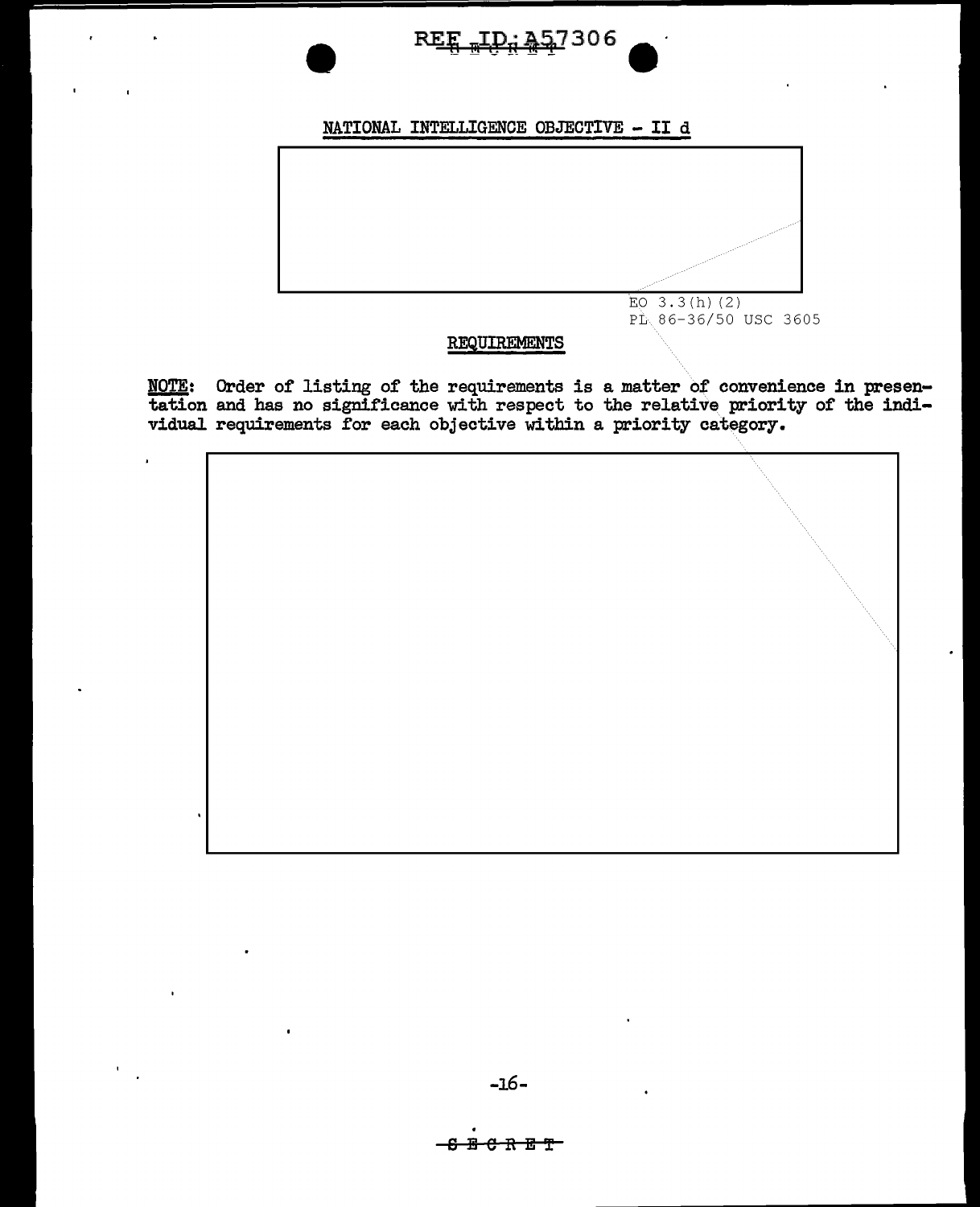

# NATIONAL INTELLIGENCE OBJECTIVE - II e



NOTE: Order of listing of the requirements is a matter of convenience in presentation and has no significance with respect to the relative priority of the individual requirements for each objective within a priority category.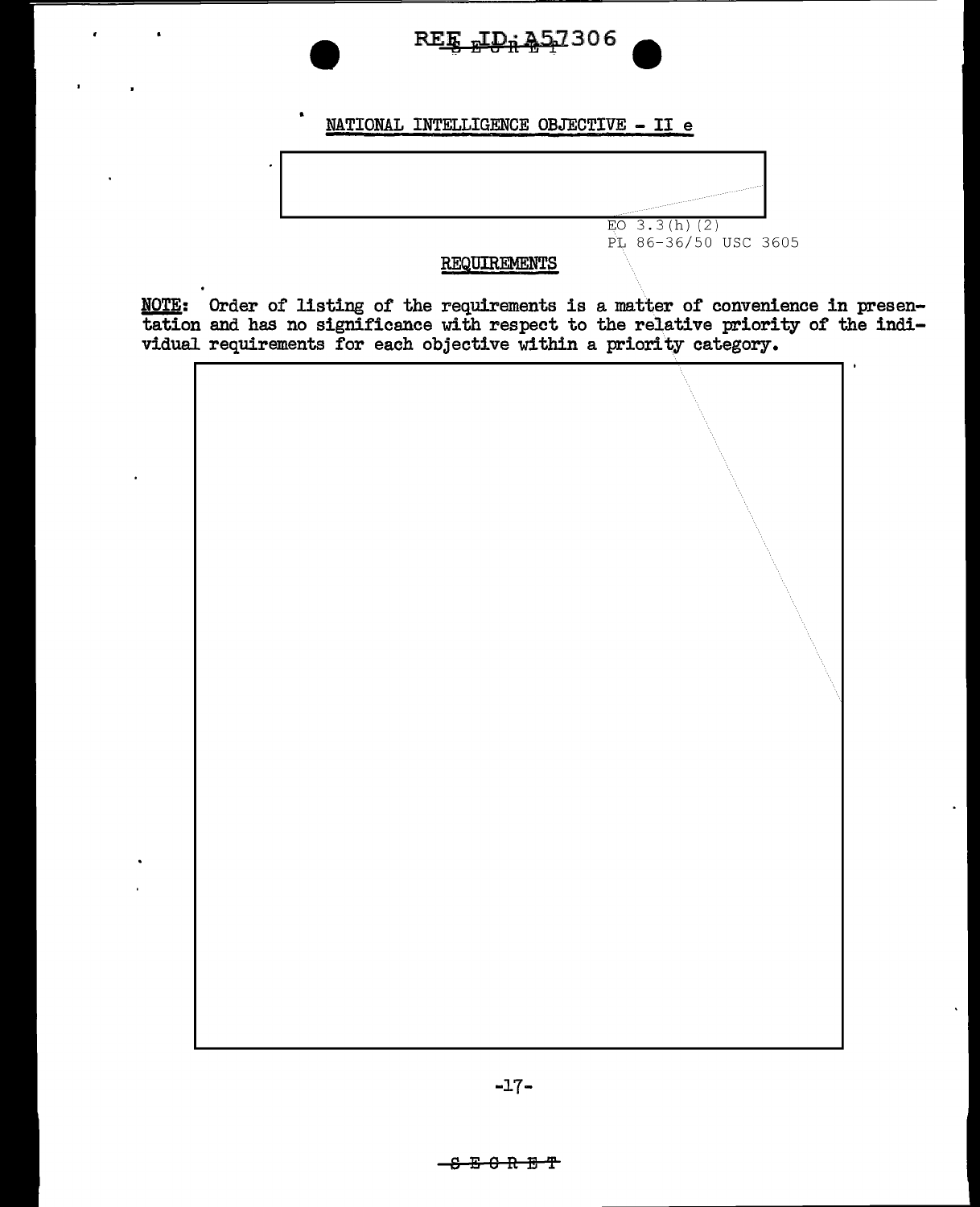# REE ID: 457306

EQ  $3.3(h)$  (2)<br>PL 86-36/50 USC 3605

 $\mathcal{L}_{\mathcal{A}}$ 

 $\bar{1}$ 

 $NIO - II e$ 

×

 $\blacksquare$ 

 $\bullet$ 



 $\ddot{\phantom{a}}$ 

 $\ddot{\phantom{0}}$ 

 $\ddot{\phantom{a}}$ 

 $\hat{\phantom{a}}$ 

 $\bar{1}$ 

 $\ddot{\phantom{a}}$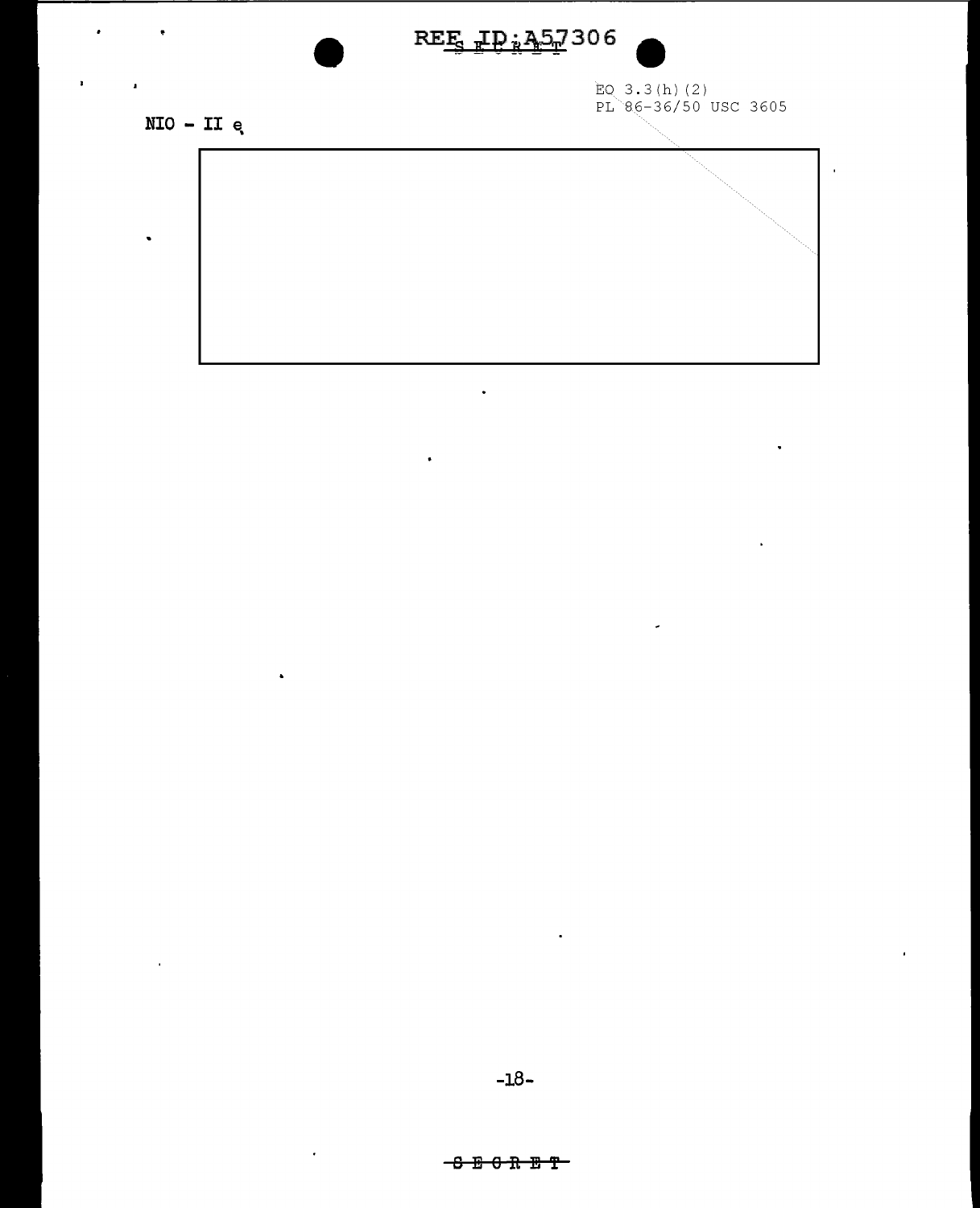

# NATIONAL INTELLIGENCE OBJECTIVE - II f



# **REQUIREMENTS**

NOTE: Order of listing of the requirements is a matter of convenience in presentation and has no significance with respect to the relative priority of the individual requirements for each objective within a priority category.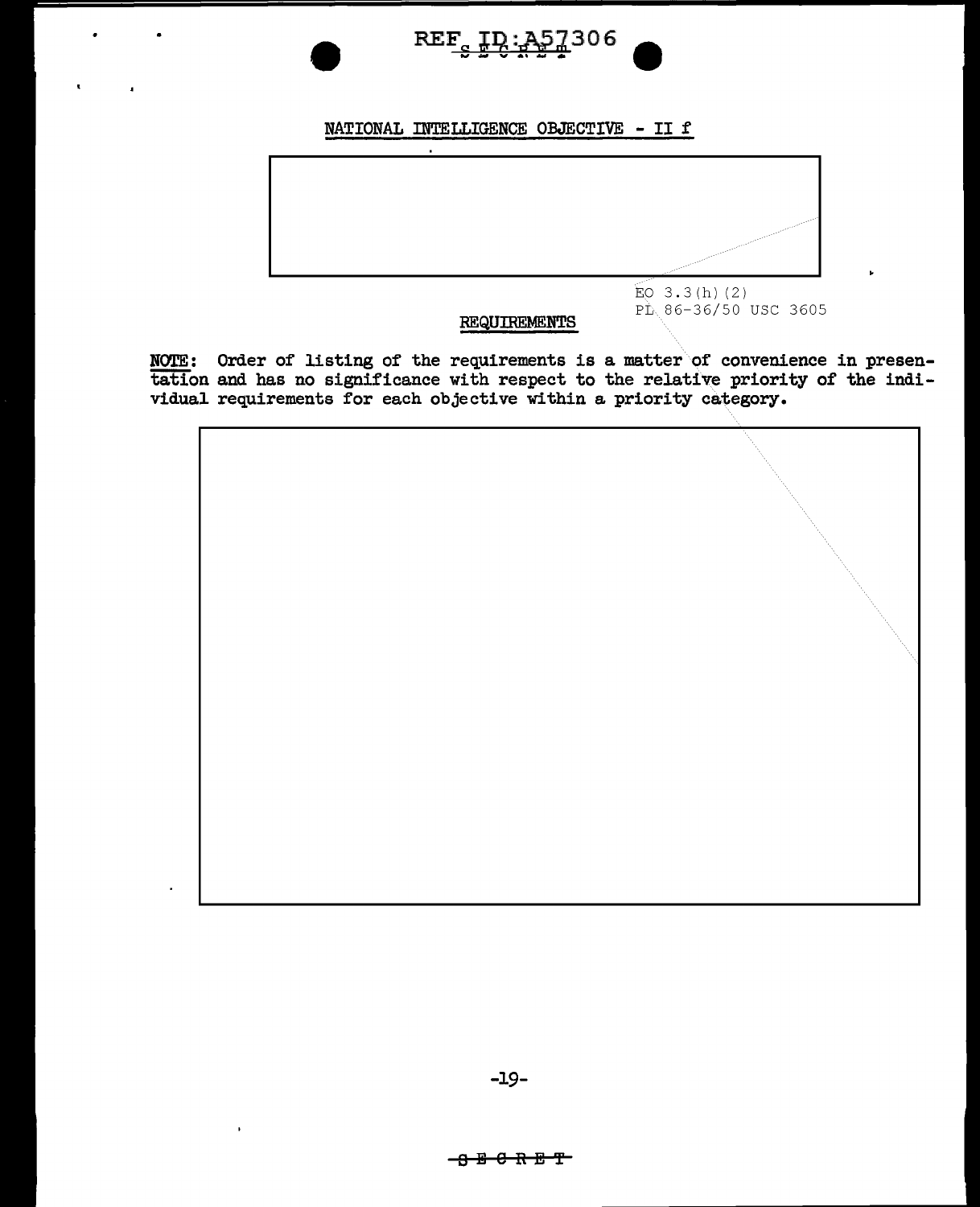

NOTE: Order of listing of the requirements is a matter of convenience in presentation and has no significance with respect to the relative priority of the individual requirements for each objective within a priority category.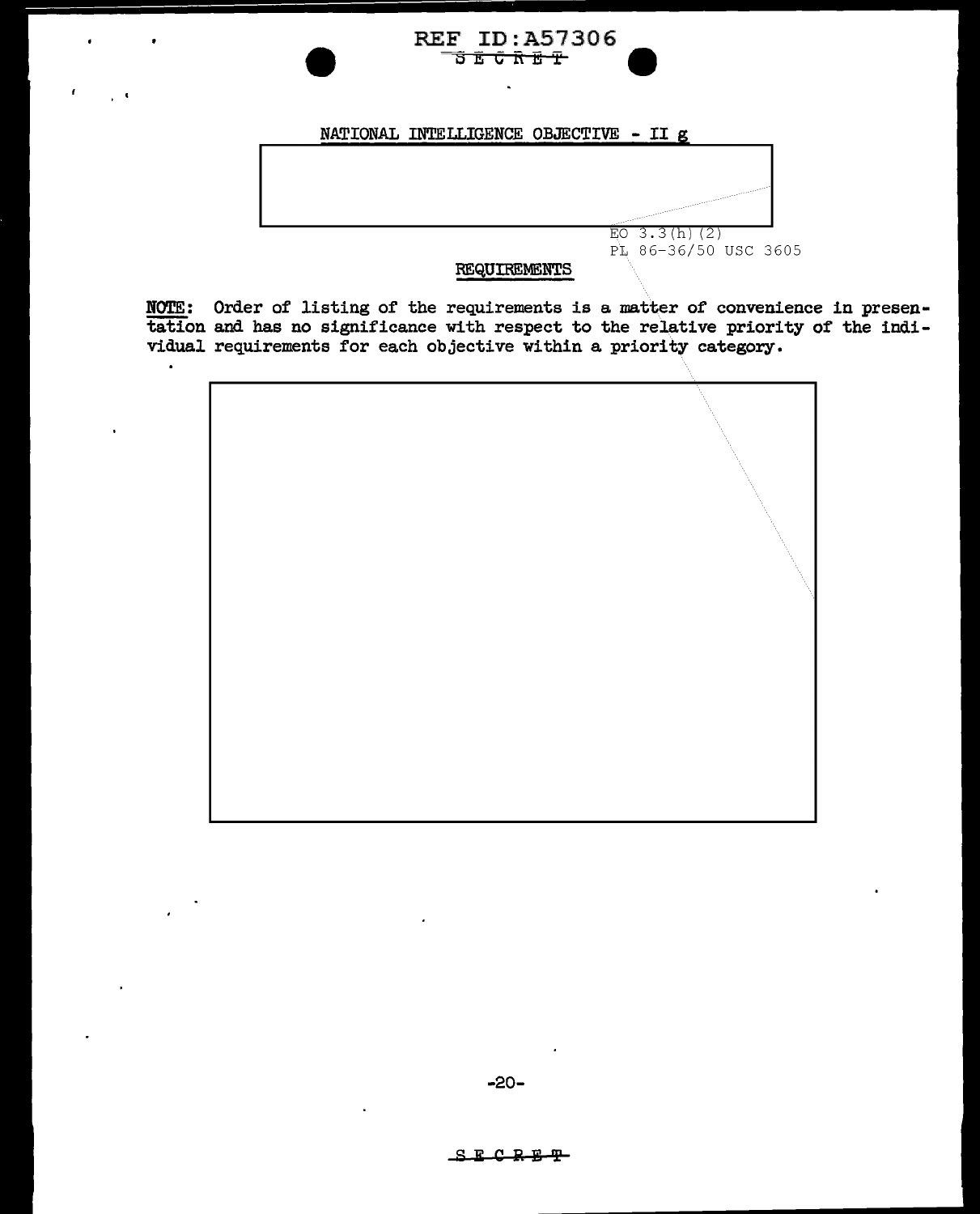

# NATIONAL INTELLIGENCE OBJECTIVE - II h

### **REQUIREMENTS**

NOTE: Order of listing of the requirements is a matter of convenience in presentation and has no significance with respect to the relative priority of the individual requirements for each objective within a priority category.



 $\overline{a}$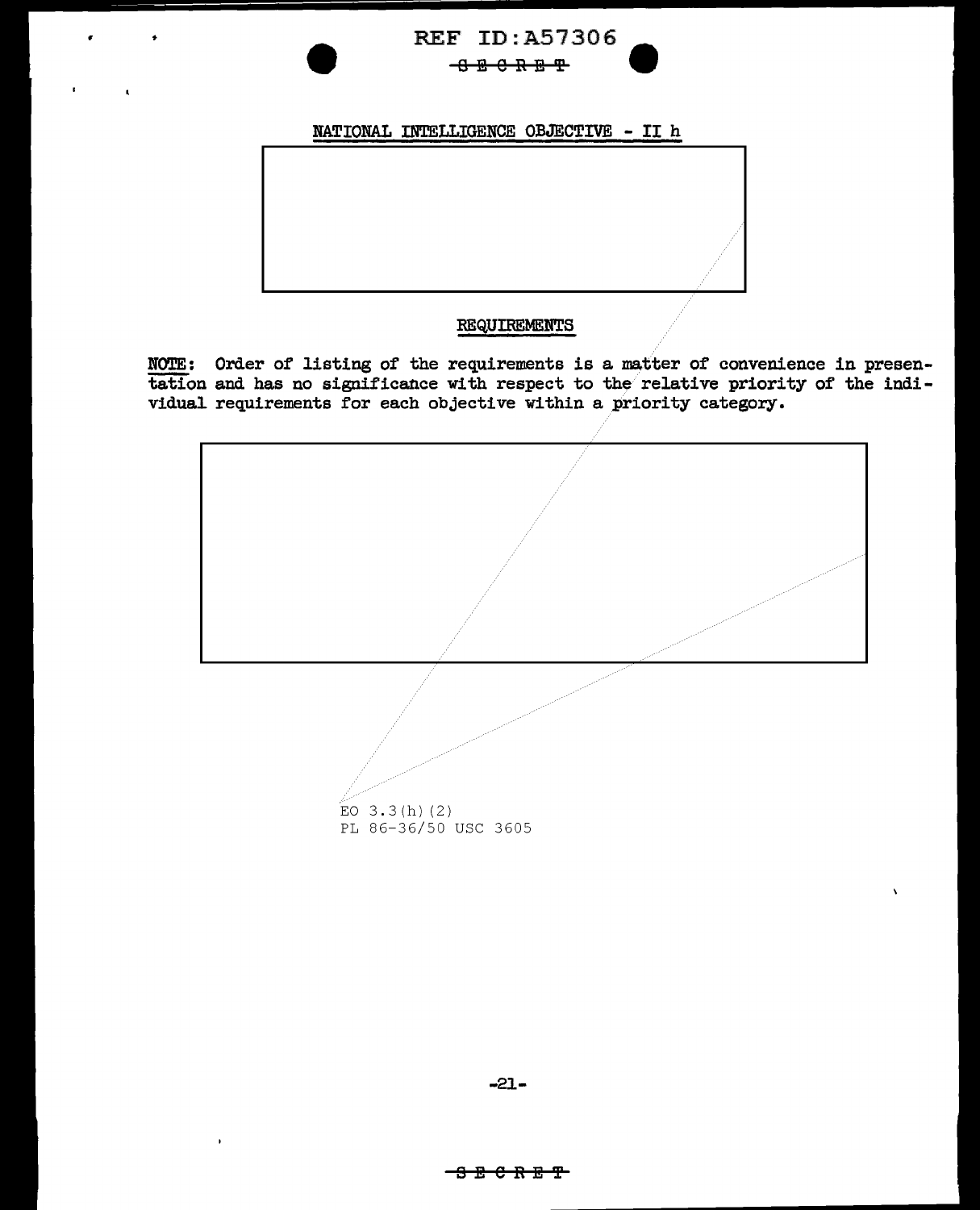# REE JDA 457306

# NATIONAL INTELLIGENCE OBJECTIVE - II i



# REQUIREMENTS

 $\ddot{\phantom{a}}$ 

PL 86-36/50 USC 3605

NOTE: Order of listing of the requirements is a matter of convenience in presentation and has no significance with respect to the relative priority of the indi-<br>vidual requirements for each objective within a priority category.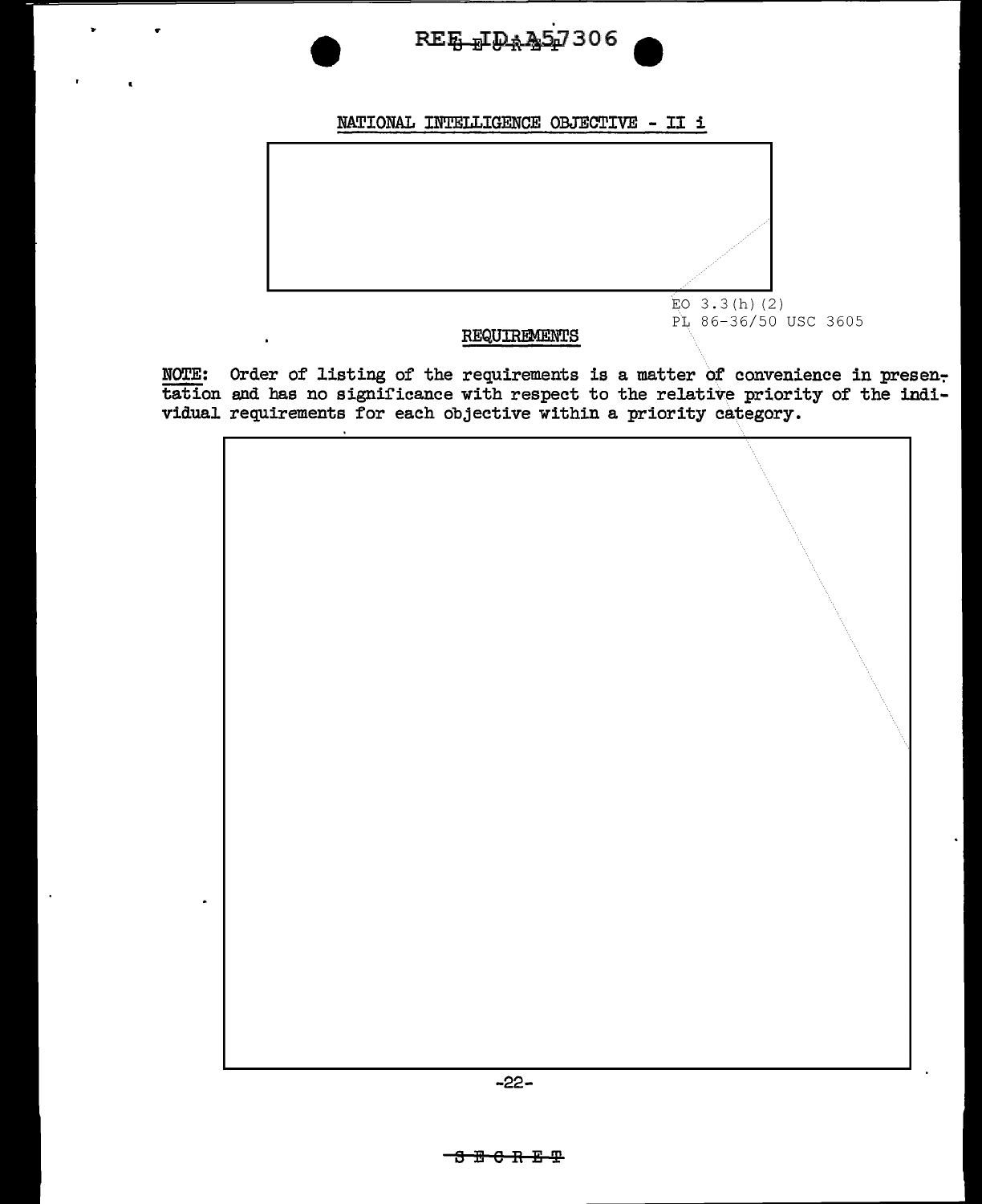

# NATIONAL INTELLIGENCE OBJECTIVE - II j

# REQUIREMENTS

NOTE: Order of listing of the requirements is a matter of convenience in presentation and has no significance with respect to the relative priority of the individual requirements for each objective within a priority category.



SE<del>GRET</del>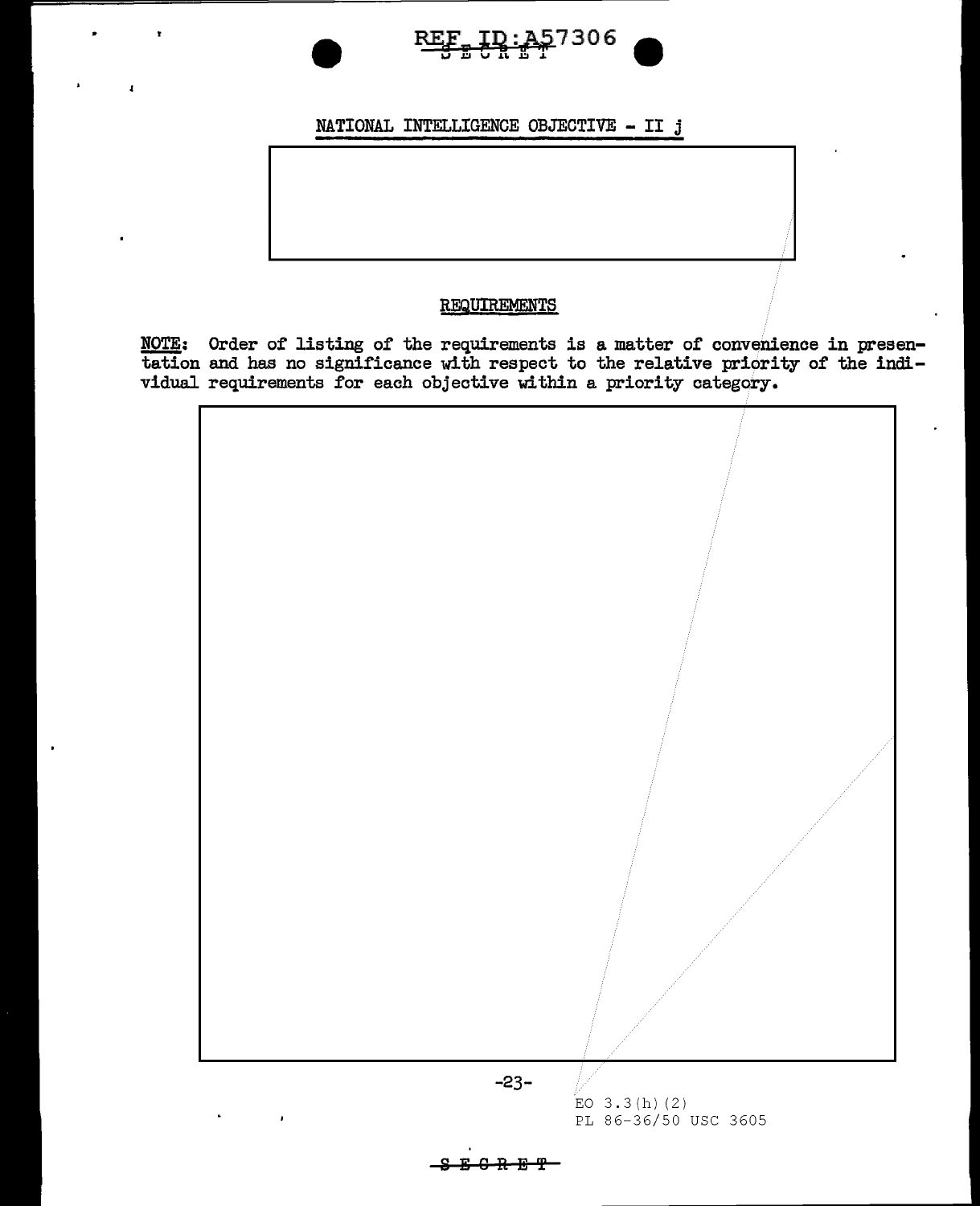

EQ 3.3(h)(2)<br>PL 86-36/50 USC 3605

 $\ddot{\phantom{0}}$ 

 $\mathbf{r}$ 

 $\ddot{\phantom{a}}$ 

 $NIO - II j$ 

 $\pmb{\bar{x}}$ 

 $\pmb{\mathsf{t}}$ 



 $-24-$ 

# $S E C R E T$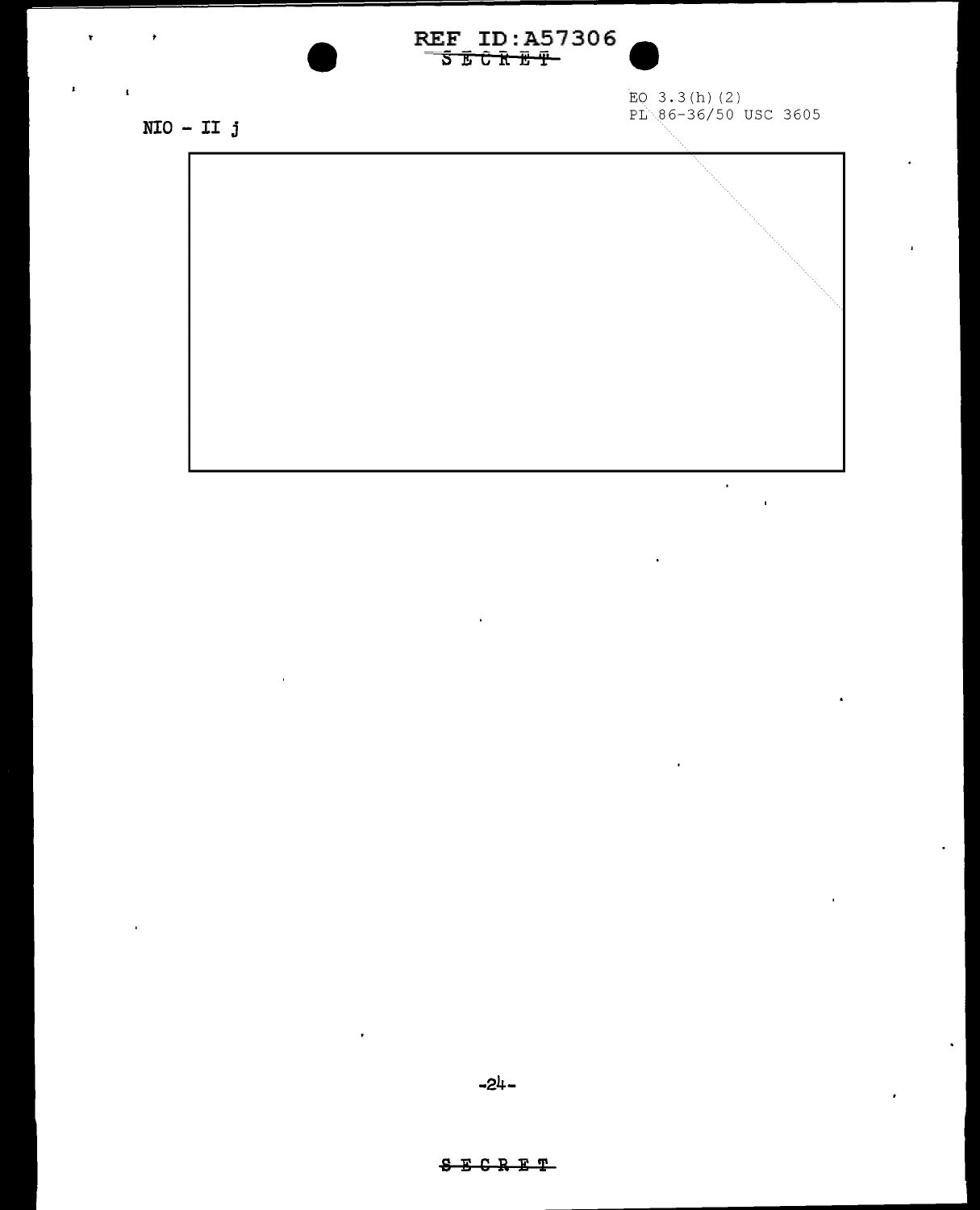

# NATIONAL INTELLIGENCE OBJECTIVE - II k



# REQUIREMENTS

NOTE: Order of listing of the requirements is a matter of convenience in presentation and has no significance with respect to the relative priority of the indi-Vidual requirements for each objective within a priority category.

-25-

# $-$ SECRET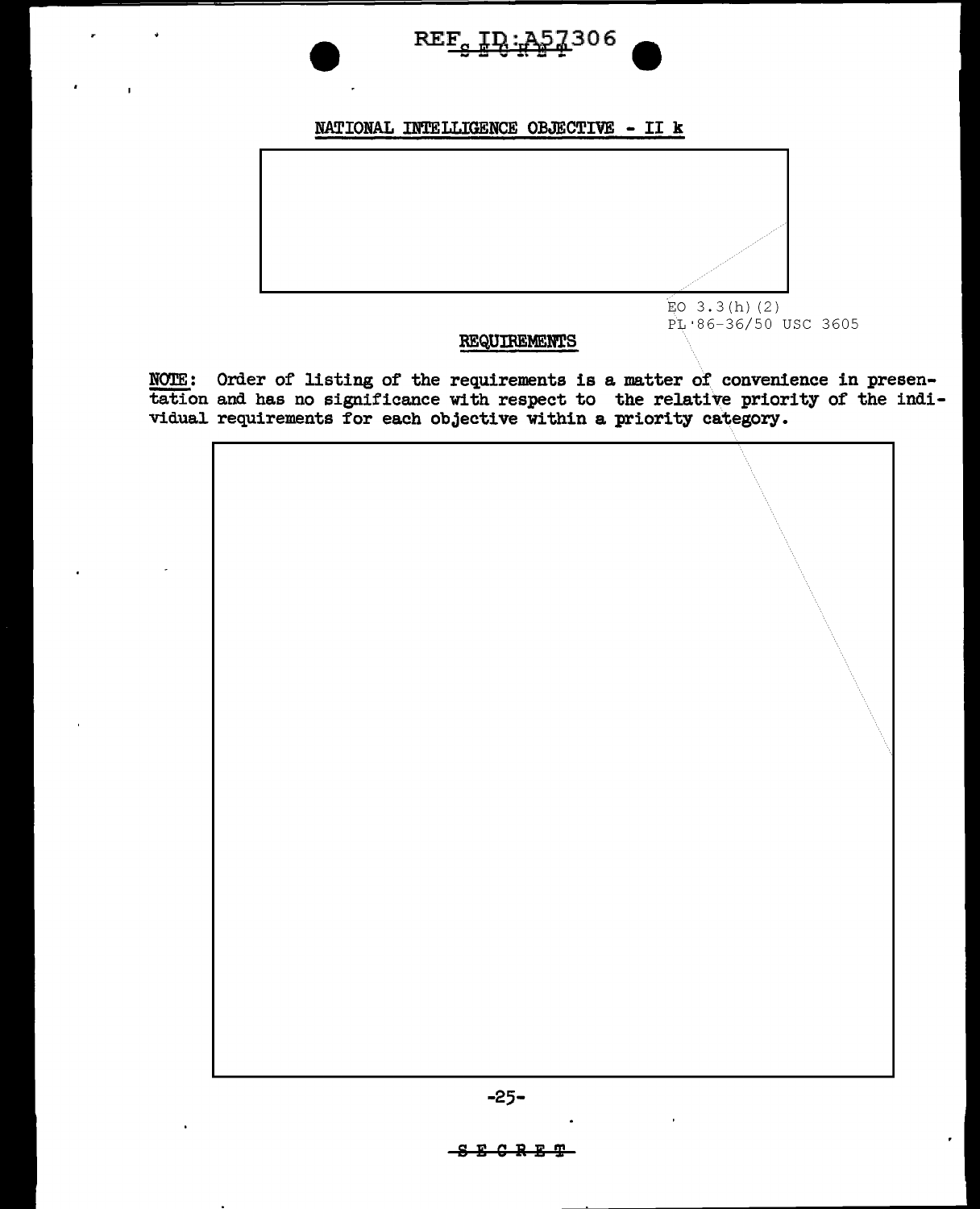# REF ID:A57306  $-6B C R E T$



EQ  $3.3(h)$  (2) PL 86-36/50 USC 3605

 $\bar{\mathbf{v}}$ 

 $NIO - II k$ 

 $\bullet$ 

 $\sim$ 

 $\mathbf{u}^{\prime}$ 

 $\bar{\star}$ 

i.



 $\sim 10$ 

 $\mathbf{r}$ 

 $\hat{\mathbf{v}}$ 

 $\blacksquare$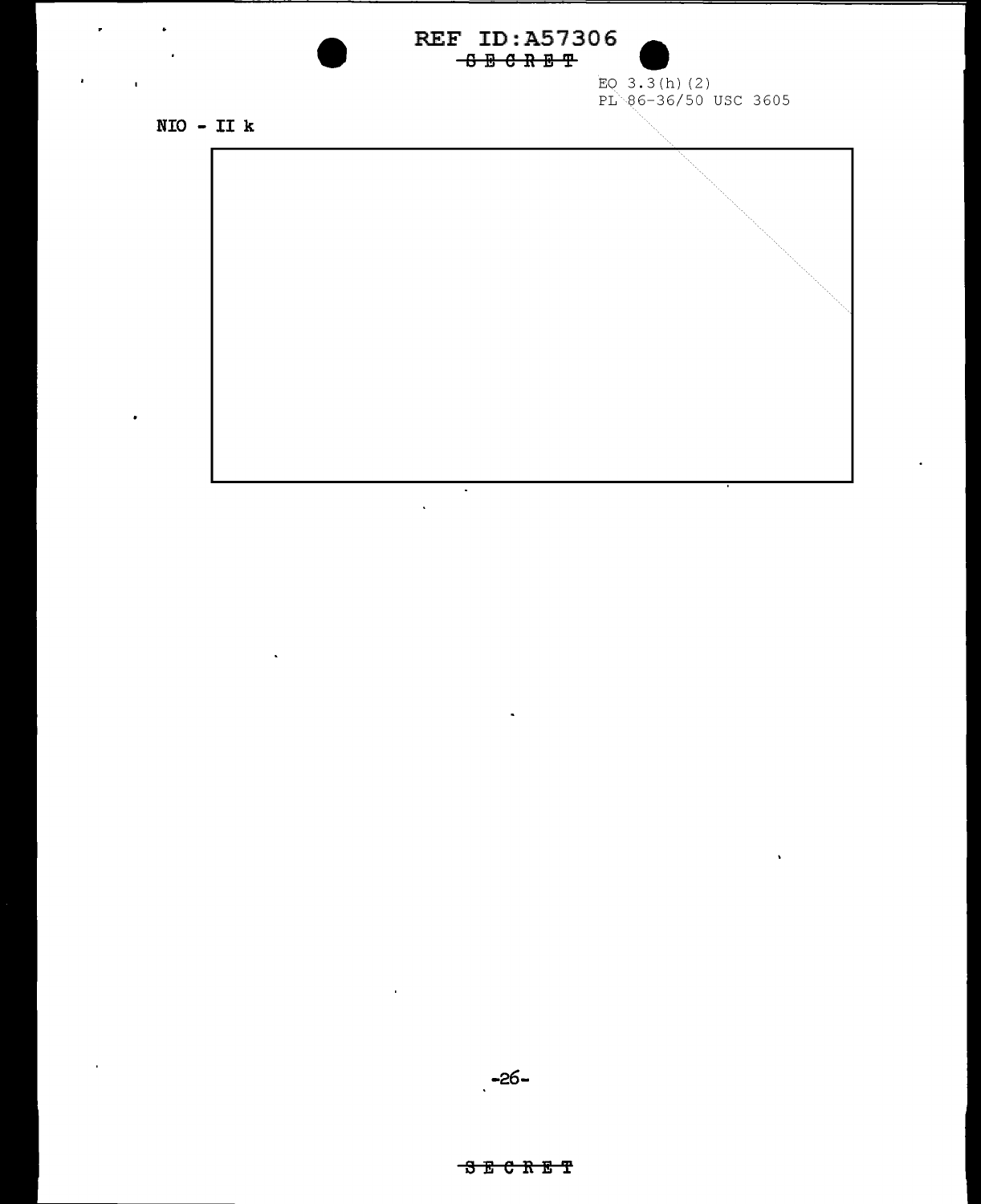

# NATIONAL INTELLIGENCE OBJECTIVE - II 1



NOTE: Order of listing of the requirements is a matter of convenience in presentation and has no significance with respect to the relative priority of the indi-<br>vidual requirements for each objective within a priority category.





SE<del>CRET</del>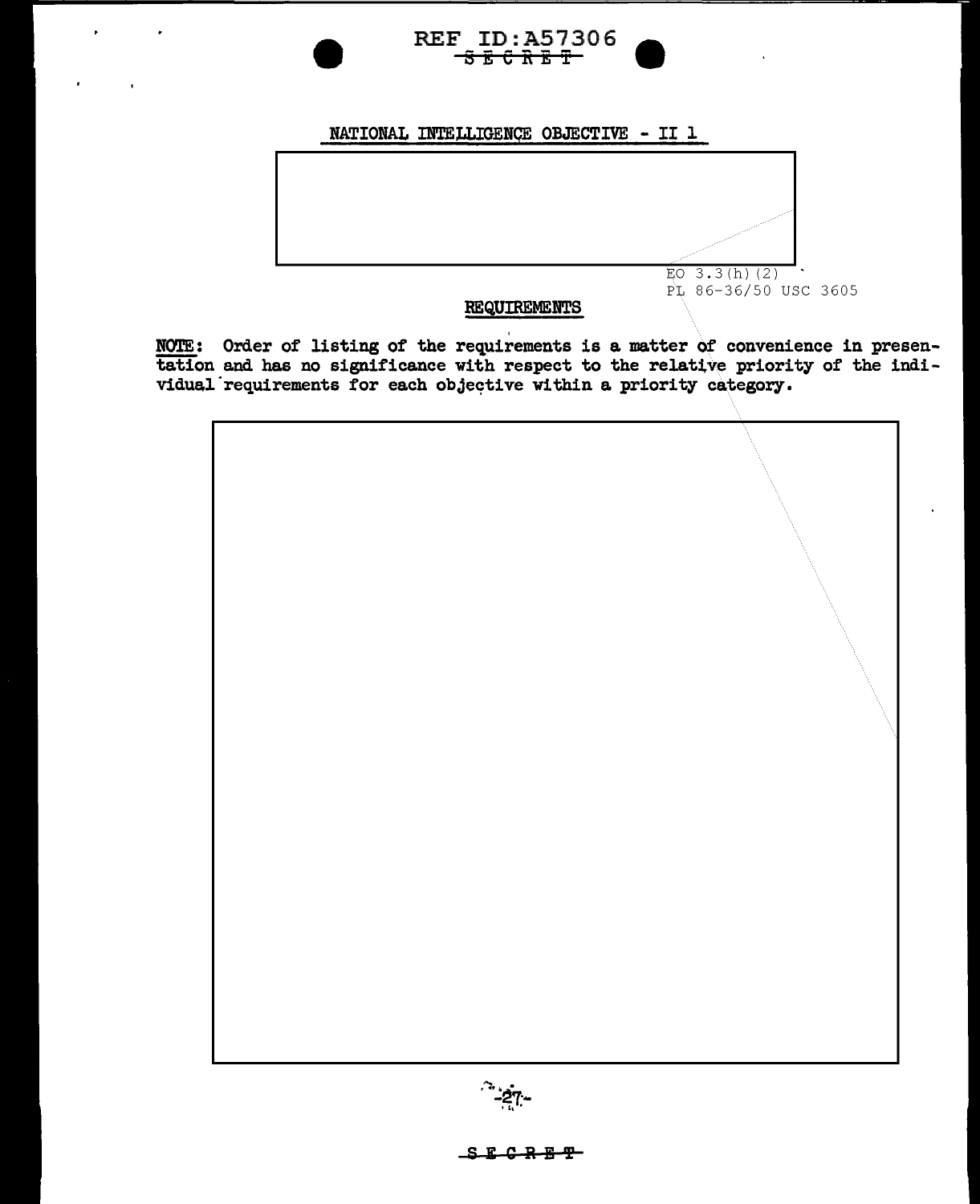

# NATIONAL INTELLIGENCE OBJECTIVE - II m



# REQUIREMENTS

NOTE: Order of listing of the requirements is a matter of convenience in presentation and has no significance with respect to the relative priority of the individual requirements for each objective within a priority catego

| $\mathcal{L}$ |
|---------------|
|               |

 $-28-$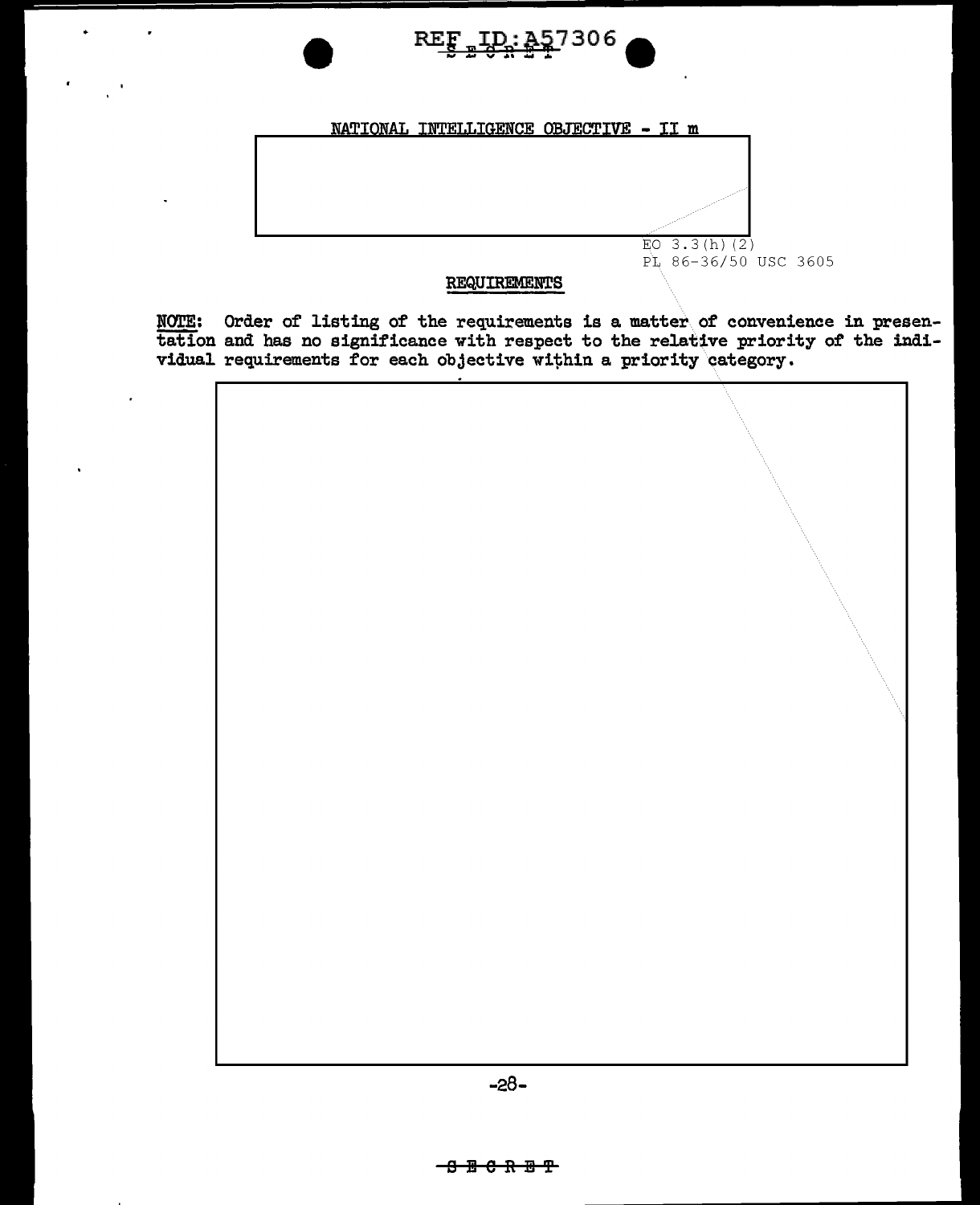# $RE_{\frac{p}{2},\frac{n}{2}}$  ID:  $A_{2}$  7306



 $\bullet$ 

 $\hat{\mathbf{r}}$ 

 $\ddot{\phantom{a}}$ 

 $\bullet$ 

 $\hat{\mathbf{v}}$ 

 $\sim$ 



 $\overline{E}$ O 3.3(h)(2)<br>PL 86-36/50 USC 3605

 $\blacksquare$ 

k,

 $\sim$ 

# <del>B 0 R E T</del>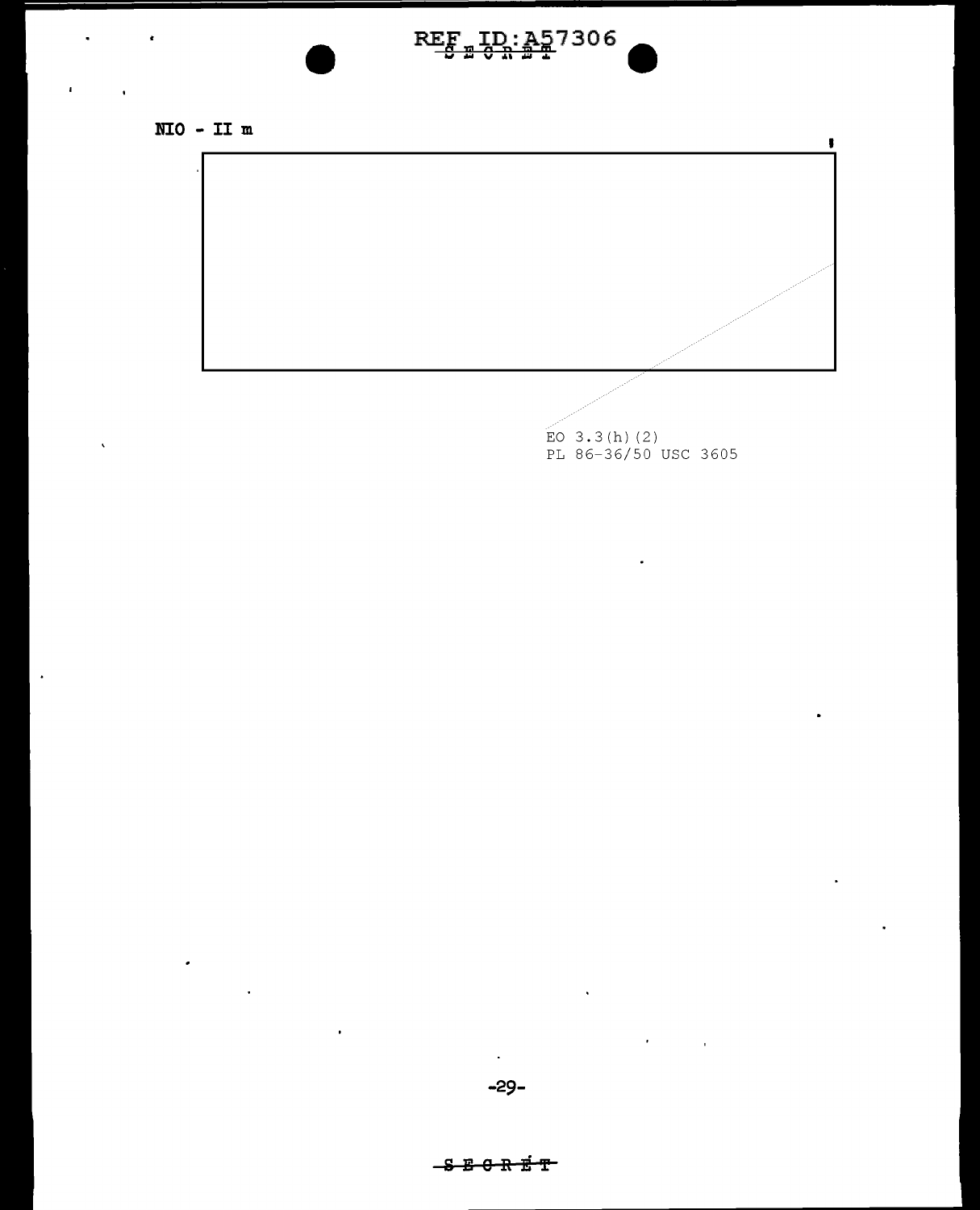# REF ID:A57306 SEeRE'f

NATIONAL INTELLIGENCE OBJECTIVE - II <sup>n</sup>

# REQUIREMENTS

NOTE: Order of listing of the requirements is a matter of convenience in presentation and has no significance with respect to the relative priority of the individual requirements for each objective within a priority category.



# <del>፡ 8 8 6 R E T</del>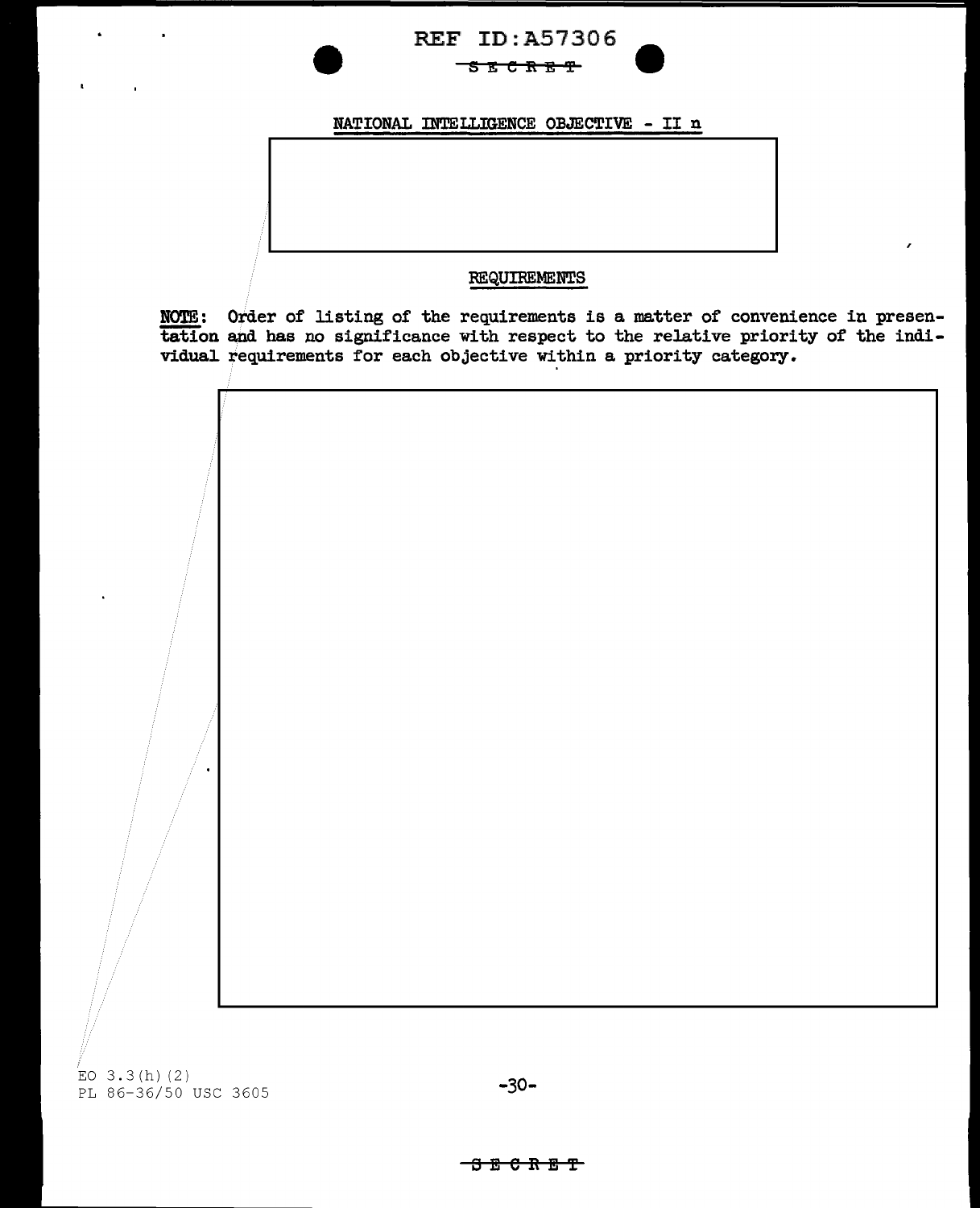

NATIONAL INTELLIGENCE OBJECTIVE - ll o

### REQUIREMENTS

NOTE: Order of listing of the requirements is a matter of convenience in presentation and has no significance With respect to the relative priority of the individual requirements for each obJective within a priority category.

EO  $3.3(h)$  (2)  $-31-$ PL 86-36/50 USC 3605

 $-$ <del>6 E C R E T</del>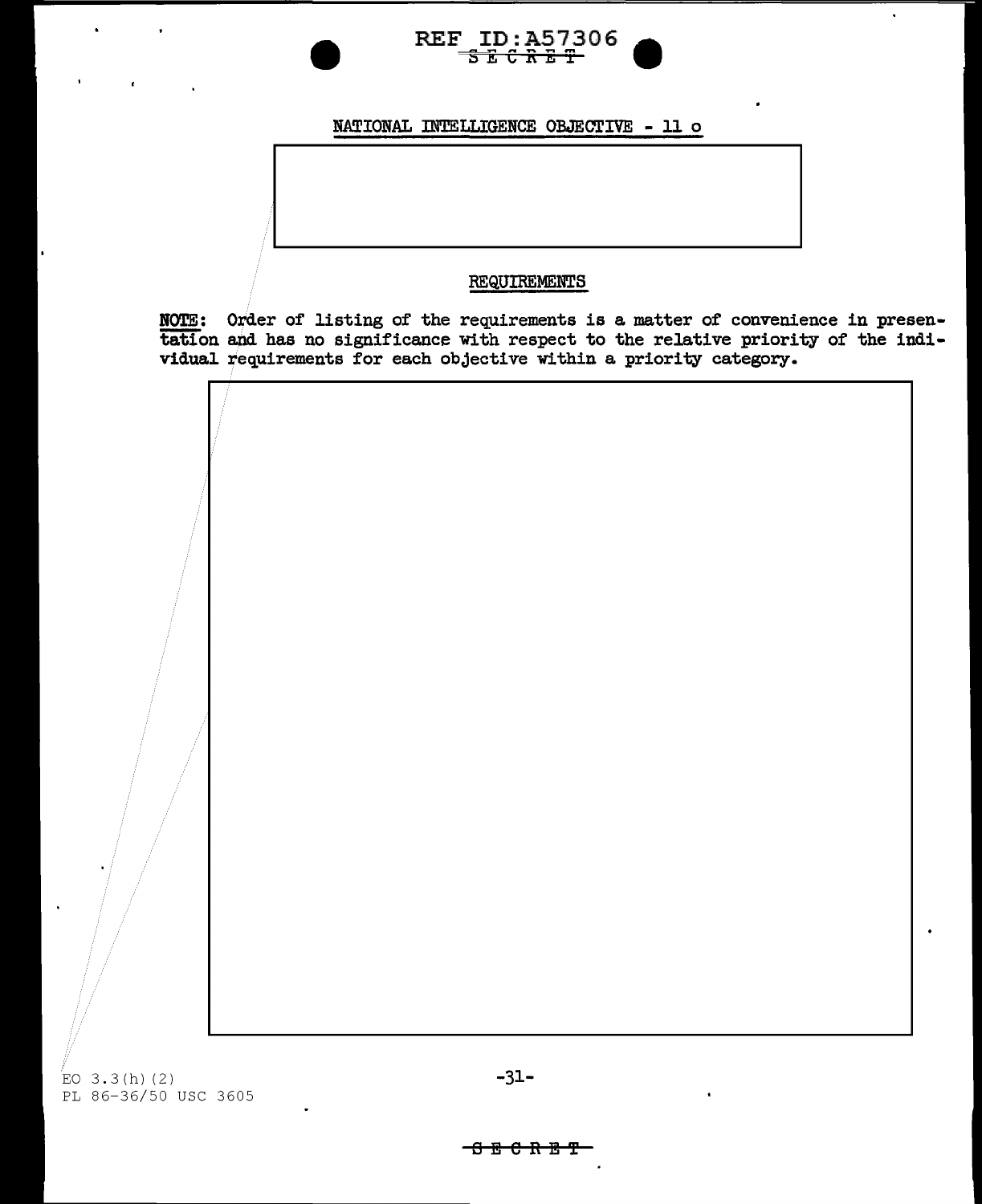# $REF_{\frac{10}{3},A57306}$

. . . .

 $NIO - II o$ 

 $\hat{\mathbf{r}}$ 

 $\mathbf{r}$ 

 $\bar{z}$ 

 $\sim$   $\epsilon$ 

 $\mathbf{r}$ 



 $\overline{a}$ 

 $\mathcal{A}$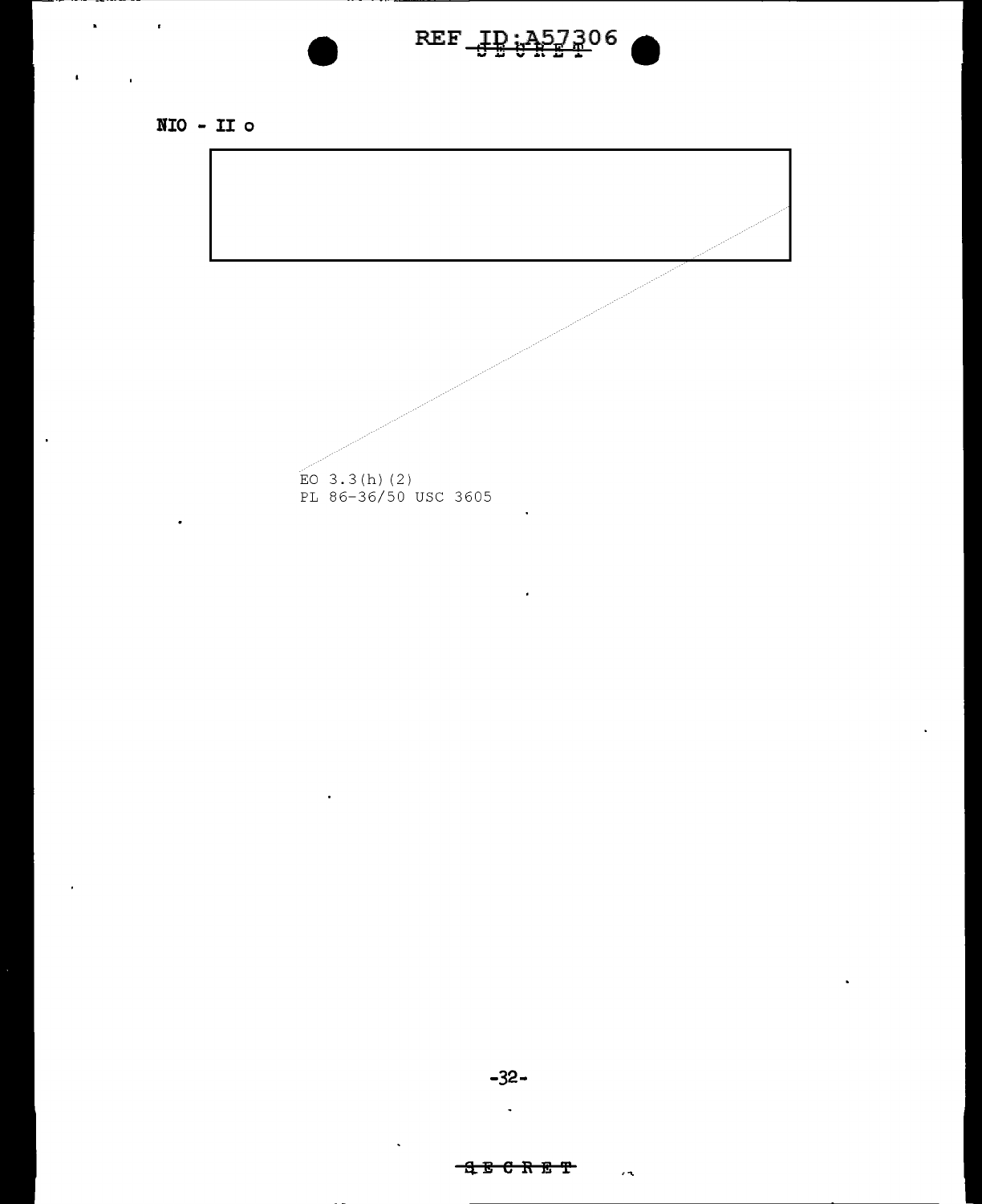

NATIONAL INTELLIGENCE OBJECTIVE - II p



### REQUIREMENTS

NOTE: Order of listing of the requirements is a matter of convenience in presentation and has no significance with respect to the relative priority of the individual requirements for each objective within a priority category.

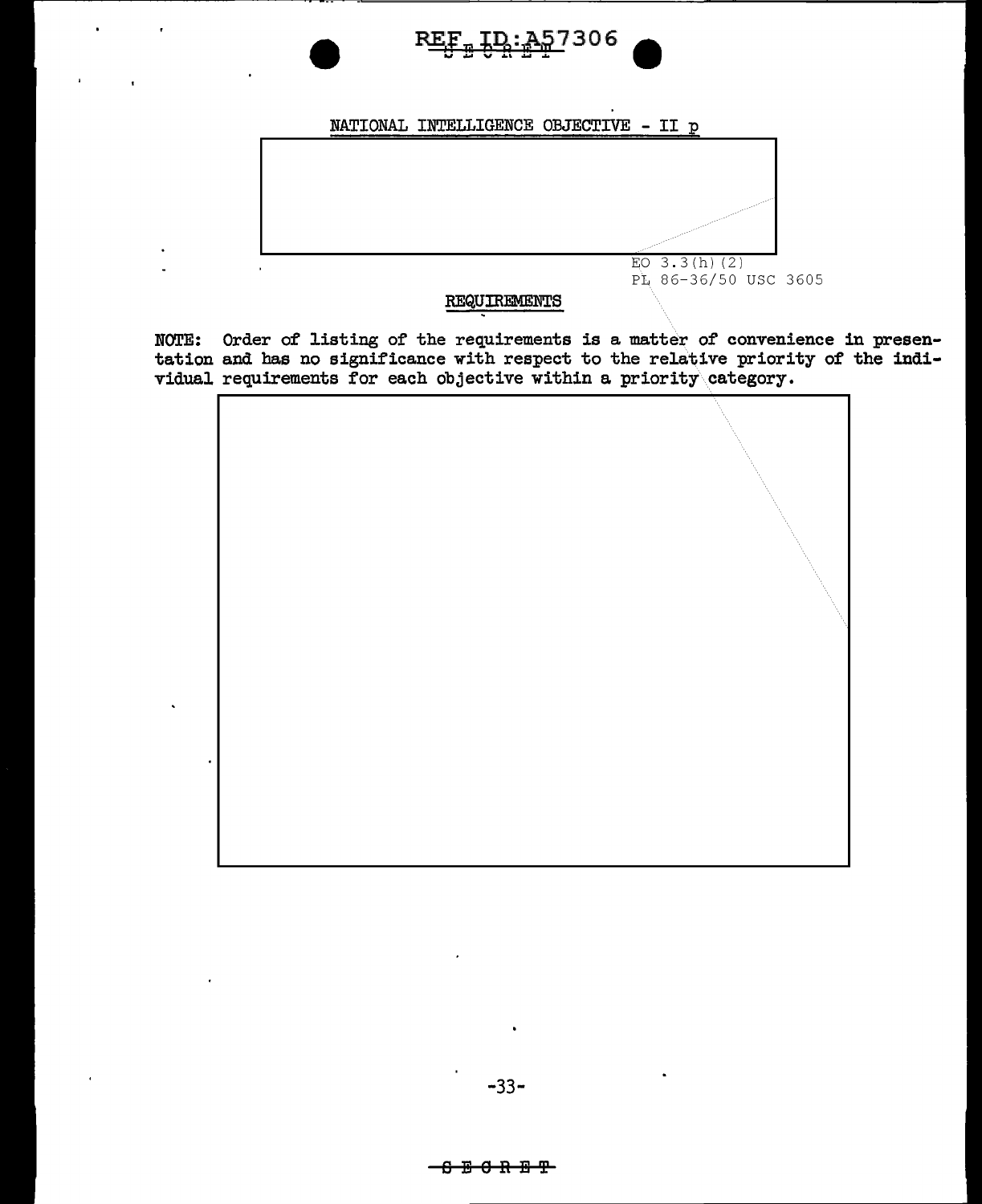

# NATIONAL INTELLIGENCE OBJECTIVE - II q

The political, economic, and military strengths and weaknesses of non-Communist regime in Vietnam, Laos, and Cambodia.

### REQUIREMENTS

NOTE: Order of listing of the requirements is a matter of convenience in presentation and has no significance with respect to the relative priority of the individual requirements for each objective within a priority category.



# $\frac{1}{\sqrt{2}}$   $\frac{1}{\sqrt{2}}$   $\frac{1}{\sqrt{2}}$   $\frac{1}{\sqrt{2}}$   $\frac{1}{\sqrt{2}}$   $\frac{1}{\sqrt{2}}$   $\frac{1}{\sqrt{2}}$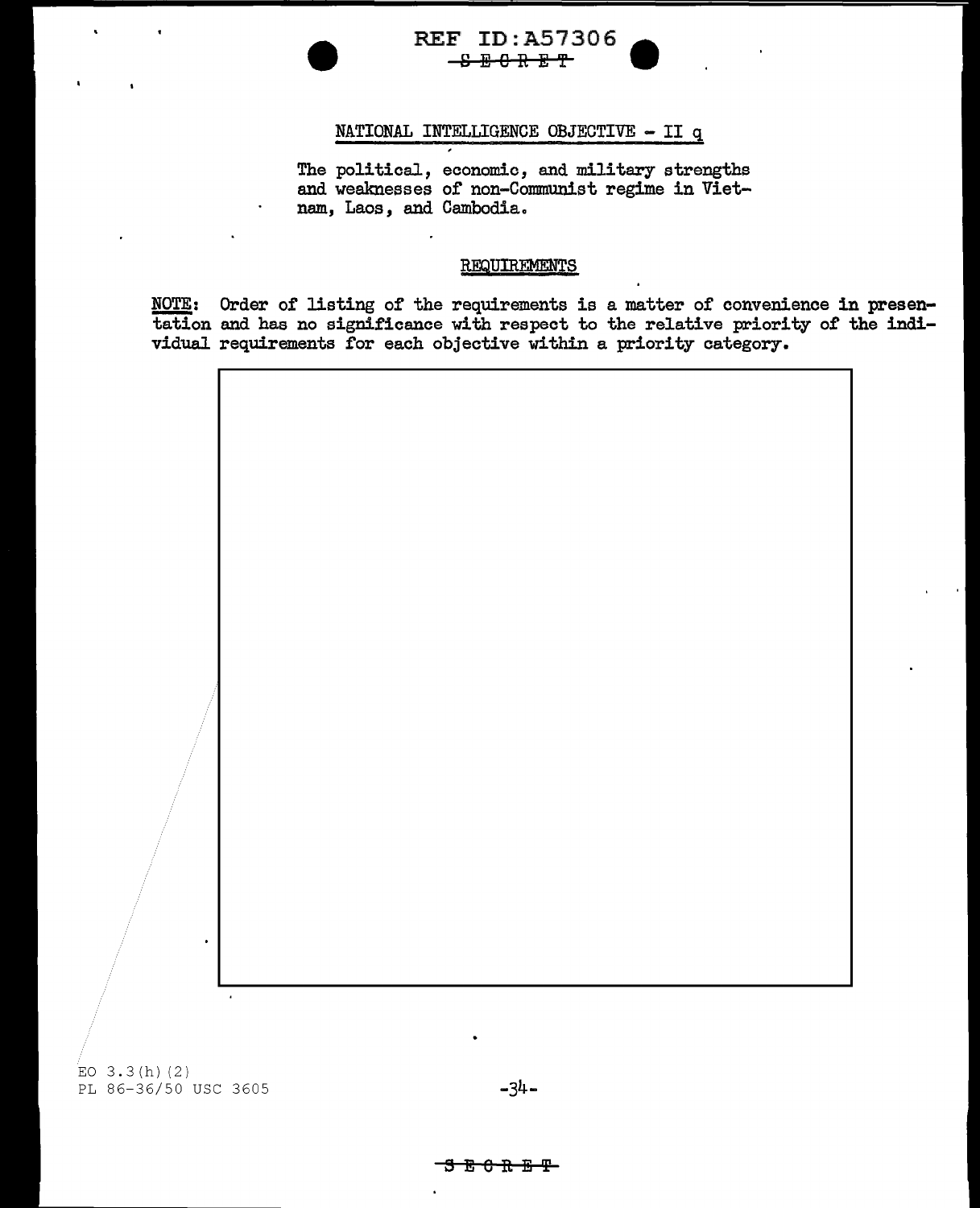# **REF ID: A57306**  $S E C R E T$

# NATIONAL INTELLIGENCE OBJECTIVE - II  $r$

# REQUIREMENTS

NOTE: Order of listing of the requirements is a matter of convenience in presentation and has no significance with respect to the relative priority of the indi-vidual requirements for each objective within a priority categ

EO  $3.3(h)$  (2) PL 86-36/50 USC 3605

 $-35 \del{\theta}$   $\textrm{R}$   $\textrm{E}$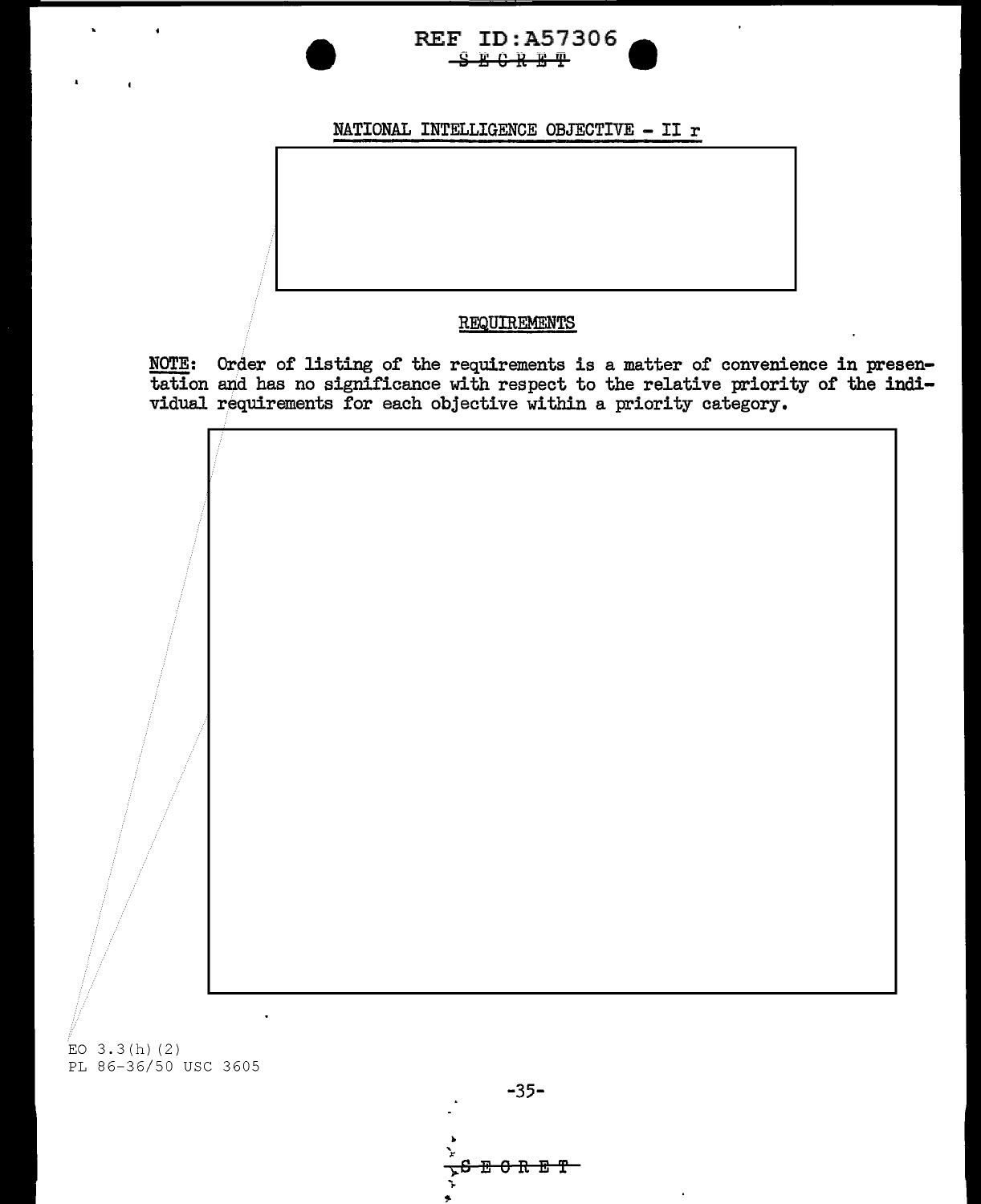# **REF ID: A57306** <del>886RET</del>

# NATIONAL INTELLIGENCE OBJECTIVE - II s

The stability and orientation of  $\left| \right|$  the effect thereon of economic difficulties, events in Southeast Asia, the increasing power of nu-<br>clear weapons, and progress in clear weapons, and progress in ment.

> $EO$  3.3(h)(2) FL 86-36/50 USC 3605

## REQUIREMENTS

NOTE: Order of listing of the requirements is a matter of convenience in presentation and has no significance with respect to the relative priority of the individual requirements for each objective within a priority category-.

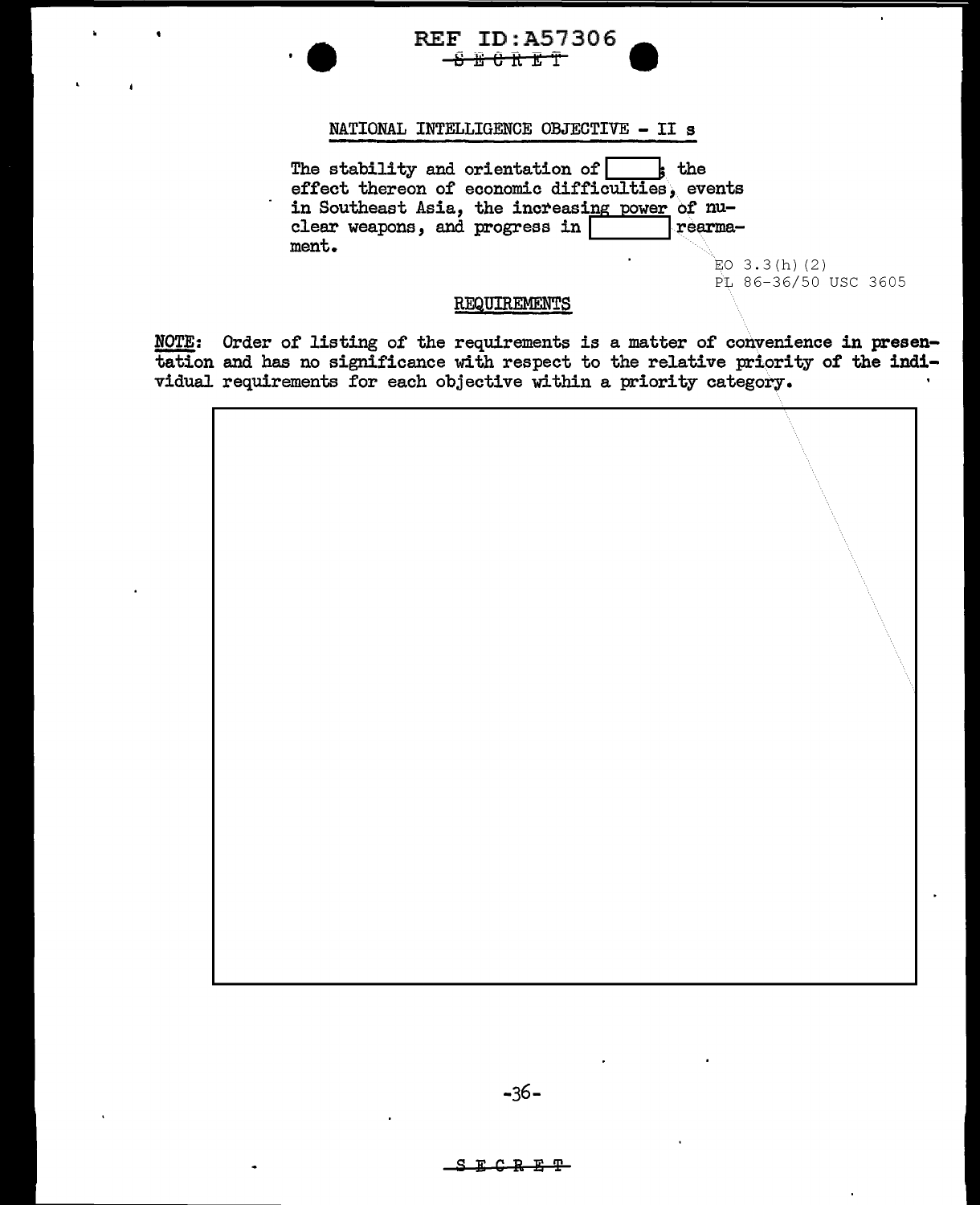306

 $E_0$  3.3(h)(2) PL 86-36/50 USC 3605

NATIONAL INTELLIGENCE OBJECTIVE - II  $t$ 

The reactions of governments and peoples in Western Europe, particularly in the

to the increasing power of nuclear weapons and to increasing Soviet nuclear warfare capabilities; the effect of such reactions on the coherence and effectiveness of the NATO alliance.

# **REQUIREMENTS**

NOTE: Order of listing of the requirements is a matter of convenience in presentation and has no significance with respect to the relative priority of the individual requirements for each objective within a priority category.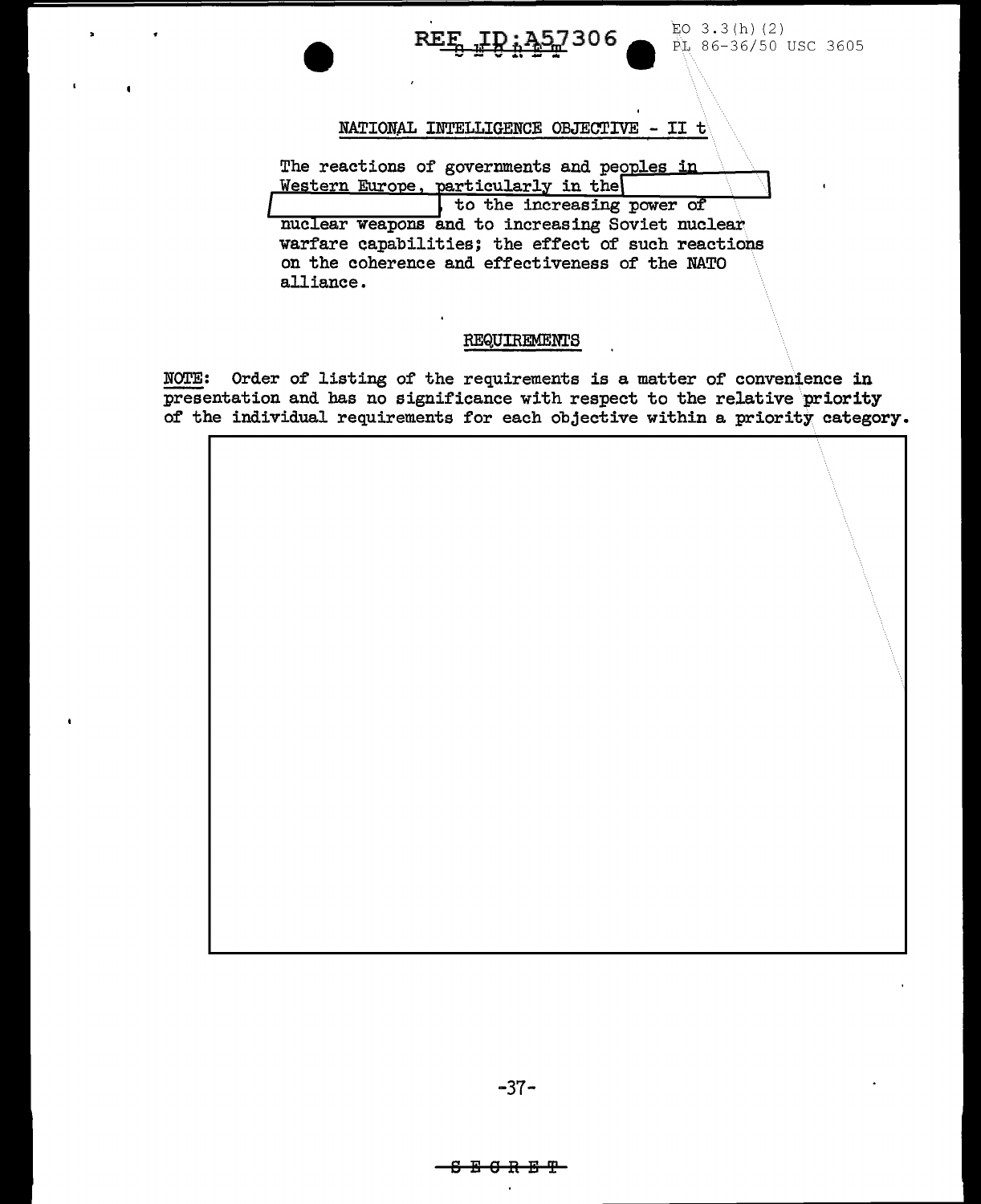

# NATIONAL INTELLIGENCE OBJECTIVE - II u

# REQUIREMENTS

NOTE: Order of listing of the requirements is a matter of convenience in presentation and has no significance with respect to the relative priority of the individual requirements for each objective within a priority category.

1. Attitudes, activities of government, degree of nomular support thereto, in relation to:

2. Strength and activities of parties, factions, and key individuals in relation to their support or opposition to rearmament, sovereignty, reunification, the settlement and WEU, particularly as indicated by:

> $EO 3.3(h)(2)$ PL 86-36/50 USC 3605 ·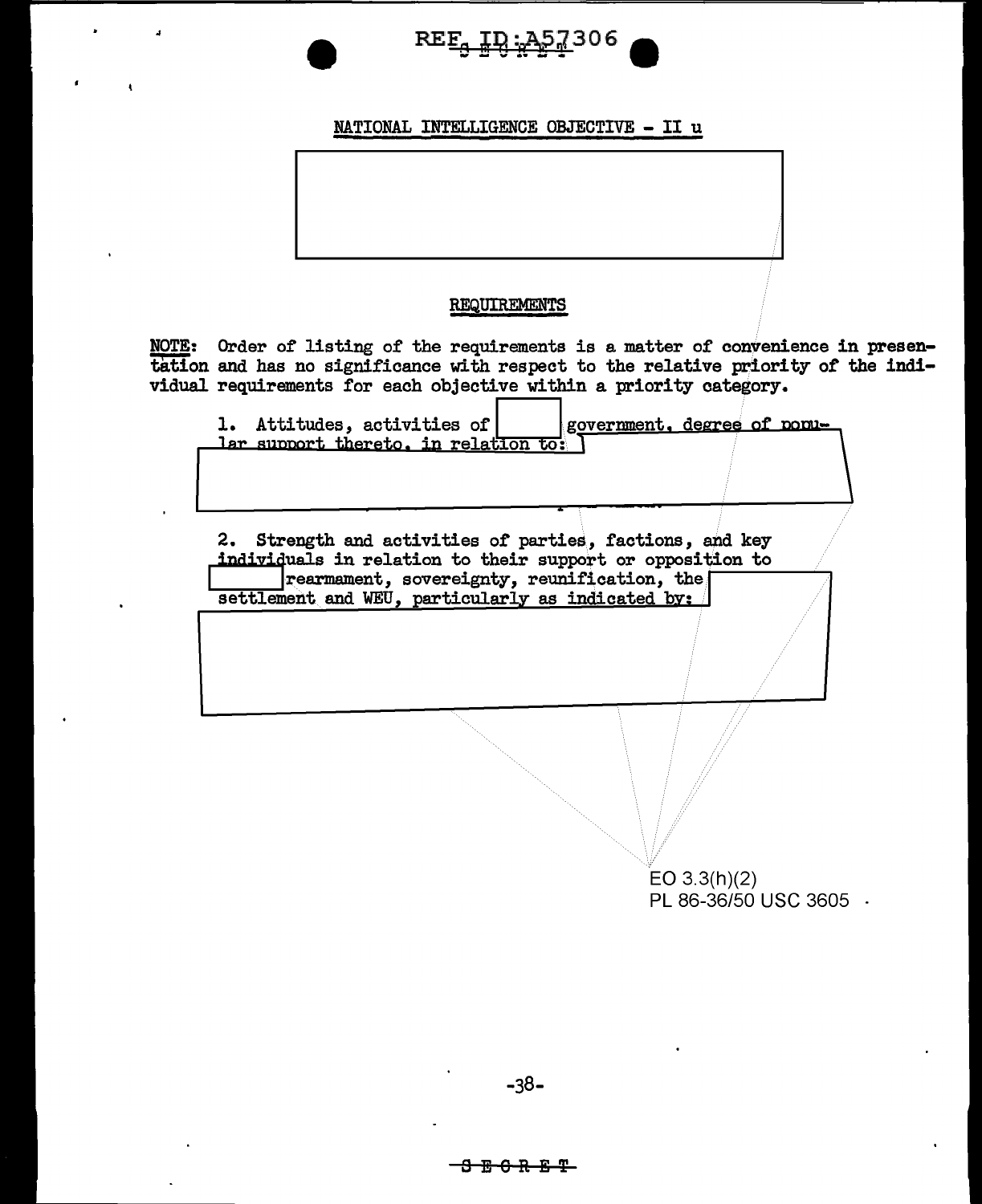

# NATIONAL INTELLIGENCE OBJECTIVE - II <sup>v</sup>

tendencies toward the revival of ultranationalism and militarism.

# REQUIREMENTS

NOTE: Order of listing of the requirements is a matter of convenience in presentation and has no significance with respect to the relative/priority of the individual requirements for each objective within a priority category.

1. Government attitude and activities, and popular reaction thereto, with reference to:  $(a)$  rearmament; (b) acceptance<br>of Soviet proposals  $\begin{bmatrix} (c) \\ (d) \end{bmatrix}$  (c) NATO; (d) rela-(c)  $NATO$ ; (d) relationships as a sovereignty with foreign (particularly Communist) countries;  $(e)$  economic expansion;  $(f)$  interzonal trade.



*3.* Activities and following of individuals and groups favoring militarism, ultranationalism, their relationship to larger parties or factions, the effects of their activities upon the government and the popular reaction.

> EO 3.3(h)(2) PL 86-36/50 USC 3605

-39-

# SEIGRJ!l'i'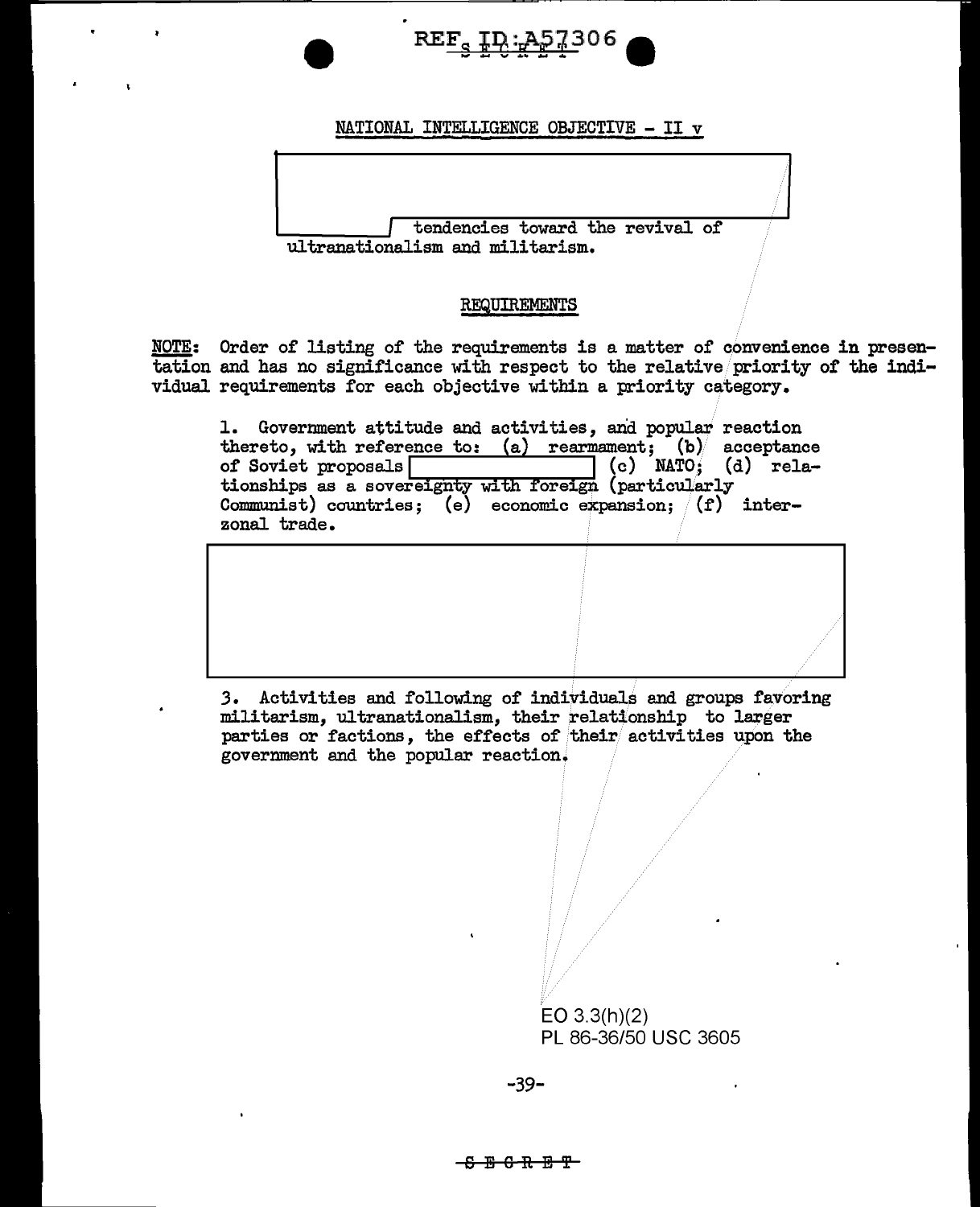

EO 3.3(h)(2) PL 86-36/50 USC 3605

### NATIONAL INTELLIGENCE OBJECTIVE - II *w*

The strength, composition, interrelationships, capabilities (political, subversive, and clandestine), and vulnerabilities of major Communist parties outside the Soviet Bloc and of international Communist front organizations, particularly the political.and paramilitary capabilities and vulnerabilities of the Communist parties in  $\frac{1}{1}$  trends in global and local Communist party tactics.

#### REQUIREMENTS

NOTE: Order of listing of the requirements is a matter of convenience in presentation and has no significance with respect to the relative priority of the individual requirements for each objective within a priority category.

l. Strength and composition as indicated by: (a) discipline, ideological maturity and class composition of membership; (b) identity, policy orientation and calibre of leadership; (c) organizational efficiency, communications channels, methods of financing and structure; (d) size and ratio of hard-core membership to sympathizers.

2. Policies and objectives as indicated by: (a) programs, internal publications and propaganda; (b) readmissions and purges of "deviationists," and changes in leadership; (c) emphasis accorded to various types of activity; (d) significant additions or deletions in Soviet/Communist propaganda. output.

3. Interrelationships between major Communist parties and policy direction of these parties and of international Communist groups as indicated by: (a) major Soviet or Cominform ideological pronouncements relating to national, regional or international Communism; (b) contacts with and indications of instructions from. high level Orbit or non-Orbit party personalities; (c) indications of the extent. and timing of' Orbit financial support; (d) similarities or divergencies in tactics, propaganda and objectives of major Communist parties and international front organizations; (e) financial support rendered to Communist parties by front organizations.

4. Capabilities as indicated by: (a) appropriateness of policies and tactics and general receptiveness thereto; (b) degree of infiltration and strength in labor movement, professional associations, government institutions, armed forces; (c) size and training

 $-40-$ 

 $F G F F F$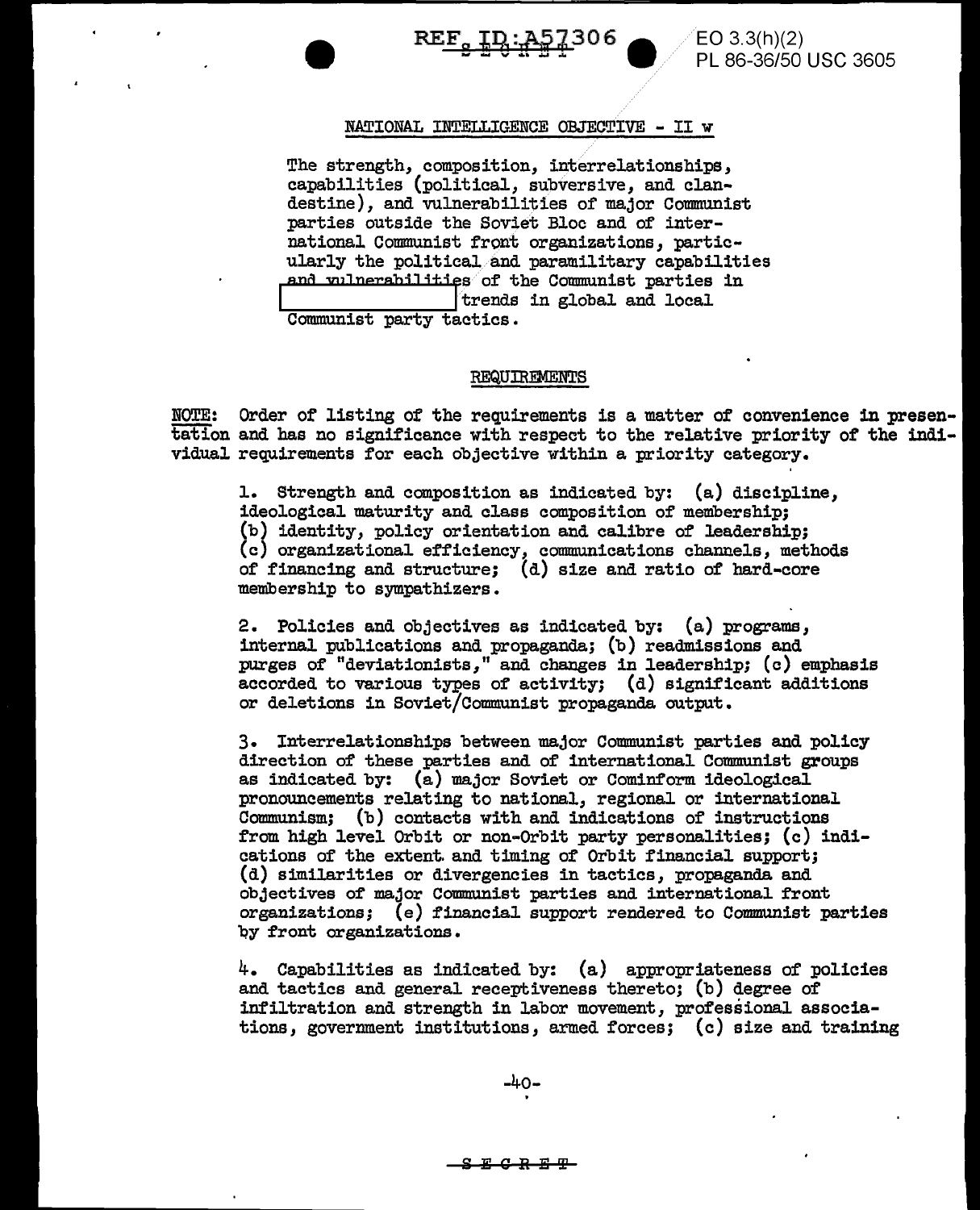$REF_{\frac{8}{32}}$   $\frac{ID: A57306}{R+2}$  .  $E(0.3.3(h)(2))$ 

PL 86-36/50 USC 3605

# NIO - II *w*

of organized sabotage and paramilitary units;  $(d)$  size and financial health of national and local press and clandestine publication facilities.

5. Vulnerabilities as indicated by: {a) degree and effectiveness of anti-Communist control/measures; (b) effectiveness of Western counterpropaganda, policies and aid;  $(c)$  potential or actual internal doctrinal conflicts or personal rivlaries; (d) internal organizational weaknesses, such as inadequate communications channels between center and provinces, inadequate covert organization; (e) public awareness of control from Moscow; (f) increasing strength of anti-Communist unions.

The following list of "major Communist parties" has been compiled on the basis of: (a) the strategic importance of the country to the USSR; (b) the party's size and capabilities, and (c) the party's position within the international Communist movement:



The following international organizations, and those national organizations operating under their auspices, are considered major: ·

The World Federation of Trade Unions (WFTU) (Including Trade Departments or Trade Union Internationals)

The International Union of Students (IUS)

The World Federation of Democratic Youth (WFDY)

The Women's International Democratic Federation (WIDF)

The World Federation of Scientific Workers {WFSW)

The International Association of Democratic Lawyers (IADL)

The World Federation of Teachers' Unions (FISE)

The International Organization of Journalists (IOJ)

The International Broadcasting Organization (OIR)

-41-

8El8REl'i'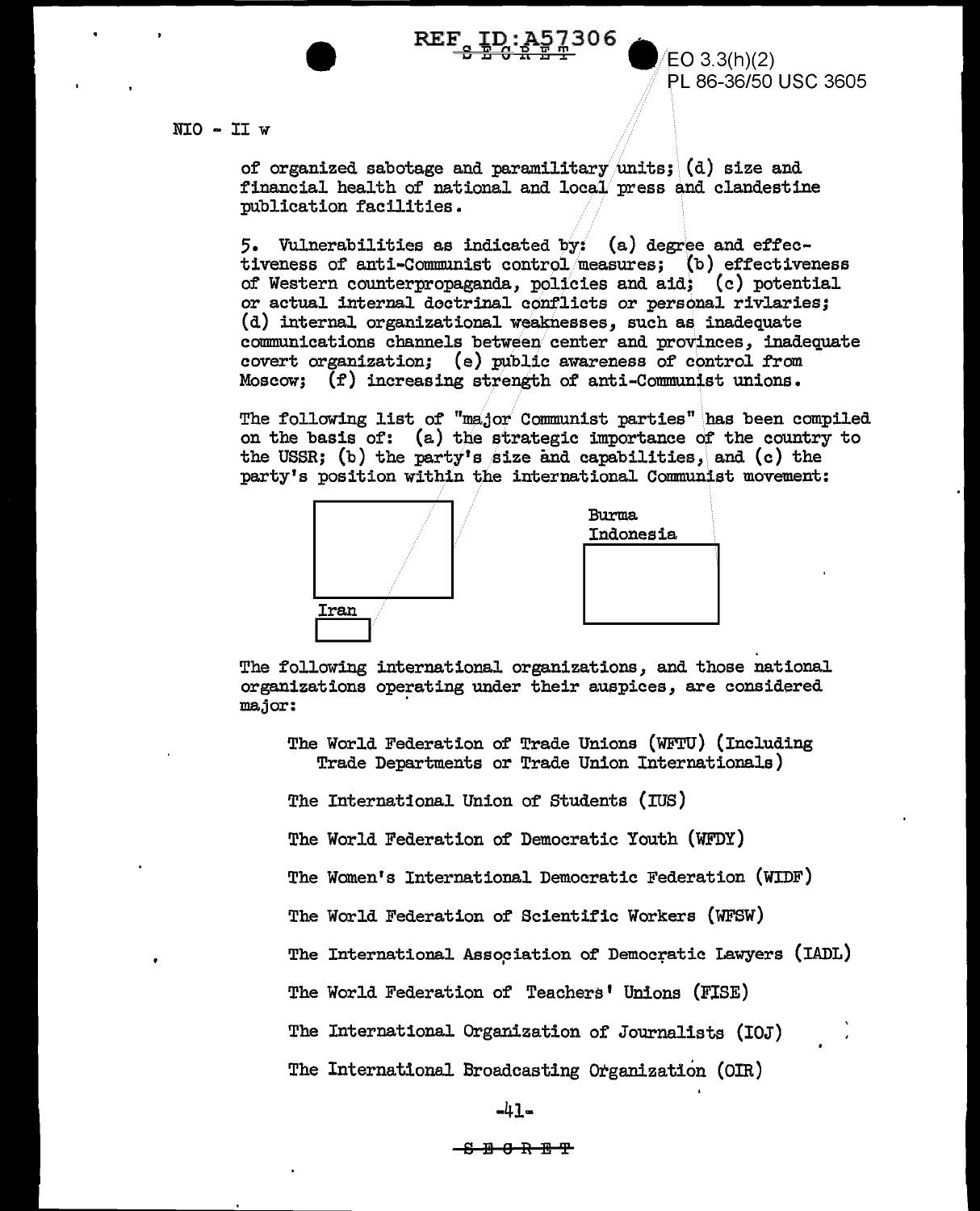

 $NIO - II w$ 

The International Federation of Resistance Fighters (FIR) The World Peace Council (WPC)

#### <del>- 8 ፱ 8 R ፱ T</del>

 $\ddot{\phantom{0}}$ 

J.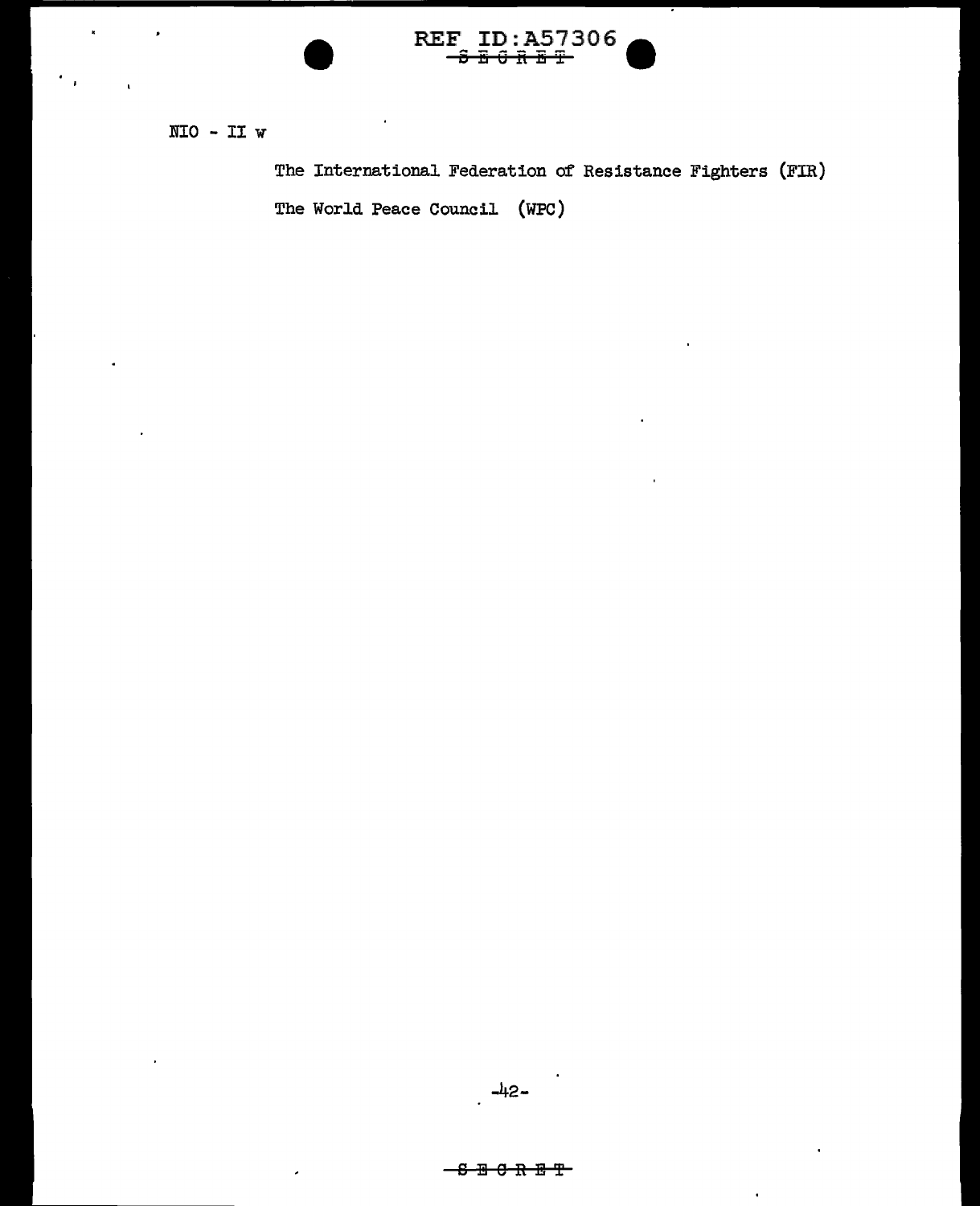

# NATIONAL INTELLIGENCE OBJECTIVE - III a

The policy of the  $|$ government, with particular reference to its position in the global balance of power, its relations with Communist China and the USSR, and its attitude toward develqpments in Southeast Asia.

/EO 3.3(h)(2) PL 86-36/50 USC 3605

#### REQUIREMENTS

NOTE: Order of listing of the requirements is a matter of convenience in presentation and has no significance with respect to the relative priority of the individual requirements for each objective within a priority category.

1. Official and popular reactions to:  $(a)$  Asian policies and activities of the United Nations, Western powers, USSR, and Communist and non-Communist Asian countries; (b) official visits and meetings with high level/Communist personalities; (c) expansion of Communist control in South and Southeast Asia; (d) SEATO and Communist efforts to develop an organization of Asian nations.

2. Plans and activities of  $|$  government: (a) gain Asian or Western Europe support for a Third Force (non-Communist, non-Western Bloc); (b) expansion of trade with Communist countries; (c) expand its own military capabilities; (d) acceptance of economic, military or technical aid from and exchange of scientific and technical information with Communist countries:  $(e)$  improve internal economic conditions to preclude necessity of seeking aid from Western or Communist Blocs;  $(f)$  development of internal political and economic programs to build popular support of the government; (g) strengthen effectiveness of border troops; (h) degree to which liberal-conservative factionalism within the ruling  $\sqrt{\frac{1}{2}}$  affects the government capabilities  $\overline{a}$  affects the government capabilities for preparing and implementing above activities.

3. Indications of official recognition of dangers of Communism  $(a)$  tightening of controls over  $\begin{bmatrix} 1 \end{bmatrix}$  (a) tightening of controls over Communist Party; (b) tightening of controls over activities of official representatives of Communist countries.

<del>8 E 0 R E T |</del>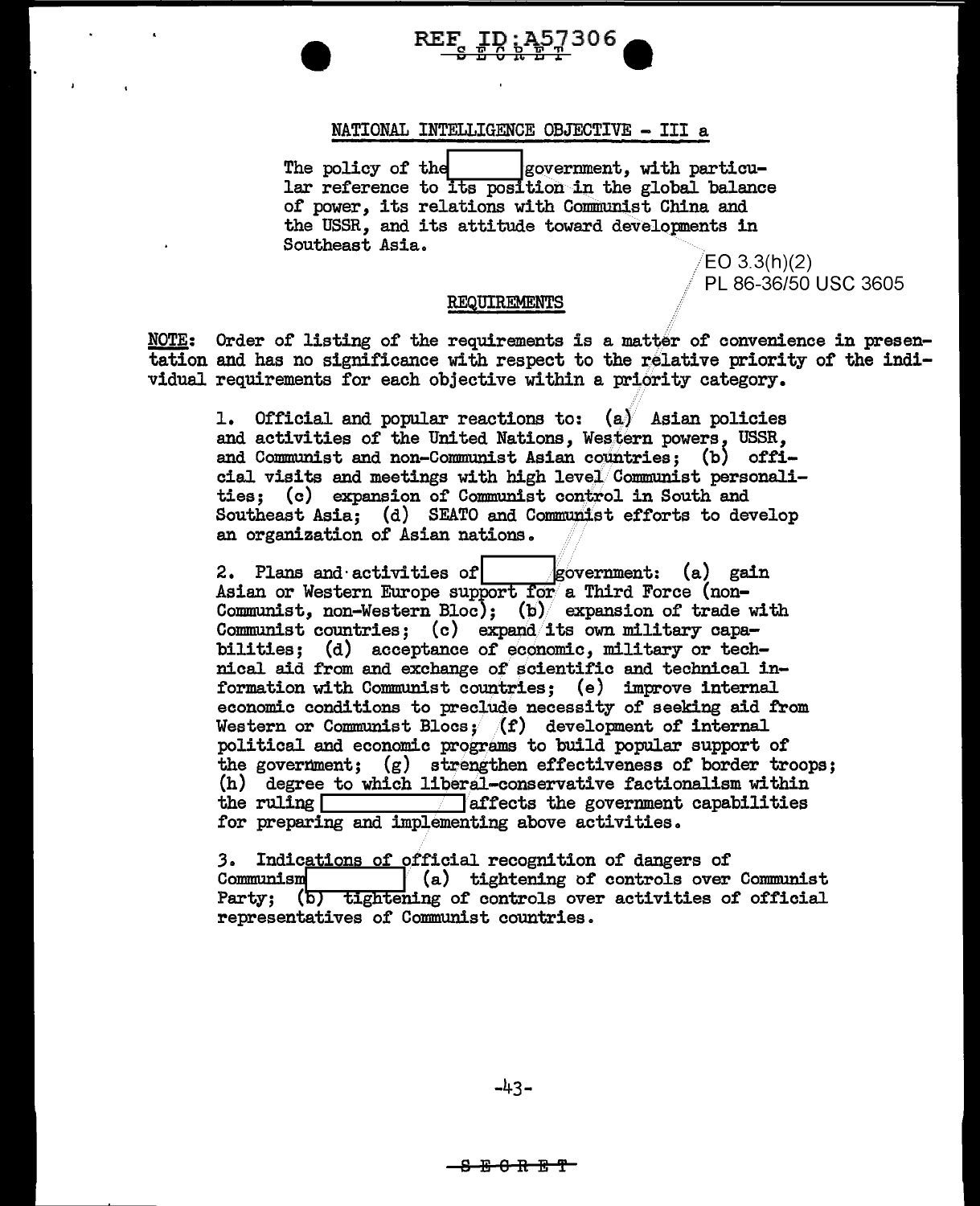

# REQUIREMENTS

NOTE: Order of listing of the requirements is a matter of convenience in presentation and has no significance with respect to the relative priority of the individual requirements for each objective within a priority catego

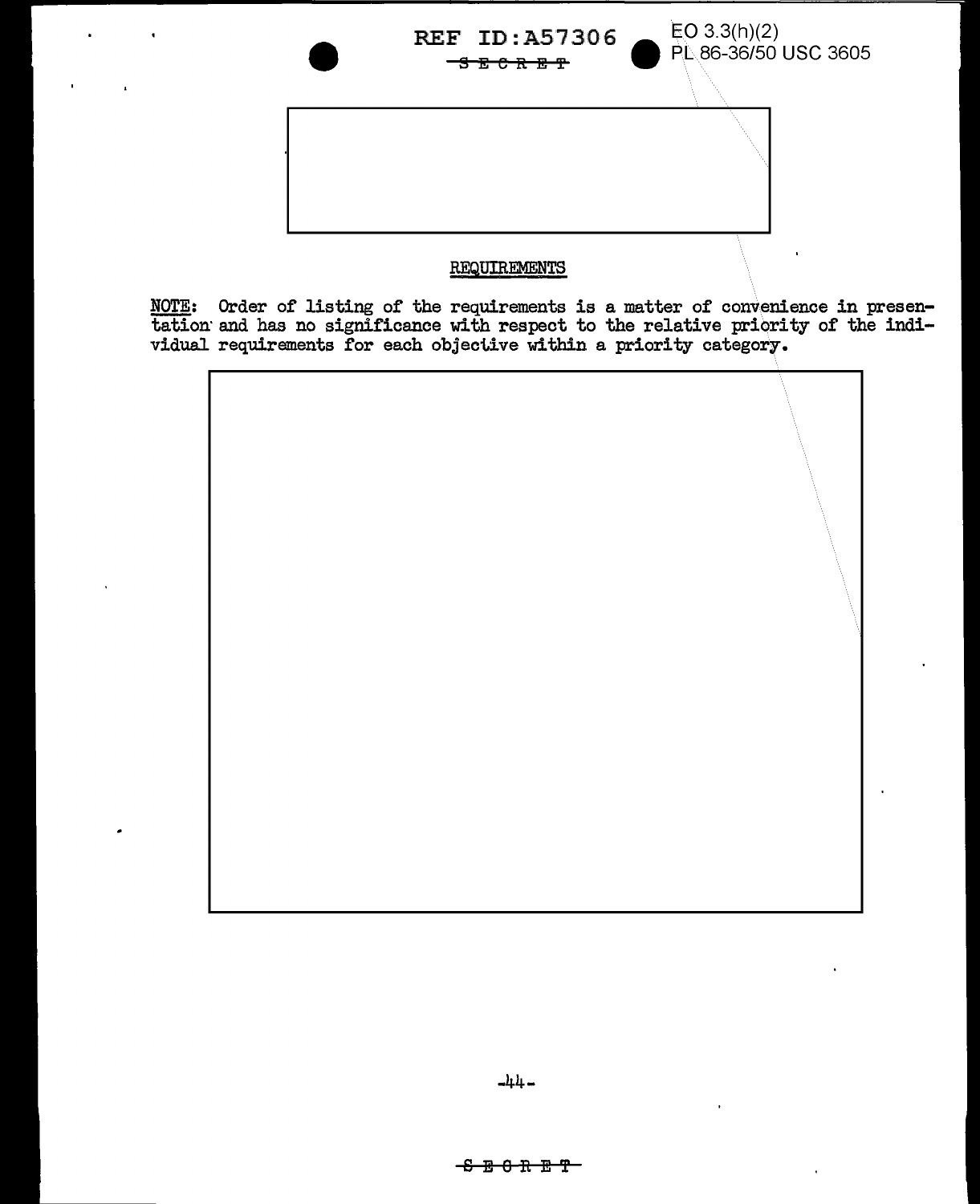# 6-36/50 USC 3605 P  $-6568$ NATIONAL INTELLIGENCE OBJECTIVE - III c relations, with particular reference Aral to the possibility of an outbreak of open warfare.

REF ID: A57306EQ3.3(h)(2)

# REQUIREMENTS

NOTE: Order of listing of the requirements is a matter of convenience in presentation and has no significance with respect to the relative priority of the individual requirements for each objective within a priority category.

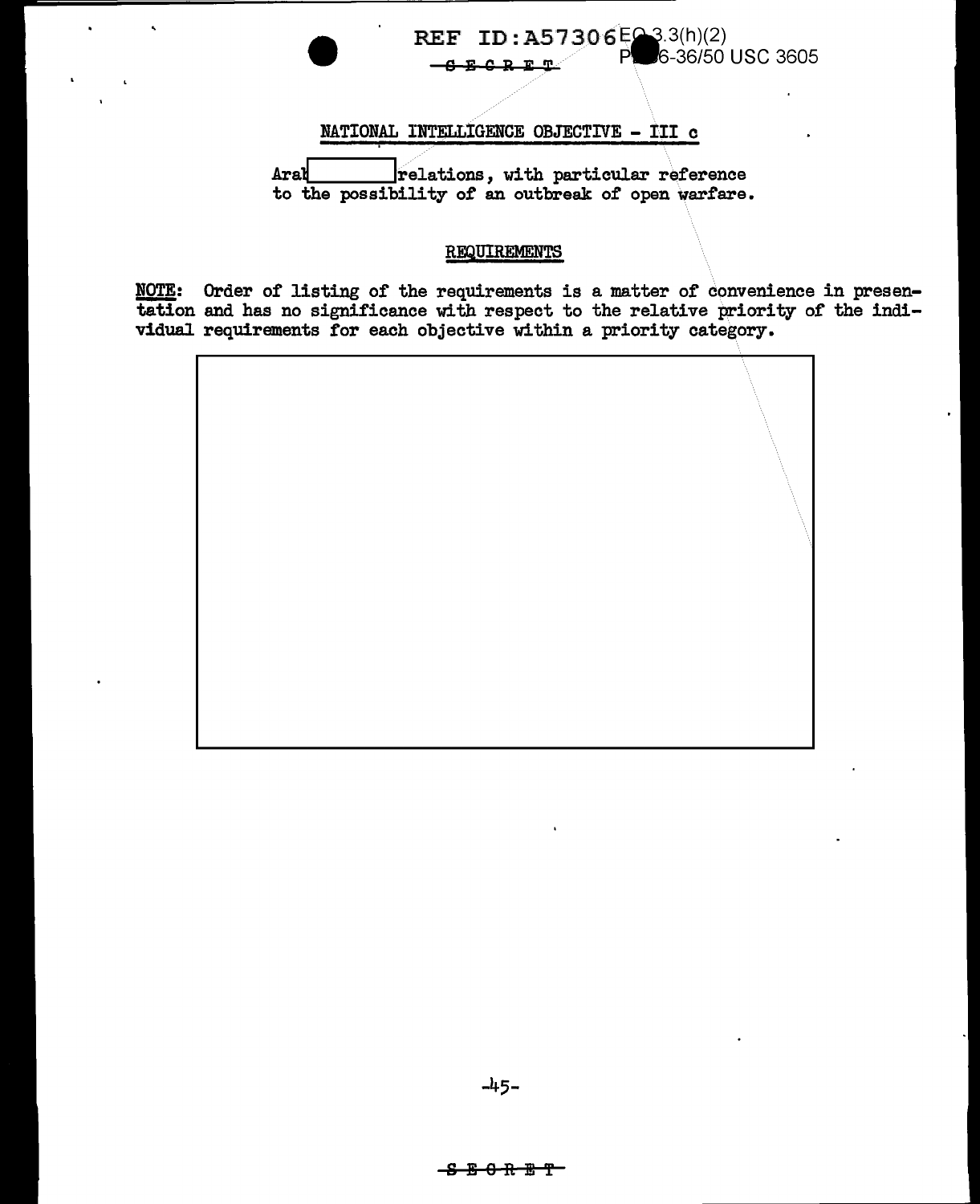

# NATIONAL INTELLIGENCE OBJECTIVE - III d

The stability and policy of the  $|$  government, with particular reference to developments relating to Middle East defense plans, the Suez base, and the Sudan.

# REQUIREMENTS

NOTE: Order of listing of the requirements is a matter of convenience in presentation and has no significance with respect to the relative priority of the individual 'requirements for each objective within a priority category.

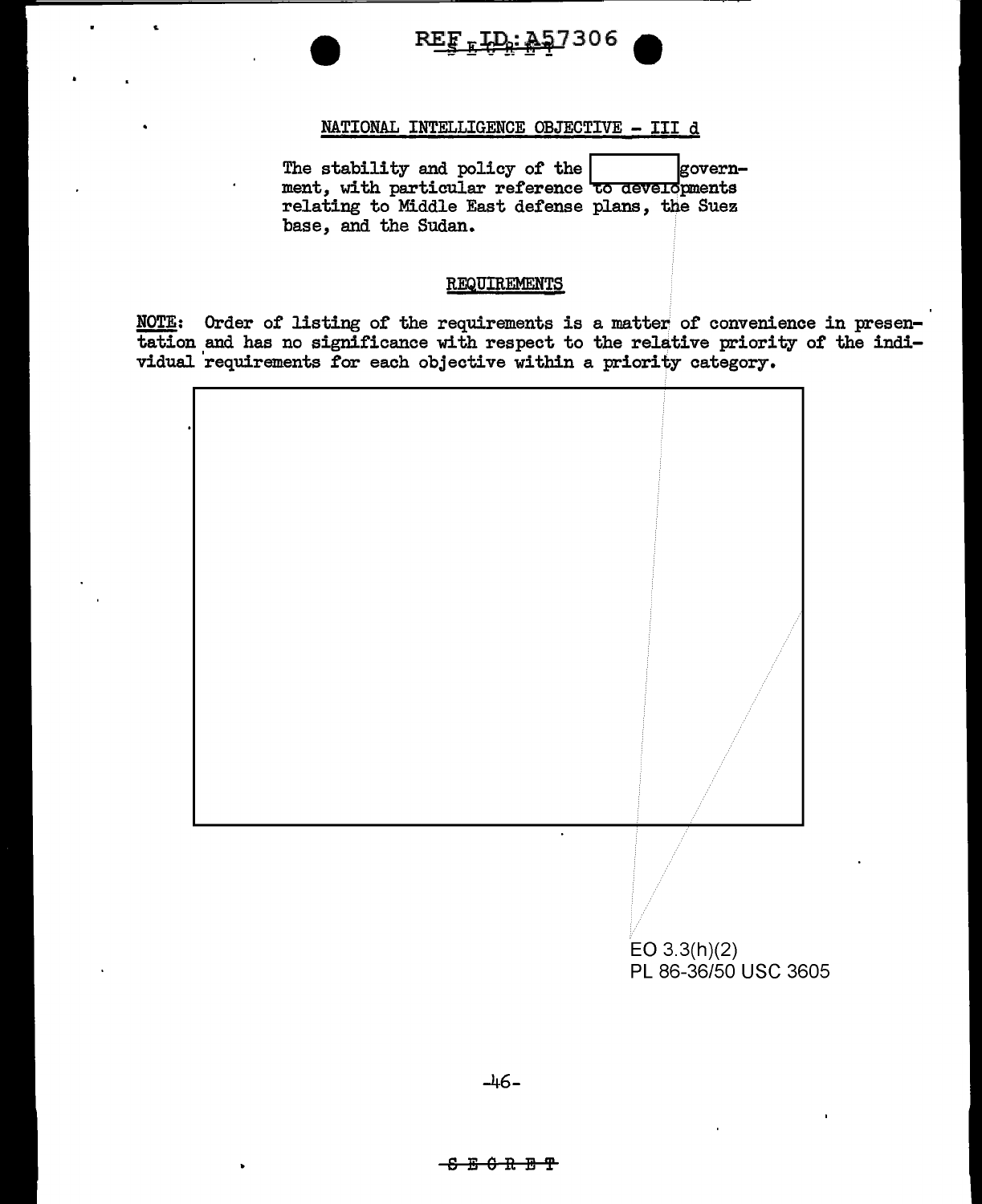**REF ID:A57306**  $\bigotimes_{B, B, B, \overline{B}, \overline{P}}$  **EQ** 3.3(h)(2) **86-36/50** USC 3605

 $\ddot{\phantom{a}}$ 

# NATIONAL INTELLIGENCE OBJECTIVE  $\rightarrow$  III e

Nationalist unrest  $\blacksquare$ Communist connections therewith.

# REQUIREMENTS

NOTE: Order of listing of the requirements is a matter of convenience in presentation and has no significance with respect to the relative priority of the individual requirements for each objective within a priority category.

1. Strength and activities of nationalist groups:<br>(a) reactions to  $\boxed{\qquad}$  programs and policies; (b) deof the requirements is a matter of conventions and has no significance with respect to the relative priority requirements for each objective within a priority category.<br>1. Strength and activities of nationalist groups:<br>(a) in governments; (d) coordination of plans and activities of various groups; (e) evidence of Communist connections or control;  $(f)$  intentions toward future cooperation and collaboration  $\left\{\n\begin{array}{c} f' \\ g' \end{array}\n\right\}$  identification of leaders:  $\overline{\hspace{1cm}}$  (g) identification of leaders; (h) attitude toward local French population; (i) support by foreign nations, particularly Egypt.

2. Strength and activities of Communist, terrorist and other subversive organizations: (a) composition and leadership; (b) source of finances and arms; (c) plans and coordination of activities; (d) relationship with and degree of control by nationalist or foreign elements; (e) interference with operation of US bases.

3. Strength of control: (a) strength and loyalty of armed forces and police; (b) degree of responsibility afforded local individuals or groups; (c) effectiveness of  $\Box$  economic and political reforms; (d) effectiveness of control over popular morale and over nationalist groups and leaders; (e) control over foreign propaganda.

..

<del>ድርጉ ምጥ</del>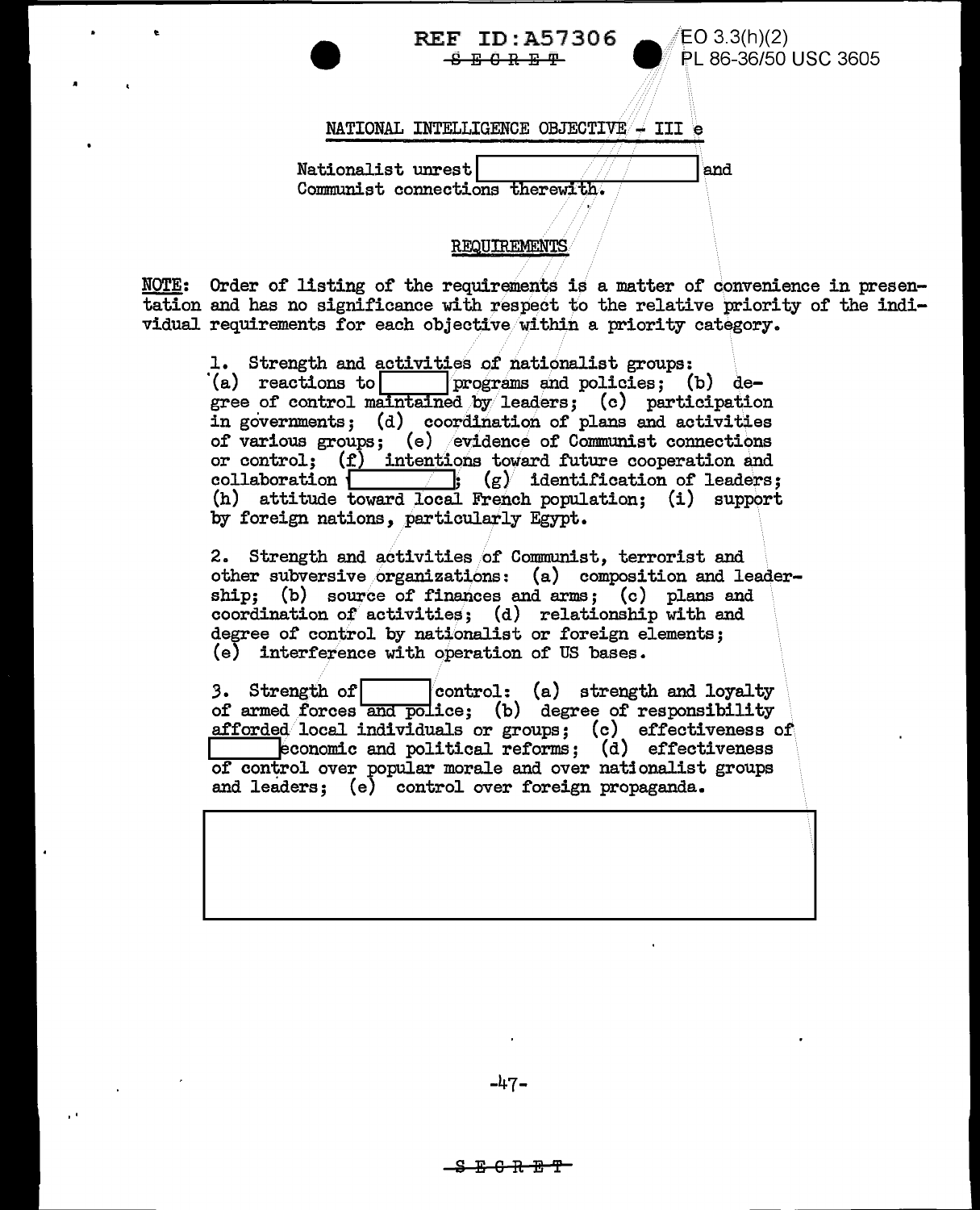# **REF ID:A57306** <del>3 E 8 R E T</del>

 $EO 3.3(h)(2)$ PL 86-36/50 USC 3605

NATIONAL INTELLIGENCE OBJECTIVE - III f

The stability and policy of the Governments of  $\overline{\phantom{a}}$ , the general trend of popular opinion in those countries, and the trend in parliamentary politics.

## REQUIREMENTS

NOTE: Order of listing of the requirements is a matter of convenience in presentation and has no significance with respect to the relative priority of the individual requirements for each objective within a priority category.

Composition, strength, plans and activities of poli-1. tical parties and factions and pressure groups with particular reference to: (a) degree of popular support; (b) strength and following of individual leaders; (c) efforts to combat effectiveness of government measures; (d) ability to influence government measures; (e) placing of members in strategic government and military positions; (f) attitudes on government foreign policies (particularly on East-West trade, NATO, SEATO), economic issues, and European defense;  $(g)$  general attitude toward Communism; (h) attitude in the East-West struggle

2. Policies and strength of government: (a) ability to control internal opposition; (b) popular support; (c) control of armed forces including police; (d) effectiveness of economic controls and reforms; (e) foreign policies, particularly on East-West trade, NATO, SEATO; (f) ability to develop support of minority<br>parties; (g) effective control of Communists and Communist propaganda; (h) ability to increase national prestige and influence; (i) increased relationships with Communist countries;  $(i)$  control of labor organizations.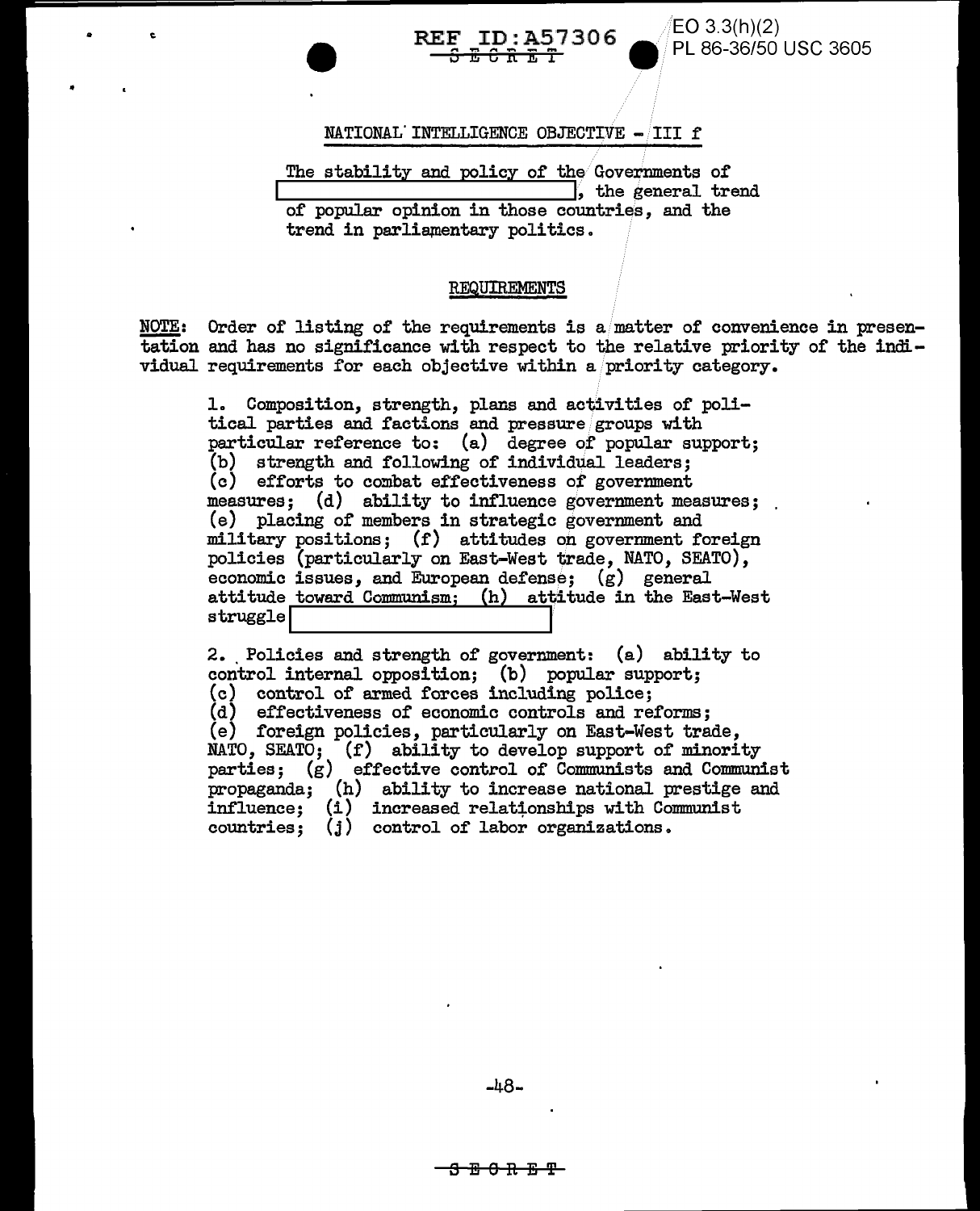# REF ID:A57306  $\overline{S}$   $\overline{E}$   $\overline{C}$   $\overline{R}$   $\overline{E}$   $\overline{T}$

..

 $\cdot$  '  $\cdot$ 

NATIONAL INTELLIGENCE OBJECTIVE  $\sim$  III g

Scientific and technological developments in

# REQUIREMENTS

~: Order of listing of the requirements is a matter of convenience in presentation and has no significance with respect to the relative priority of the individual requirements for each objective within a priority category.

> 1. Planning and control of scientific and technical research and development in  $(a)$  organization. locations  $\vert$  (a) organization, locations, functions, and key personalities of controlling or supervising agencies; (b) allocation of funds and materials; (c) foreign affiliations or influence in each principal field of science; (d) availability or shortage of scientific manpower and facilities in each field of basic science; (e) objectives, achievements and potential of higher education in each principal field of science.

2. Research and development activities (including tests, successes, failures), installations and facilities, and key personalities related to: (a) nuclear BW and CW weapons; (b) guided missiles and rockets; (c) aircraft armored vehicles; artillery, combat weapons, naval vessels; (d) transportation equipment; (e) electronic equipment;<br>(f) optical photogrammetic and aerial photographic equipment; optical photogrammetic and aerial photographic equipment;  $(g)$  meteorological, hydrographic instruments and methods; (h) industrial, agricultural and mineralogical machinery and methods; (i) basic sciences in which important but as yet unknown technological "break throughs" are most likely to occur; (j) research and development on known concepts of potential significance.

-49-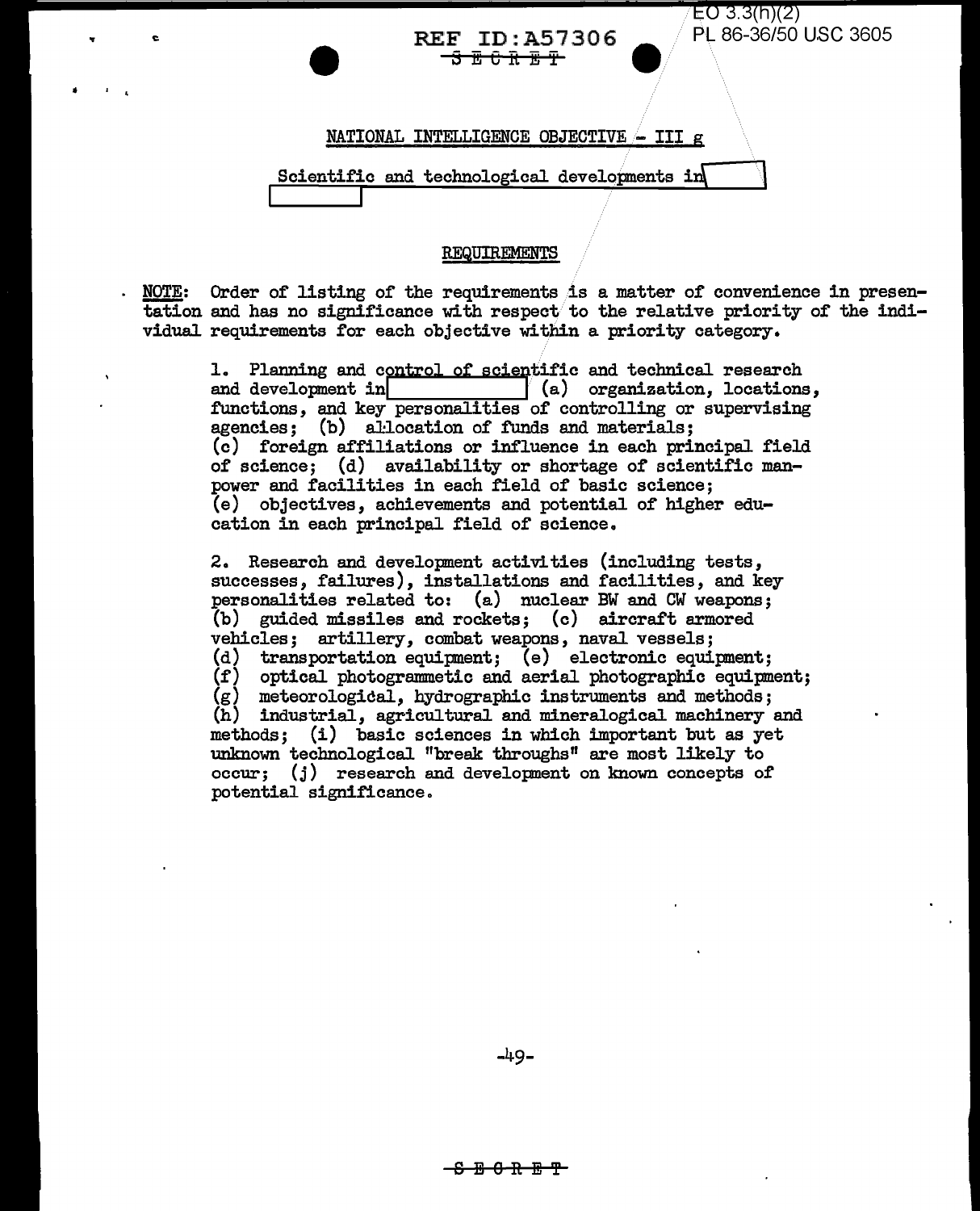

# NATIONAL INTELLIGENCE OBJECTIVE - III h

• • •

The stability and orientation of the Yugoslav Government, its strategic intentions in the event of war, and the strength, composition, disposition, capabilities, and weaknesses of its armed forces.

# REQUIREMENTS

NOTE: Order of listing of the requirements is a matter of convenience in presentation and has no significance with reepect to the relative priority of the individual requirements for each objective within a priority category.

-50-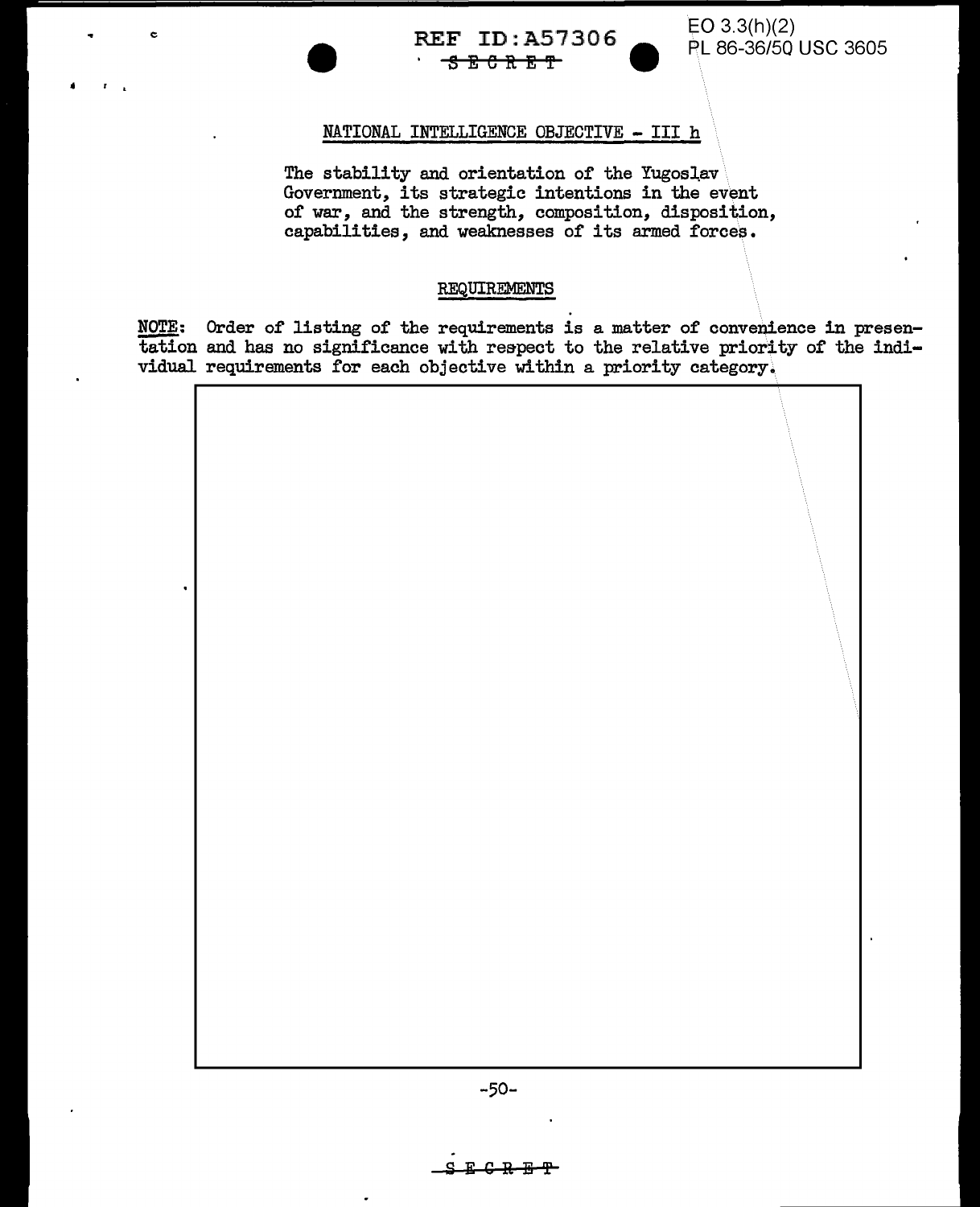# REF ID:A57306<br> $-$ <del>SE0RET</del>

 $\bar{\epsilon}$ 

 $\mbox{\tt NIO}$  –  $\mbox{\tt III}$  h

 $\ddot{\phantom{1}}$ 

 $\mathbb{L}$ 

 $\mathbf{c}$ 

 $\hat{\mathbf{A}}$ 

EO 3.3(h)(2)<br>PL 86-36/50 USC 3605

ï

 $\bar{\mathbf{r}}$ 

 $\hat{\textbf{r}}$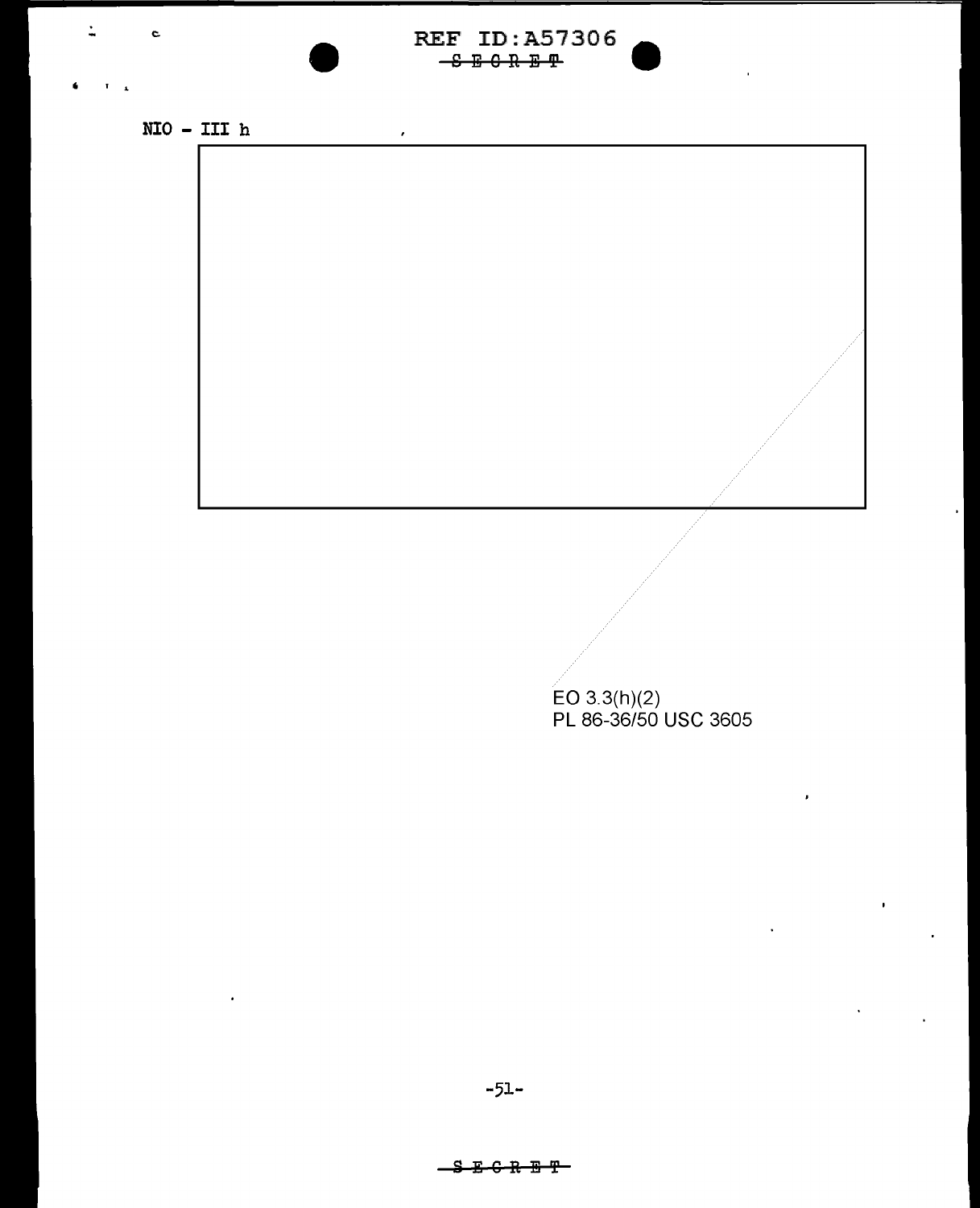

# NATIONAL INTELLIGENCE OBJECTIVE - III <sup>i</sup>

• I I .1

The development of militant nationalism in Latin America and Communist exploitation of this trend.

### REQUIREMENTS

NOTE: Order of listing of the requirements is a matter of convenience in presentation and has no significance with respect to the relative priority of the individual requirements for each objective within a priority category.

1.. Reactions and activities of government, political parties, and organizations with reference to: (a) U. S. economic policies which conflict with national interests; (b) policies and practices of foreign owned firms located in country; (c) real or potential foreign exploitation of natural resources; (d) efforts to increase political and economic independence of U. S. through domestic developments, increasing ties with other foreign nations, and policy on control of offshore waters. '

2. Exploitation of nationalistic issues by Communist front organizations by: (a) use of radio, newspapers and other propaganda media; (b) attempts to form popular front movements.

*3.* Effectiveness of Communist exploitation of nationalism as indicated by degree of influence on government and party policies and on organized business and labor groups.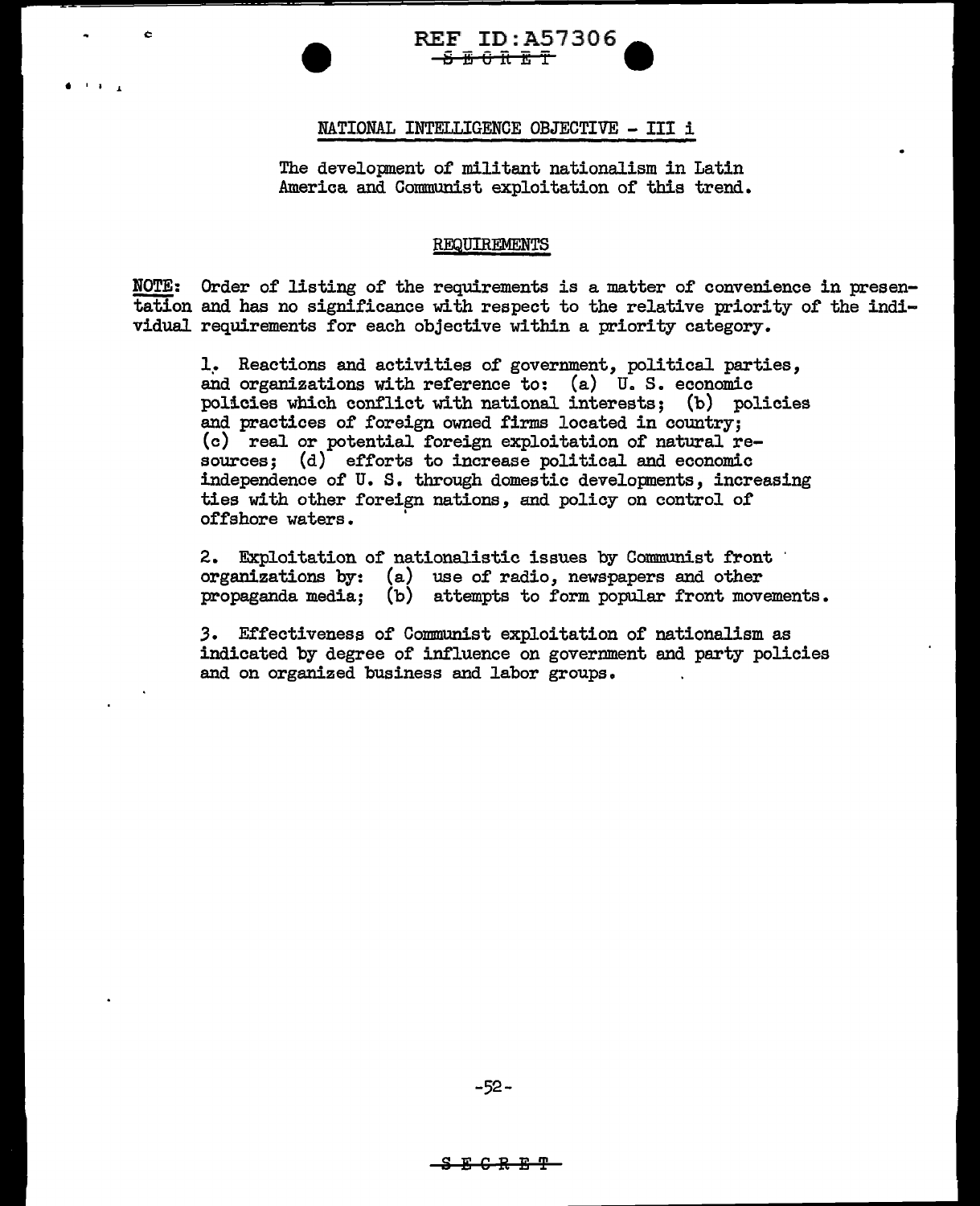

# NATIONAL INTELLIGENCE OBJECTIVE - III j

 $\mathbf{I} \cdot \mathbf{I}$ 

Economic conditions and trends in backward countries, particularly as they affect vulnerabilities to Communist propaganda on the one hand and attitudes toward the United States and the West on the other.

#### REQUIREMENTS

NOTE: Order of listing of the requirements is a matter of convenience in presentation and has no significance with respect to the relative priority of the individual requirements for each objective within a priority category.

1. Attitudes, capabilities and activities of government in regard to: (a) economic developments, modernization and mechanization; (b) increasing business and commercial relations and securing aid from US or Western nations; Communist nations; (c) securing aid through UN or other international organizations;  $(d)$  developing undeveloped areas; (e) control and development of natural resources;  $(f)$  effectual control of labor;  $(g)$  control or counteractions to Communist or Western propaganda; (h) detrimental effect of natural phenomena.

2. Popular reaction to: (a) government policy on economic issues; (b) aid from Western or Communist nations; (c) Communist efforts to create and exploit economic difficulties; (d) modernization of methods and machinery; (e) exploitation of natural resources by foreign nations.

-53-

 $\begin{array}{c} \text{array} \ \text{array} \ \text{array} \ \text{array} \ \text{array} \ \text{array} \ \text{array} \ \text{array} \ \text{array} \ \text{array} \ \text{array} \ \text{array} \ \text{array} \ \text{array} \ \text{array} \ \text{array} \ \text{array} \ \text{array} \ \text{array} \ \text{array} \ \text{array} \ \text{array} \ \text{array} \ \text{array} \ \text{array} \ \text{array} \ \text{array} \ \text{array} \ \text{array} \ \text{array} \ \text{array} \ \text{array} \ \text{array} \ \text{array} \ \text{array} \ \text{$